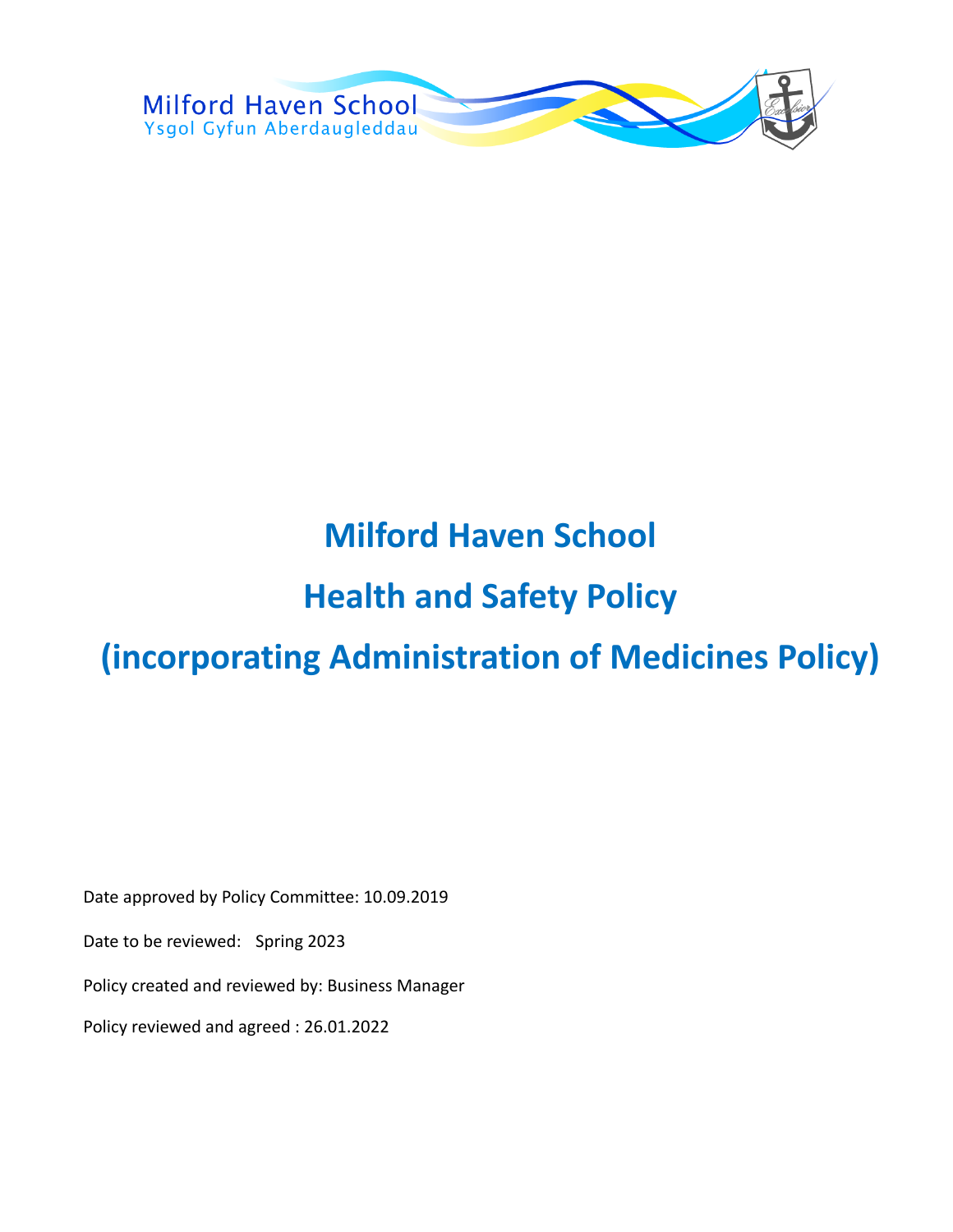#### **CONTENTS**

#### **Part A – General Statement**

Preamble Statement of Policy

#### **Part B – Organisation**

**Governors** Headteacher Health and Safety Coordinator (Site Manager) Directors of learning Accredited Safety Representative Employees (General) Caretakers Cleaners **Volunteers Students** School Structure & Lines of Communication

#### **Part C – Arrangements**

- 1 Accident/Incident recording/reporting
- 2 Asbestos
- 3 Contractors on Site
- 4 Consultation with Employees
- 5 Competency
- $6 E$ -safety
- 7 First Aid
- 8 General Maintenance Arrangements
- 9 Infectious Diseases
- 10 Medical Needs
- 11 Risk Assessments & Covid Risk Assessment statement
- 12 Safeguarding
- 13 School Trips
- 14 Transport
- 15 Wellbeing

#### **PART – D Appendices**

(Copies of Area/Department Policies to supplement the school policy)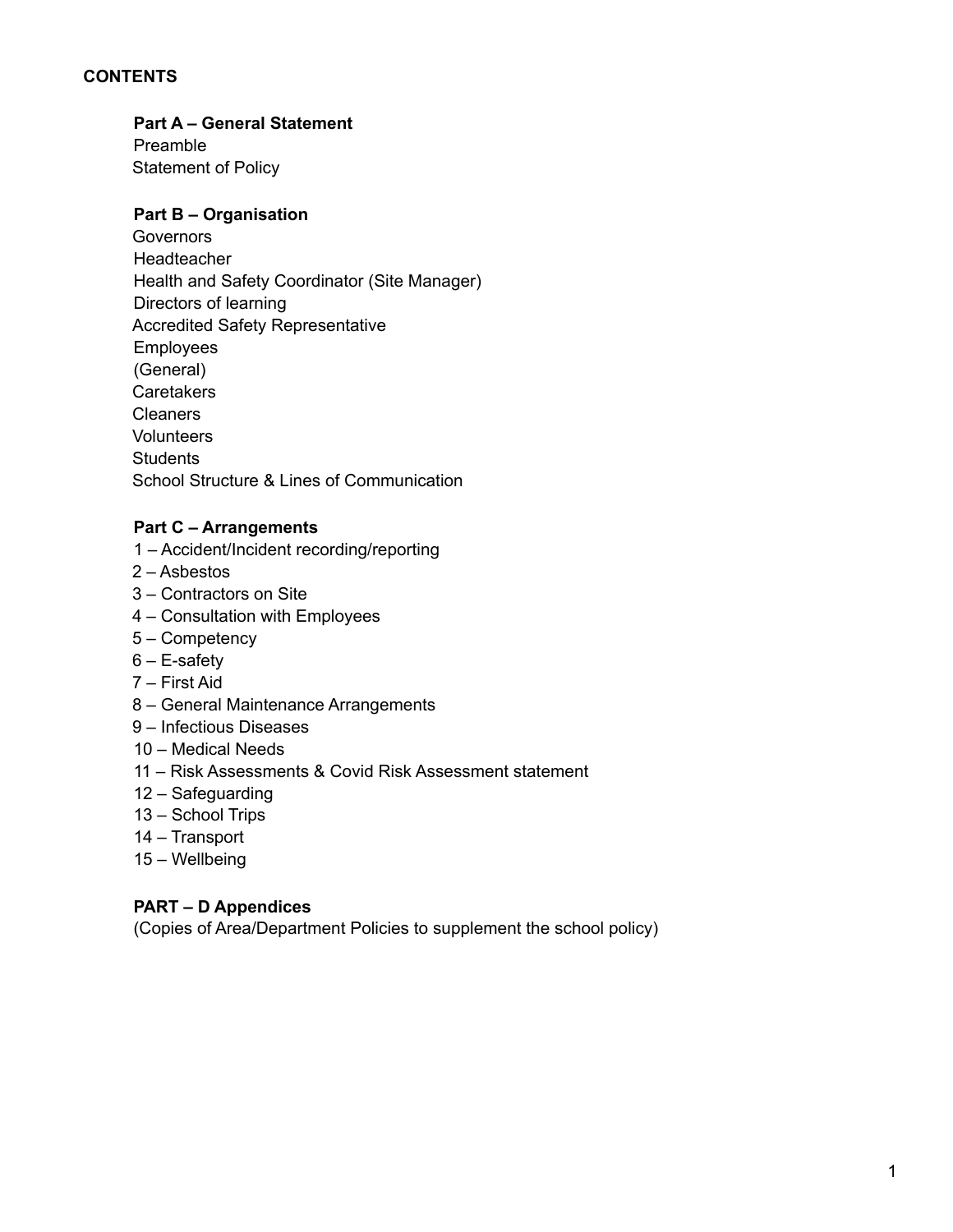#### **PART A - GENERAL STATEMENT**

This policy is produced in respect of Milford Haven School/Ysgol Aberdaugleddau only and is supplemental to the Pembrokeshire County Council & Departmental Safety Policy Statements.

#### **STATEMENT OF POLICY**

The school recognizes its responsibility to promote a culture where health and safety issues are discussed in an open and positive way to achieve improved standards and safe methods of work.

Without prejudice to the generality of the above the school will ensure, so far as is reasonably practicable, that:

- 1. Plant, equipment and systems of work are safe and without risks to health.
- 2. The handling, storage or transport of articles and substances will be safe and without risk to health.
- 3. Information, instruction, training and supervision will be provided as necessary, to ensure the health and safety of employees, and those who are affected by the work of the school.
- 4. The site is maintained in a safe condition and without risks to health.
- 5. Access to and egress from the site and to all places of work on site are maintained in a condition that is safe and without risks to health.
- 6. A working environment is provided that is safe and without risks to health.
- 7. There are adequate arrangements for staff welfare at work and the welfare of pupils and other visitors.

The persons with specific responsibilities for health and safety are identified in this policy and the arrangements implemented to meet the above requirements are also detailed.

#### **PART B - ORGANISATION**

#### **GOVERNORS**

The School governors will ensure that:

- The school produces a school Health and Safety policy for approval by the Governing Body and that this policy is regularly reviewed
- Risk assessments of work activities are undertaken and a written record of the assessments kept and uploaded onto the HWB risk assessment system; Sufficient funding is allocated for health and safety, e.g. in respect of training, personal protective clothing etc
- Regular safety inspections are undertaken
- A positive health and safety culture is established and maintained.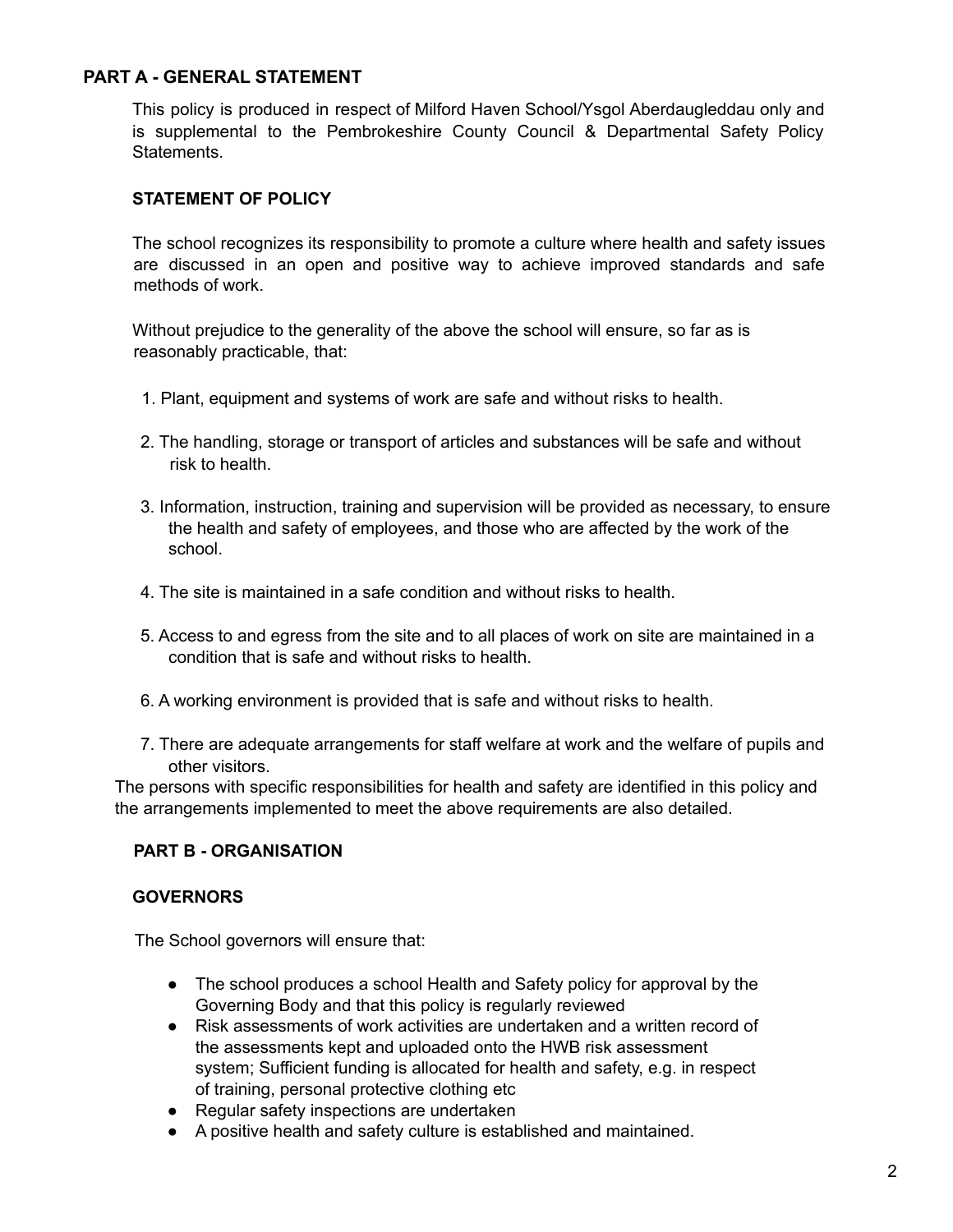#### **HEAD TEACHER**

*(The Headteacher is the day-to-day manager of the site and is responsible for health and safety on that basis.)*

The head teacher will liaise with the Local Authority health and safety Office as required to receive advice and guidance on all health and safety issues.

#### **The Headteacher will ensure that:**

- A school health and safety policy is produced for approval by the governing body and that the policy is reviewed annually and revised as necessary;
- Risk assessments of work activities are undertaken, that a written record of the assessments is kept and that the assessments are reviewed regularly and when they are no longer felt to be valid. health and safety risk assessments are uploaded onto the HWB risk management system;
- Safe systems of work, identified via risk assessment or to comply with national standards/guidance, are monitored to ensure they are followed and effective; Information and advice on health and safety is acted upon/circulated to staff and governors.
- A regular safety inspection is undertaken;
- A termly report is provided to the school governors health and safety sub-committee on health and safety;
- Full cooperation with Pembrokeshire County Council in meeting its legal requirements in respect of the monitoring of health and safety practice and procedures;
- Staff are competent to undertake the tasks required of them and that they have been provided with any necessary training, equipment or other resources to enable the task to be undertaken safely;
- Receive all health and safety information sent to the school and disseminate the information to staff/governors as necessary;
- Advise the Governors on action required to comply with relevant health and safety Legislation;
- In consultation with Governors, set timescales/ensure work is carried out to meet the requirements of health and safety Legislation;
- Carry out the regular safety inspection.

#### **SENIOR MANAGEMENT TEAM**

#### *(The leader of learning is responsible for the day-to-day management of health and safety issues within a department.)*

The Senior Management Team will:

- Ensure that health and safety is a standard item on the agendas of departmental meetings;
- Ensure certain departments i.e. Science, PE and Design and Technology have specific statements and procedures relevant to their areas that include any precise health and safety responsibilities and any special arrangements or standards to be followed;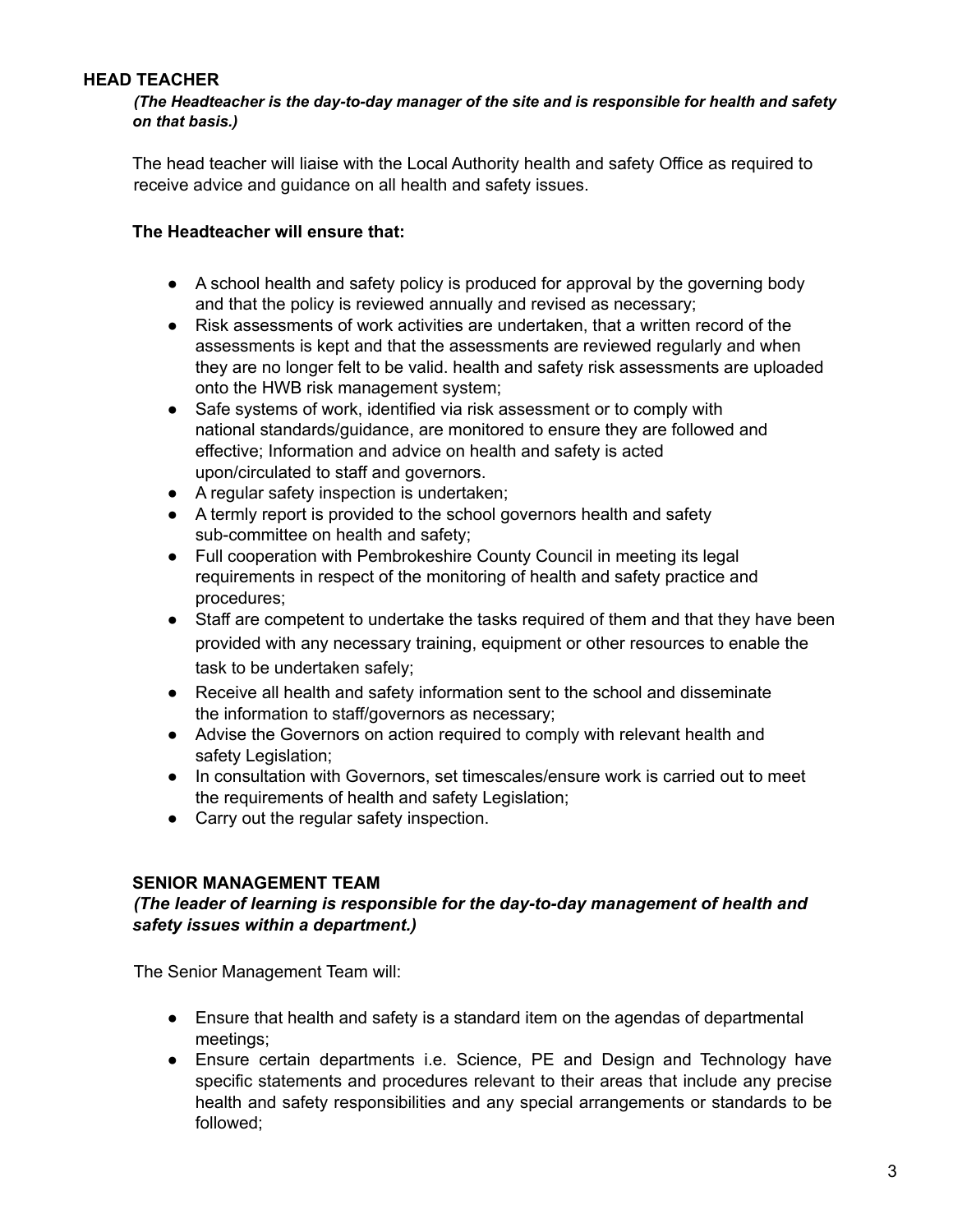- Assist the Health and Safety Coordinator (currently the Site Manager) in identifying competent persons/carrying out risk assessments;
- Ensure that health and safety requirements, e.g. staff training, provision of Personal Protective Equipment (PPE), are adequately catered for in the Area/Department budget or brought to the attention of Head/Health and Safety Coordinator/Governors as appropriate; and
- Ensure that staff are made aware of health and safety information relevant to them and have access to the health and safety publications provided or referred to as standards.

## **EMPLOYEE (ALL)**

All employees must:

- Take reasonable care for their health and safety at work and that of other persons who might be affected by their acts or omissions at work;
- Report immediately, or as soon as practicable, any defects noted with plant equipment machinery or the workplace generally to their line manager or other designated person (staff should use the sitehelp@milfordhavenschool.co.uk as far as possible and practical to do so - unless it is urgent)
- Not misuse anything provided for health and safety purposes;
- Report any accident, near miss incident, dangerous occurrence or case of ill health arising out of work and cooperate with management in investigating such accidents
- or incidents:
- Cooperate with management in respect of complying with health and safety requirements.

**NB Staff are advised to ensure that their own vehicle insurance covers them for any use of the vehicle for work purposes. The Council does not hold insurance to cover use of private vehicles.**

#### **CONTRACTOR STAFF**

Have the responsibilities indicated for all employees together with those indicated in supplemental safety policies.

#### **VOLUNTEER HELPERS**

Have the same duties as those indicated for employees.

#### **THE SCHOOL'S HEALTH AND SAFETY SUB GROUP**

This sub group is formed from members of the Resources Committee and will include the Site Manager, a union representative and a governor representative. The sub group will inspect areas of the school on a regular basis (at least termly) as part of the policy monitoring process and will report their findings to the Resources committee.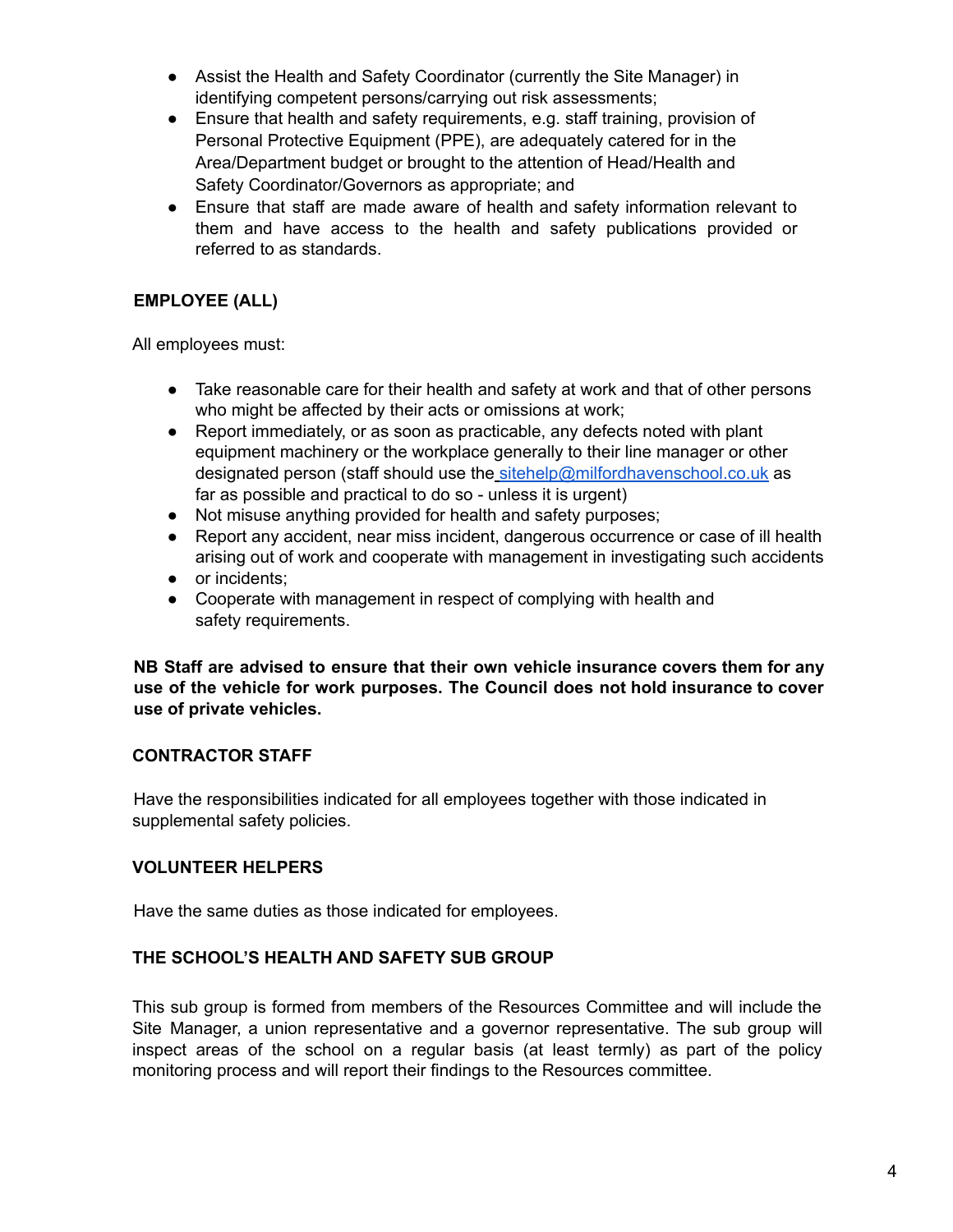#### **PUPILS**

*(Although pupils are not employed and have no specific responsibilities in legislation, other than the requirement on all persons not to interfere with items provided for health and safety, schools will have expectations as to what is appropriate behaviour.)*

Pupils are expected to:

- a) Comply with school rules relating to general behaviour;
- b) Take note of and comply with information provided for safety with regards activities undertaken;
- c) In cases of emergency to remain quiet, listen and obey instructions given by staff; and
- d) Not to misuse anything provided for health and safety reasons.

#### **PART C – ARRANGEMENTS**

The following arrangements have either been established through risk assessment at school level or are national standards. Each Area/Department has/will produce a supplemental policy covering the organisation and specific arrangements within Area/Department and these will be attached as appendices.

#### **GENERAL ARRANGEMENTS**

#### **1 – ACCIDENT/INCIDENT RECORDING/REPORTING**

**1.1 – PUPILS –** All accidents to pupils involving injury are to be recorded. This will initially be by using the standard accident forms as provided by Pembrokeshire County Council (PCC)- these are kept in the First Aid room or with the Headteacher's PA htpa@milfordhavenschool.co.uk

In addition all accident forms will entered on to the County Council accident report system (accessed via the PCC Intranet under the Health and Safety section ) http://pccintranet.pembrokeshire.gov.uk/content.asp)

Reportable incidents are categorised as:-

- Accident
- Incident
- Near miss
- Assault

.

**1.2 – STAFF –** All accidents to staff are to be recorded using the same accident form as for the pupils - reporting process and categories are the same as above.

**1.3 – VISITORS –** All accidents to visitors are to be recorded on the accident forms and reported via the PCC intranet module using the same process as for pupils and staff.

**1.4 – NEAR MISS INCIDENTS –** For any near miss incident, which is an incident with the potential to have caused injury to a person or damage to property, an accident form is to be completed. The form will be sent to the Health and Safety Coordinator who will then decide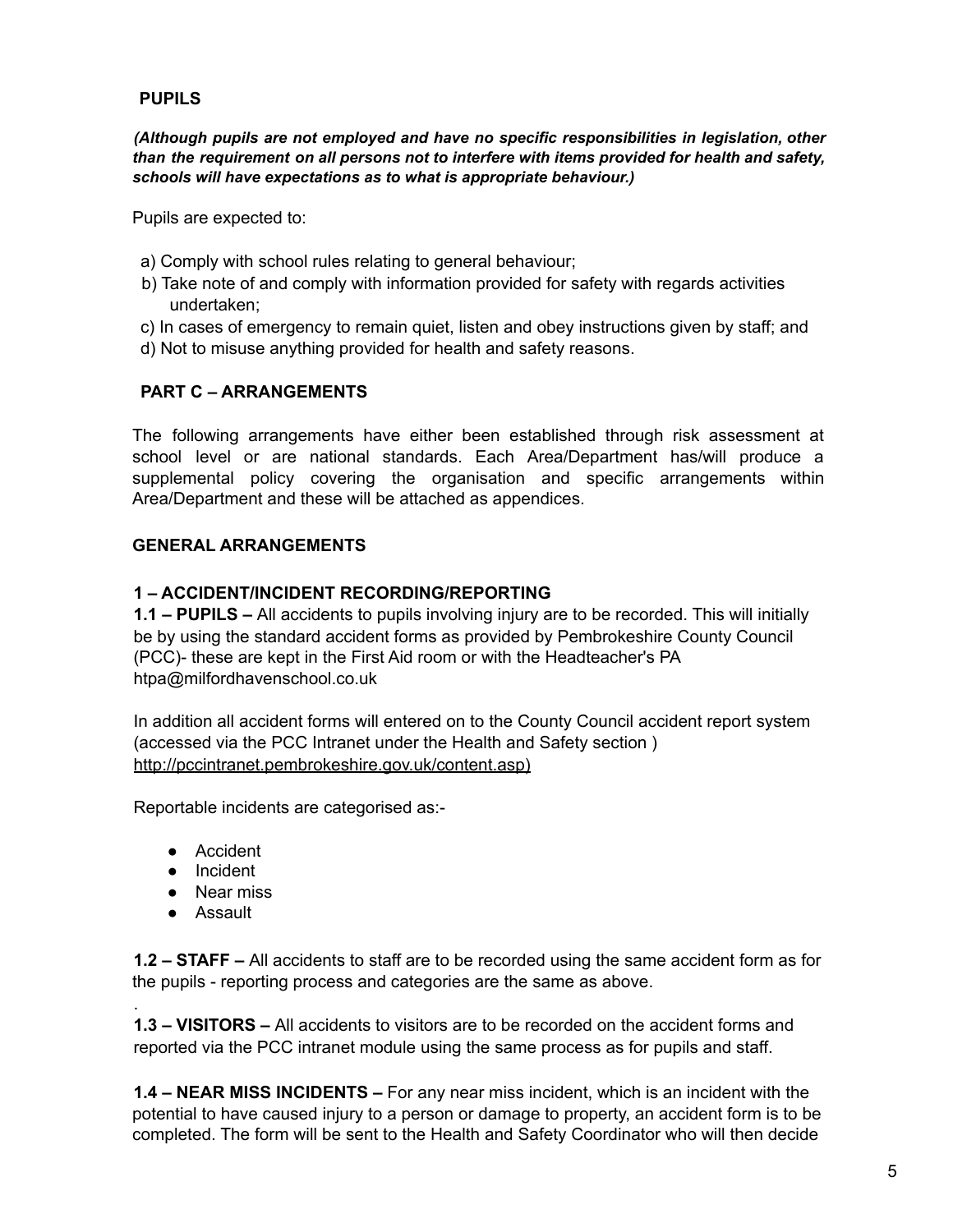if it needs to be forwarded to the County Council health and safety Unit. This will be the case for any major structural collapse, any explosion or any fire which causes the closure of a room or more.

**1.5 – BEHAVIOUR INCIDENTS –** These include violence, bullying and harassment and are to be recorded by the health and safety coordinator on the accident forms.

## **2 – ASBESTOS**

The asbestos register is compiled and completed by Pembrokeshire County Council under local authority policy. Procedures are such that the register is kept centrally and not on site. Any major works planned must be approved by the local authority officer with responsibility for asbestos management.

**Do not assume there is no asbestos present and always liaise with the local authority prior to commencement of any works on site.**

#### **3 - CONTRACTORS ON SITE**

There are two distinct types of contractors who will have access to the site. These will be service contractors who regularly work on the site and building contractors who work on an 'as and when' basis.

**3.1 – SERVICE CONTRACTORS –** Service contractors have regular access to site as specified by a contract (these would be under the local authority service level agreements so overseen by PCC). Such contractors' visits can vary from an annual visit to ad hoc requirements, e.g. to service boilers, check and ensure all fire extinguishers are fully charged and complaint, Portable Appliance Testing (PAT) testing, responsive requests etc. The PCC service contract specifying what work is expected of them and what they can expect from the school.

Their personnel will follow their own safe systems of work but their working methods do take into account how they will impact upon staff, students and other visitors on site. The school has/will provide details of its own risk assessments to the contractors where relevant. A copy of this policy will be provided to the PCC Building Maintenance Officer as well.

**3.2 – BUILDING CONTRACTORS –** These are contractors who attend site to undertake building works, which can vary from simply replacing a broken window to remodelling a room. The following is the general risk assessment on these activities that identifies the potential hazards and how these will be minimised/eliminated. These types of works are generally organised via the local authority building maintenance department who would ensure contractors follow local authority processes and procedures.

**Hazards** associated with building work relate to personal injury or damage to health caused by:

a) slips/trips/falls as a result of contamination of surfaces by spillages, trailing leads or unprotected edges;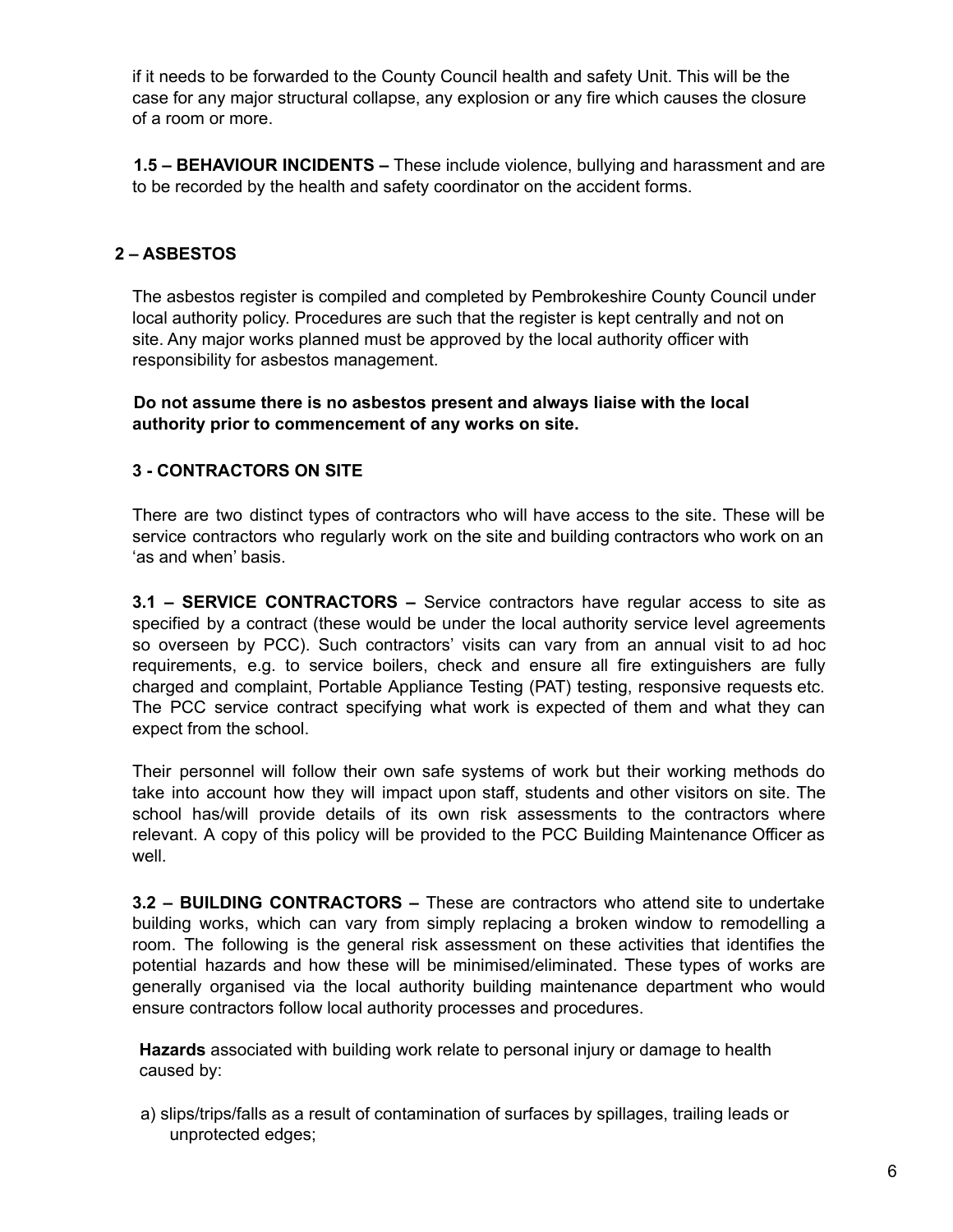b) being hit by falling objects dropped by persons working above head height; c) inhalation of smoke/fume through heating substances or use of the same, i.e. paint/varnish/tar etc.

d) coming into contact with machinery or vehicles.

The above is only a brief outline of the hazards associated with this activity that may occur in areas where staff and students have access. Such hazards are controlled by the arrangements listed below and by the effective supervision of students.

**3.2.1 – SMALL SCALE BUILDING WORKS –** This will include day-to-day maintenance work and all work undertaken on site **where a pre-site meeting has not taken place.**

- a) All contractors must report to the office on their arrival and under no circumstances are they to commence work until given approval to do so by the *Headteacher/Site Manager.*
- b) Before any work is commenced, it is essential that the *Headteacher/Site Manager* is made aware of
	- what work is to be undertaken,
	- where the work is to be carried out.
	- an indication of the likely timescale,
	- what equipment is to be used,
	- which services are required.

c) Before work is to commence, the contractors must be advised by the *Headteacher/Site Manager.*

- Where they can gain access to services,
- What the fire precautions are for the building, i.e. upon hearing the alarm, which is a continuous bell, they must exit the building immediately and report to the *rear of the school / school assembly point*
- Any particular problems with the work, e.g. access may still be required to the area.
- The contractors must be issued with a visitors pass and advised that it must be worn at all times whilst on site.
- The contractors must be advised who to contact on site if they have a problem.

**3.2.2 – LARGE SCALE WORKS -** This encompasses all work where a pre site meeting is required. In normal circumstances this will involve work where part of the site is completely handed over to the contractors. Such work usually falling under the requirements of the Construction Design and Management Regulations and is overseen by the local

authority building maintenance department under the school's SLA agreement.

For all large scale works a pre-meeting will take place and the *Headteacher/Site Manager* will attend the meeting. This meeting will identify timescales for work, methodology (e.g. noisy work done when school is unoccupied wherever possible), access requirements,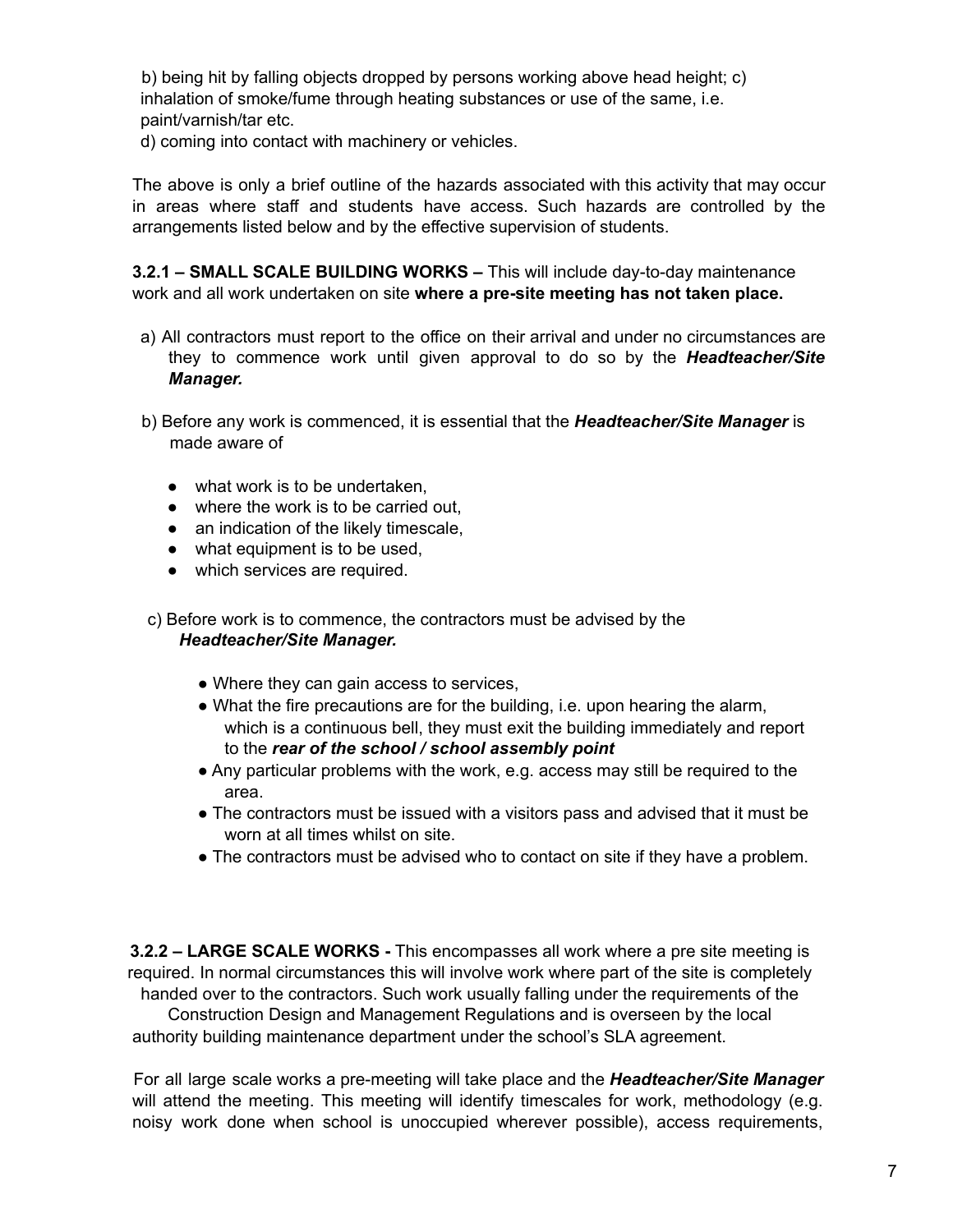emergency access requirements, etc).

#### **4 – CONSULTATION WITH EMPLOYEES**

The school complies with the Health and Safety (Consultation with Employees) Regulations 1996 by:

- a) having health and safety as a standard item on the staff briefing at the commencement of the academic year;
- b) circulating any school safety news to all staff; and where appointed, consulting with the Trade Union Accredited Safety Representative/representative(s) of employee safety in good time on all health and safety issues.

## **5 – COMPETENCE**

All staff appointed are considered to be competent to perform the tasks they are given. Specifically, with regards to health and safety competency is viewed as one of the key elements of risk management and is essential in respect of the control of dynamic work situations, e.g. teaching a class of students.

For each job/role basic competency requirements are included in the job description but for health and safety the school has a list of items that need to be covered at induction and a supplemental list within each Department.

## **6 – INTERNET USAGE / E-SAFETY**

The school has a separate policy for Internet usage / safety and a copy of this policy can be found on the staff intranet*.* The policy indicates there is a whole school approach to internet safety and details the ways ICT facilities can and cannot be used by the networks users. This includes a BYOD policy.

#### **7 – FIRST AID**

The school exceeds the basic recommendation for first aiders, which is for two persons to have a first aid at work certificate, and a list of staff who hold a first aid at work certificate is on notices displayed around the school or available from the office. (See also First Aid Policy)

**7.1 - FOLLOWING ACCIDENT -** In all cases where an accident involves a serious injury, e.g. broken bone, or where there is any doubt about the injury the injured person is not to be moved, unless in danger, until assessed by the first aider. The first aider will then decide what action is to be taken but where they are in doubt as to the severity of the injury the advice is to **obtain immediate medical attention by dialing 999 and asking for an ambulance.** In cases involving students, their parent/guardian should be contacted as soon as possible, but this should not result in a delay obtaining medical attention.

For cases involving injuries to students that are less serious but still of concern, e.g. sprains, strains, cuts etc. the student will be asked if parents/guardians should be contacted or if they feel fit enough to stay in school.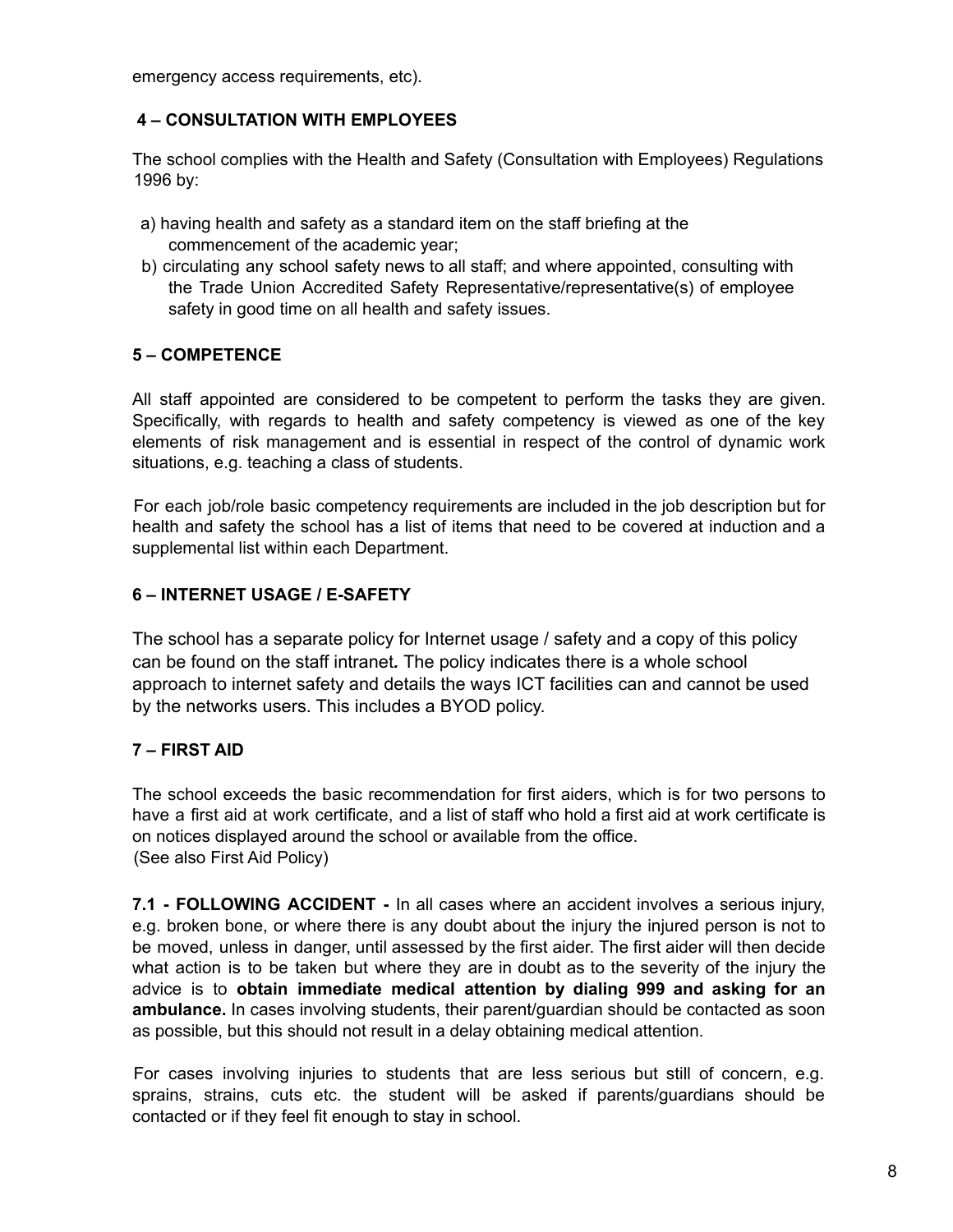**NB in the event of a bump to the head it is essential that persons be monitored and not left alone or unsupervised.**

**7.2 – RECORDING -** Any accident where first aid is administered to students is to be recorded on the PCC accident forms and submitted on the PCC accident reporting module.

**7.3 – FIRST AID BOXES/MATERIALS -** First aid boxes are kept on site and these only contain approved materials. The boxes are available for use by all staff/adult visitors on site. The teaching assistant with designated first aid responsibilities will periodically check and re-stock all the first aid boxes.

**7.4 – INJURIES INVOLVING BLEEDING -** Staff dealing with injuries involving bleeding must wear appropriate protective clothing. Disposable gloves are provided for this purpose and kept *in* the first aid box. Staff are advised to contact the site team who have a specific spillage kit for cleaning up spillages such as blood or vomit.

#### **8 – GENERAL MAINTENANCE CONTRACTS**

All equipment on site will be maintained in efficient working order to ensure that it is safe to use. Without detracting from the generality of the above the following maintenance arrangements have been made.

#### **a) ELECTRICAL INSTALLATION**

The fixed electrical installation is tested by maintenance contractors every 5 years as required by the electricity at Work Legislation. Following this check a certificate is issued to confirm the electrical installation is safe.

#### **b) FIRE EXTINGUISHERS**

Fire extinguishers are subject to an annual check by contractor and on a termly basis the extinguishers are checked, by the **Site Manager**, to ensure that they are in position and that the pins are in place.

#### **c) PORTABLE ELECTRICAL EQUIPMENT**

Portable electrical equipment is to be visually checked by staff before use and if any defects are noted the item is to be put out of use. In addition, the portable electrical equipment is subject to a regular check in line with guidance on the checking of electrical equipment.

#### **9 – INFECTIOUS DISEASES**

The school follows the national guidance produced by the Health Protection Agency, which is summarised on the poster, 'Guidance on infection Control in Schools and other Child Care Settings'.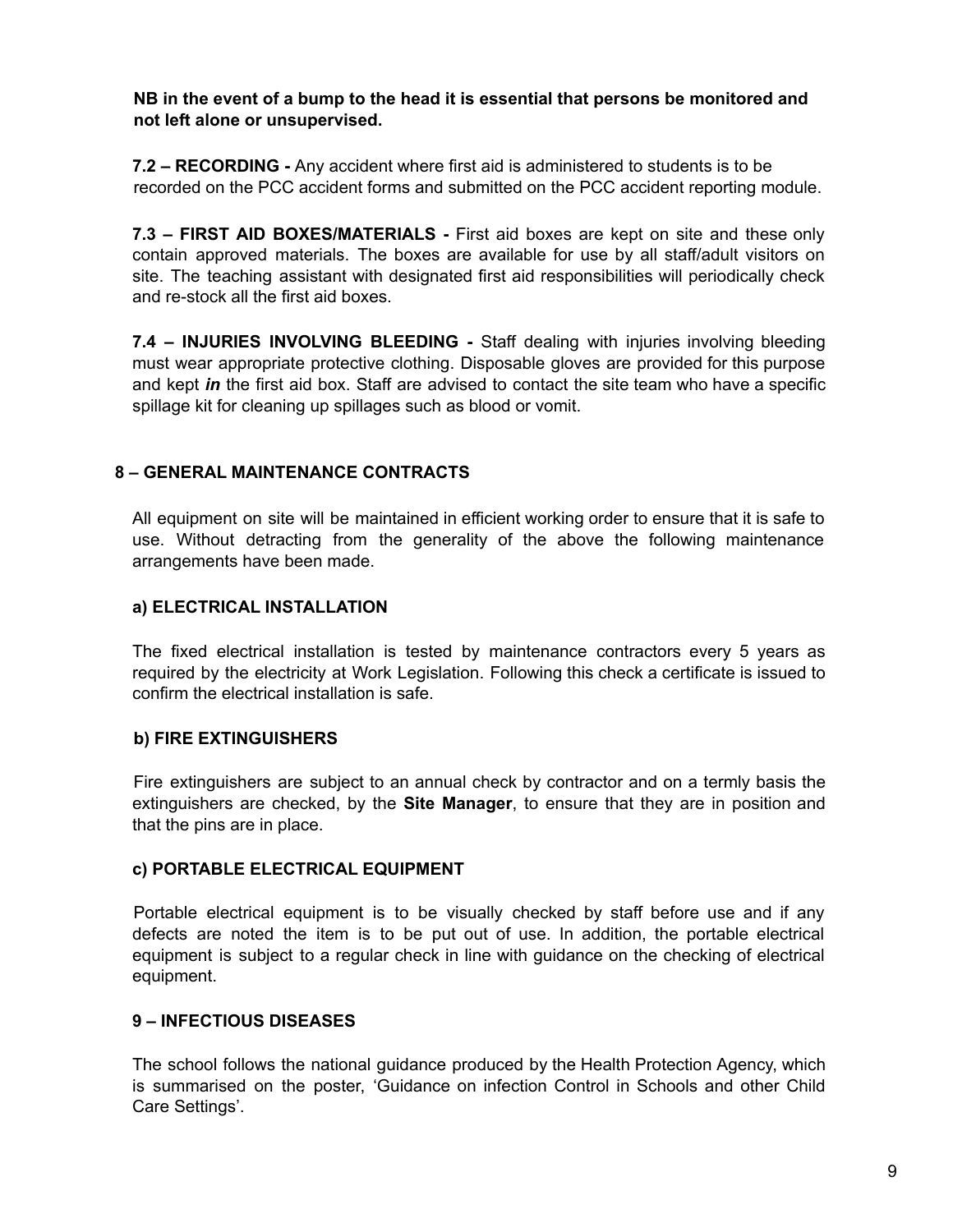#### **10 – MEDICAL NEEDS**

The school will try to accommodate pupils with medical needs wherever practicable in line with the specific policies dealing with medical needs, i.e. Administration of Medicines Policy, ALN Policy and the Strategic Equality Plan.

#### **11 – RISK ASSESSMENTS**

The school risk assessment process is managed using the PCC HWB risk management system and risk assessments are reviewed annually or sooner if required. It is based on generic information, whether in the form of model risk assessment, model procedures or national standards, which are then checked to ensure they are appropriate to the school or amended to make them site specific. This information is then included within point of use texts or schemes of work, or links provided therein to relevant documentation, as appropriate. This is supplemented by dynamic risk assessment which involves competent staff in supervision and problem solving.

In all cases staff, students and other visitors may be affected by the activity. The following information is added to expand on the above where there is specific legislation.

A Covid Risk Assessment is in place for the school which is reviewed and updated as and when required based on Welsh Government and Local Authority guidance. Staff and union representatives are also consulted and made aware of amendments.

**11.1 – COMPUTER WORKSTATION ASSESSMENTS -** Any member of staff who is a 'user' as defined by the Display Screen Equipment (DSE) regulations, which lays down specific requirements for workstations incorporating computers etc., must complete a 'user audit' (this is one of the mandatory units on the Pembrokeshire Online Development (POD) system.) for the workstation(s) where they work. A 'user' being someone who is habitually employed to work on a computer and does so for more than an hour at a time more or less on a daily basis.

**11.2 – FIRE** – A fire risk assessment has been undertaken by the Site Manager and reviewed by the local authority Fire Safety Adviser in line with the requirements of the Regulatory Reform (Fire Safety) Order and this identified the physical fire precautions in place, the measures to prevent fires starting and the measures to ensure everyone can escape from the building in the event of a fire. Fire instructions are displayed in every classroom and are contained in the staff handbook. All staff must also complete the mandatory fire awareness module on the POD. The fire alarm system and emergency lighting is regularly maintained by a PCC approved contractor, currently OCON Fire and Security. The emergency lighting is tested on a rolling programme fortnightly. The fire alarm audio testing is tested weekly. Fire drills are conducted termly.

**11.3 – HAZARDOUS SUBSTANCES -** The requirement to assess hazardous substances either in use or created by school operations is a requirement of the Control of Substances Hazardous to Health (COSHH) Regulations. Hazardous substances are those identified as corrosive, irritant, toxic, harmful and any with a Workplace Exposure Limit (WEL), which will include dusts, e.g. pottery, wood etc. and biological hazards.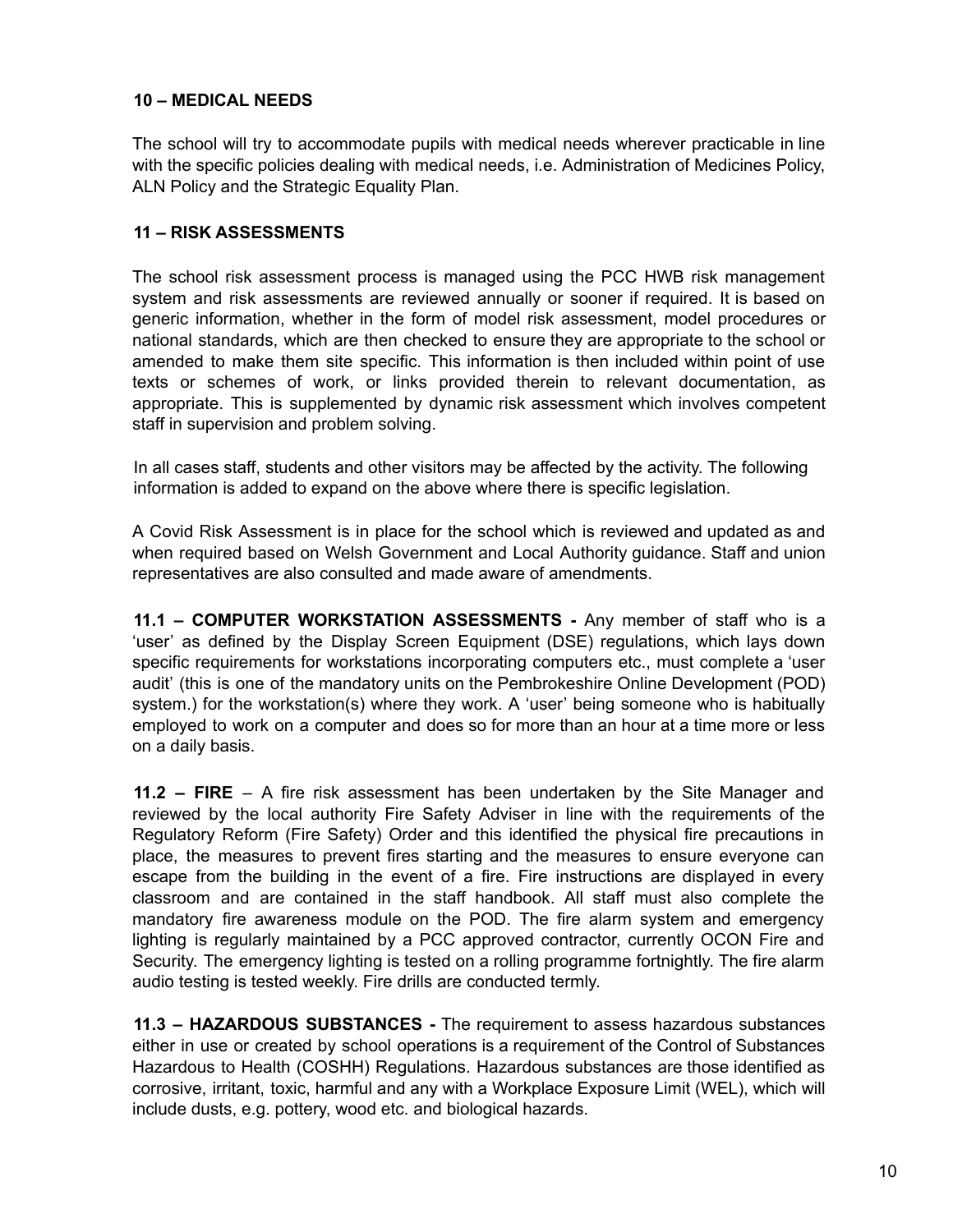The records of the risk assessments carried out are kept in specific COSHH assessment files in relevant Areas/Departments/Faculties or in the standards followed, e.g. Consortium of Local Education Authority for the Provision of Science Services (CLEAPSS) documentation for both Science and DT.

If staff have any questions on hazardous substances these should be raised with line managers or Director of learning.

**11.4 – MANUAL HANDLING –** Manual handling legislation requires that any manual handling operation that is likely to cause a significant injury needs to be assessed. All staff will undertake an element of manual handling but any frequent operations and any involving even occasional movement of awkward or heavy items, must be covered by a written manual handling assessment. The site team have completed a manual handling course and there is an on-line manual handling course which all staff must complete on POD.

All staff must ask themselves the question when considering undertaking any manual handling operation "Can I move the objects where I need to safely and without risks to health?" Where staff feel the answer is no, or they are unsure, **they must not attempt the operation until they have obtained assistance.** Within school the following written assessments are in place.

**11.4.1 – REGULAR OPERATIONS – EQUIPMENT/MATERIALS –** A summary of the regular operations undertaken has been produced which indicates what the manual handling operation is, frequency with which it is carried out and whether viewed as a high medium or low risk. All staff must make themselves aware of this list and follow the procedures indicated. Within each department a supplemental list has been produced, in a similar format, where there are specific additions or changes from the generic. Staff who undertake a significant amount of manual handling will be provided with training whilst basic information on safe practice is available.

#### **11.4.2 – MANUAL HANDLING**

who may need to be lifted or supported are assessed using the manual handling assessment forms.

The need for training will form part of the risk assessment but all staff with a significant involvement will receive basic awareness training, whilst instruction will be given on how to use equipment provided for the students use, e.g. standing frames, wheeled chairs and hoists.

**11.5 – NOISE –** The noise at work legislation identifies specific noise levels at which specified action is required and also a general duty to reduce noise levels. The noise assessment in school has identified areas with a high level of machinery as potentially exceeding the noise levels as well as Music.

If staff have any questions on Noise levels they should initially speak to their line manager or Director of learning who will refer the matter on to the Headteacher if unable to resolve it.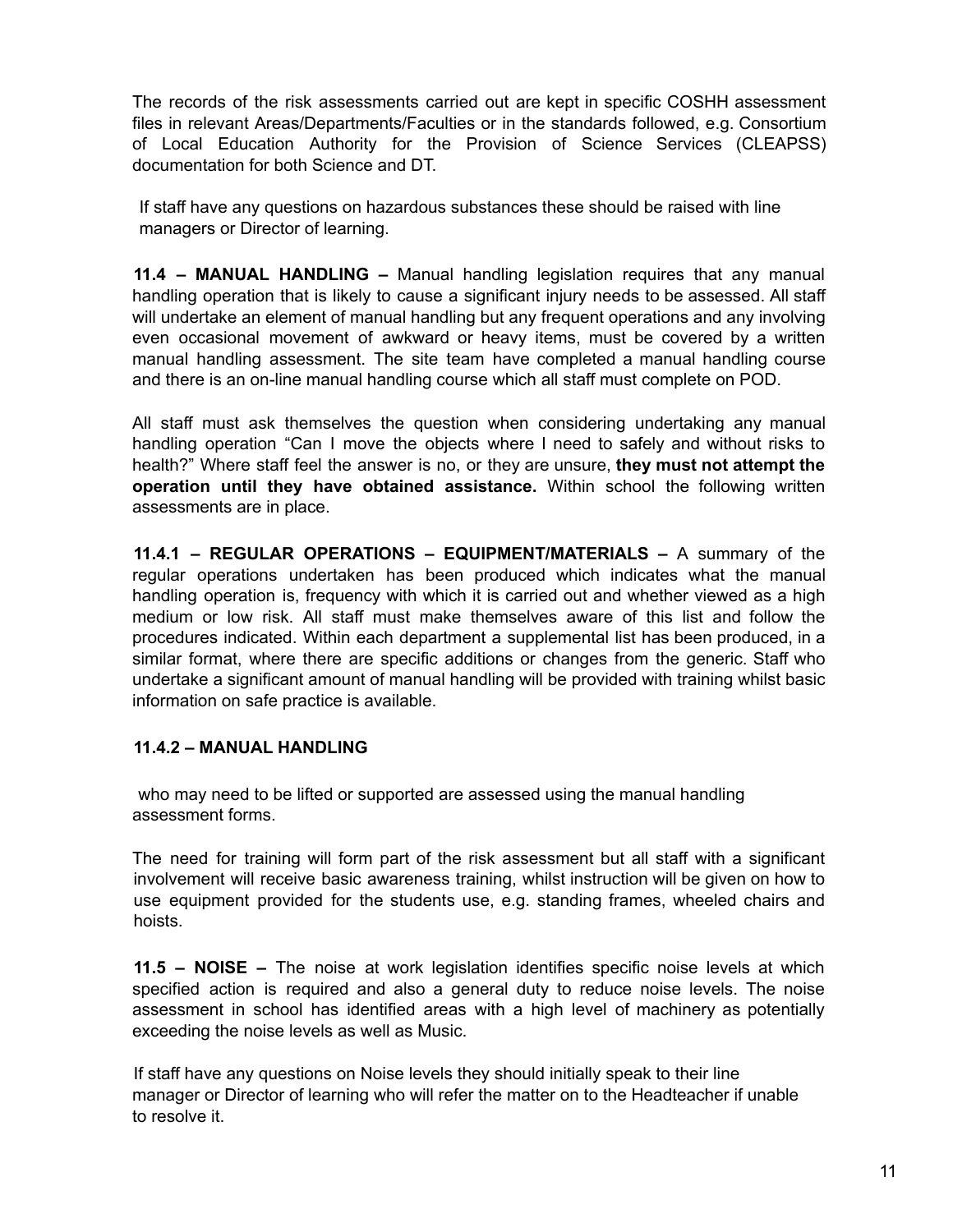**11.6 – SECURITY** –Security issues are regularly reviewed. If staff have any questions on security they should initially speak to their line manager who will refer the matter on to the health and safety coordinator if unable to resolve it.

**11.7 - WATER ASSESSMENT** – An assessment has been completed on the hot and cold water systems and measures have been introduced to manage the risk of legionnaires disease. The legionella testing is undertaken by the site team in line with the guidelines and checklists provided by Pembrokeshire County Council.

**11.8 – WORKPLACE -** An inspection of the workplace, buildings/grounds, has been undertaken against the requirements of The Workplace (Health, Safety & Welfare) Regulations 1992 as supplemented by the Education (School Premises) Regulations. The school also undertakes regular inspections, 3 times a year, to proactively identify defects with the workplace. Staff are aware that any site related issues should be logged using the Spiceworks site helpdesk email.

**11.9 - WORK AT HEIGHT** – Work at height legislation identifies work at height as any work where someone or something can fall a distance likely to cause injury. This will include putting up displays if not able to stand on the ground to do so, accessing high level storage if not able to reach and any work where access equipment is needed, e.g. step ladder, ladders, scaffolds. Most staff will therefore undertake an element of work at height and any frequent operations and any involving use of equipment must be covered by a work at height assessment.

**11.9.1 – REGULAR OPERATIONS** – A summary of the regular operations undertaken has been produced which indicates what the work at height is, the frequency with which it is carried out and whether viewed as a high, medium or low risk. All staff must make themselves aware of this list and follow the procedures indicated. Within each Area/Department a supplemental list has been produced in a similar format where there are specific additions or changes from the generic.

**11.9.2 – SPECIALIST OPERATIONS** – These are where specific high level access equipment is to be used and where additional information will be required. This will include use of access scaffolding and any specialist ladders. These are more likely to be undertaken by the local authority and as such risk assessed and managed by the PCC building maintenance department.

#### **12 – SAFEGUARDING**

The school has a separate policy dealing with the safeguarding of children and young people and a designated officer has been appointed. All staff need to be aware of the policy, and also the leaflet 'Safeguarding Guidance for Staff Working with Children and Young People'.

## **13 - SCHOOL TRIPS**

A separate school trips policy has been produced based on the council guidance and this is included in staff handbook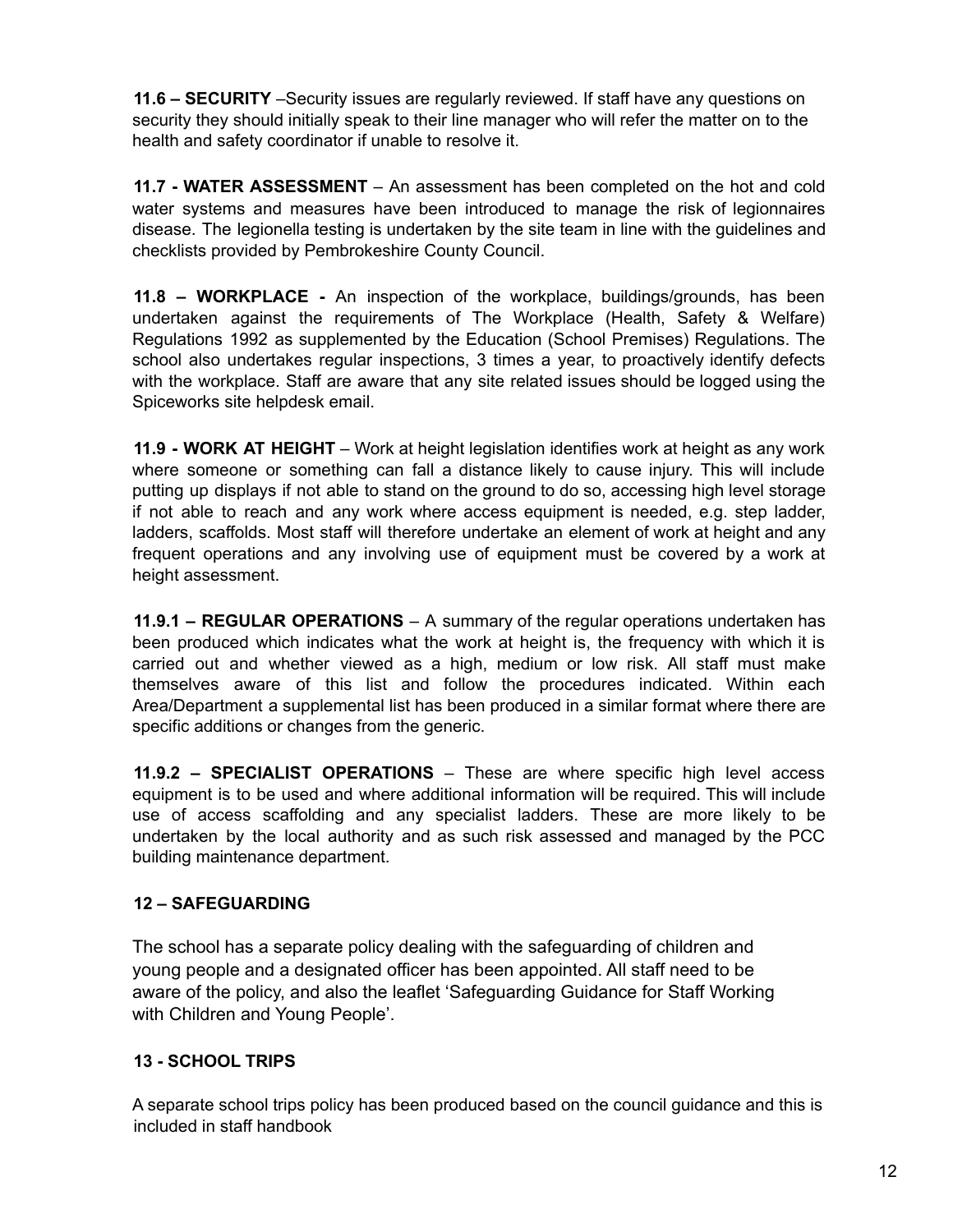#### **14 -TRANSPORT**

The school has adopted the council guidelines for the transport of pupils. One of the following options will therefore be used.

1 - Staff transport students/equipment in their own cars or drive to other venues during the working day. Staff who use their own cars must confirm that their insurance policy covers them for this purpose as such cover is not provided by the Council.

#### **NB Staff driving their own vehicles for work need to hold Business Class insurance for the vehicle they use. Staff are reminded of this need periodically and the travel claim forms and guidance clearly stipulate this requirement.**

2 - Transport and driver are hired in from a reputable source. This is the usual practice for school trips.

3 - The parent(s)/guardian(s) of the students are advised of the venue and time of activity and that their son(s)/daughter(s)/ward(s) are required to be there at that time.

4 - Use of the school minibus providing the staff member has completed the (Minibus Driver Awareness Scheme) MIDAS training and this is still valid.

School trips are required to be risk assessed. This will either be using the standard risk assessment templates which must be passed to the Business Manager upon completion or by using the EVOLVE system. The following trips must be submitted via EVOLVE:-

- Residential trips (at least 2 weeks before the date of the trip)
- Trips running outside of school hours
- Trips abroad (at least 8 weeks before the date of travel)
- Trips which are deemed to be of a high risk nature
- Trips where travel may be by boat, ferry or plane

All staff members have an EVOLVE user account and should submit the forms to the Educational Visits Coordinator (currently the Business Manager) - the Headteacher will approve all submitted trip assessments and the local authority must approve any residential trips or travel abroad.

#### **15 - WELLBEING**

The wellbeing of staff is seen as an integral part of the schools health and safety responsibilities. The Governing Body and Head Teacher have statutory obligations under a duty of care but also wish to promote an ethos of mutual respect and support across the staff team as a whole.

All staff have the right to a reasonable work life balance and to expect appropriate support or intervention when they experience health or personal difficulties. Staff are encouraged to raise any concerns with the Head Teacher or line manager but also have access to a confidential telephone counselling service provided by the Education Support Partnership. Sickness absence or health concerns will be dealt with under the school's absence policy.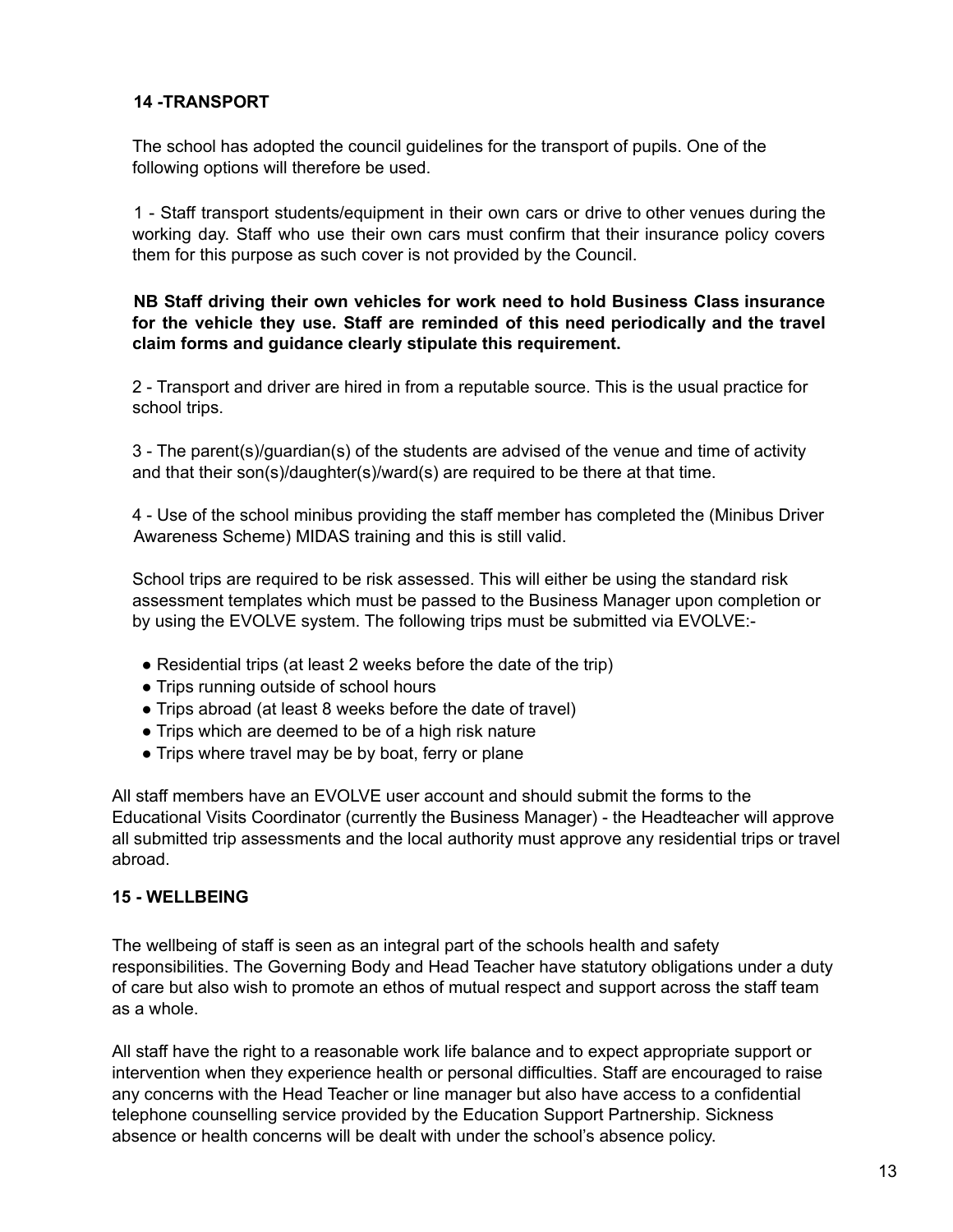The Governing body endorses the principles set out in the HSE's Management Standards as a framework to support staff wellbeing.

Where an employee is experiencing "Stress at Work" in order to comply with the principles set out in the HSE's Management Standards a Team Stress Risk Assessment is completed (This is a corporate template risk assessment that covers "Demands, Control, Support, Relationships, Role and Change").

#### **ABBREVIATIONS**

The following are used in the policy:

**AfPE** – Association for Physical Education **DATA** – Design and Technology Association **DSE** – Display Screen Equipment (Computers) **H&S** – health and safety **HSE** – Health & Safety Executive (enforcing body for health and safety legislation in schools.)

#### **FIRST AIDERS**

Qualified First Aiders are listed in various areas around the school.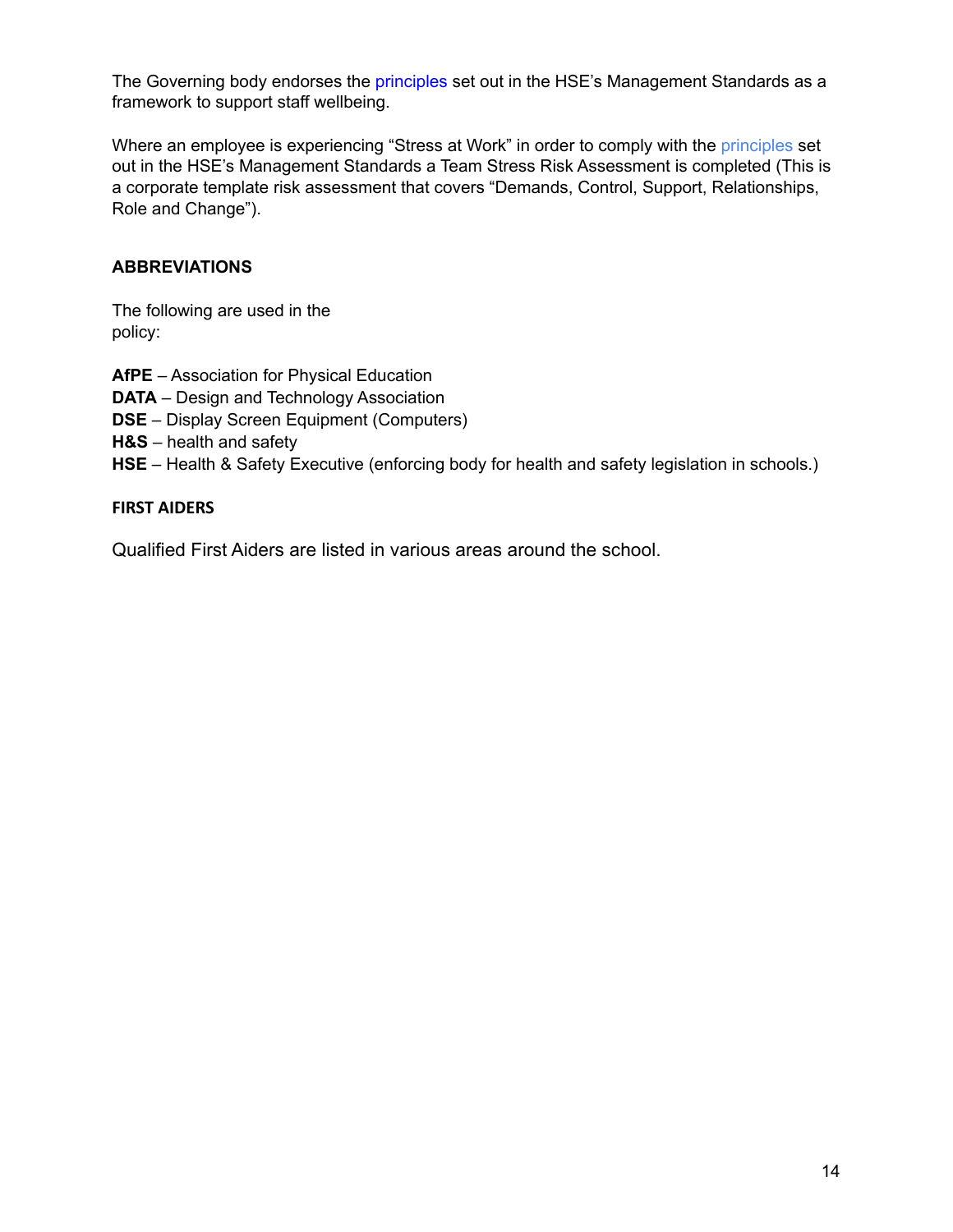**Milford Haven School ADMINISTRATION OF MEDICINES Policy (***January 2017***) Reviewed 24.11.20**



**This policy will be reviewed on or before the following date Autumn Term 2021**

The Governors adopt the guidelines for administering medicines outlined in Bulletin 3 of the Education Services, Health and Safety for Education Establishments. (Director of Education – September 2007) and comply with the requirements imposed by the local authority's insurers.

The main points are that:

a) In most cases, pupils are able to take medicines before leaving for school and on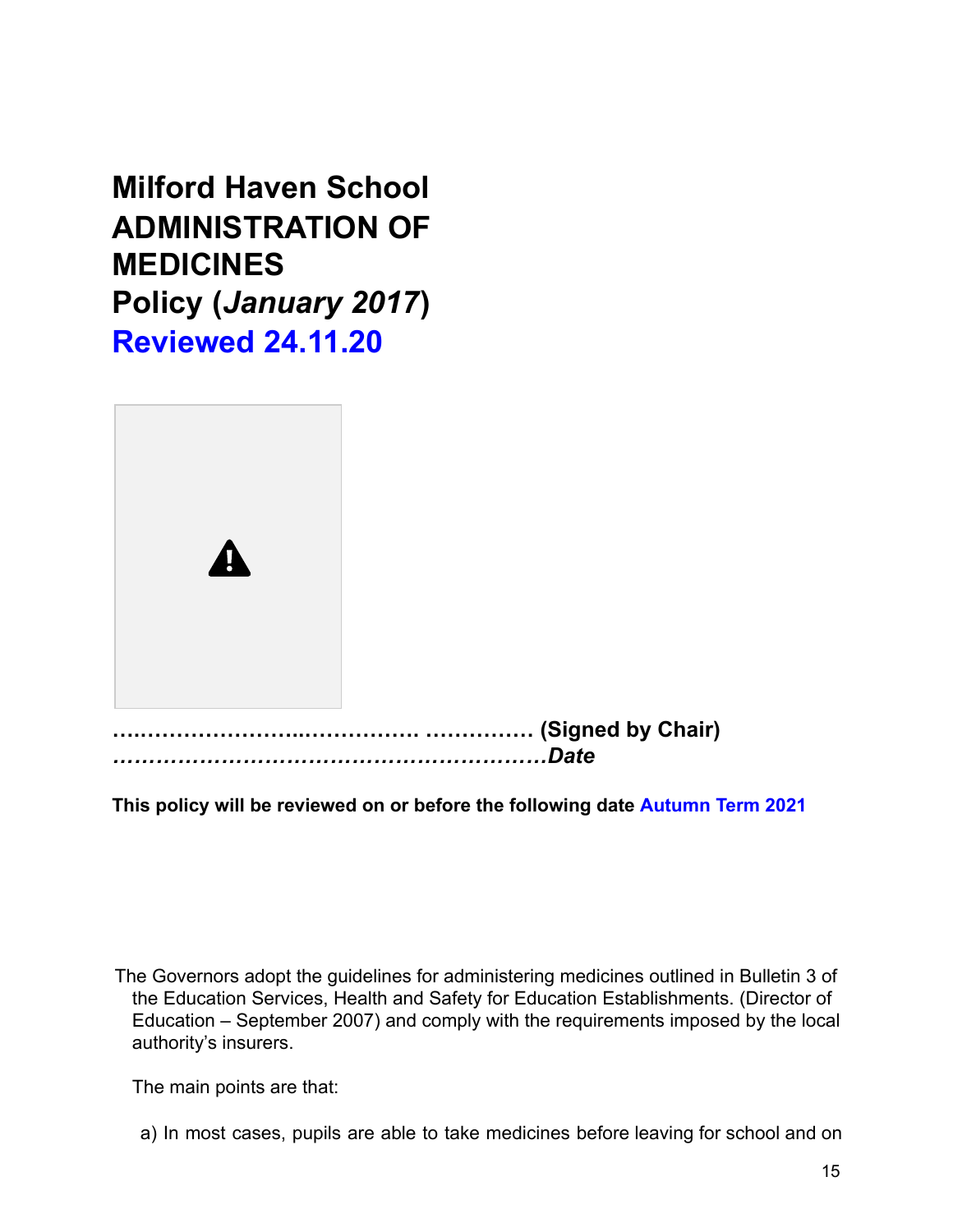arriving home. If medicines must be taken during school hours, we require a doctor's note to this effect, and it should give clear instructions on dosage. The school will only administer medicines provided full information has been given, on the appropriate form regarding medical condition, medicine dosage, type, timing and side effects, and any additional special care needed to cope with the child's medical condition.

- b) Administration of medicines is the responsibility of parents.
- c) Only staff with appropriate Health Authority training can administer medicines on parents' behalf. Under normal circumstances, staff will supervise pupils administering their own medicines.
- d) Pupils should deposit all medicines with the school first-aider.
- e) Medicines must be clearly labelled with the pupil's name and all dosage information.
- f) The school DOES NOT supply Paracetamol, Ibuprofen or any other analgesics
- g) The school reserves the right not to administer medicines that may be dangerous or where the failure to administer medicine at set times could have any adverse consequences.
- h) The school does not provide medical advice.

An exception to these rules concerns the use of inhalers. Where pupils require inhalers for asthma, the school should still be notified, but the pupils will be allowed to carry them around themselves and administer their own medication. Written parental consent would be required. There may be other agreed exceptions where pupils carry medication such as antibiotics.

Whilst all staff have a duty of care for the health and safety of pupils, there is no contractual requirement for teachers to administer medication, where teachers do agree to participate in these duties it is important to recognise that their participation is of a voluntary nature.

School staff giving medicines must receive training and support from the School Health Service, this training must be updated and certificates of attendance provided in order for Pembrokeshire County Council insurance cover to be valid. A full copy of the County Council's insurance cover is available and should be used and made available in conjunction with the school Administering of Medicines policy developed.

Any actions taken in an emergency situation are carried out with the best of intentions and performed in good faith. In failing to act in an emergency situation a member of staff may be found in breach of the statutory duty of care.

All medical information on pupils should be treated as confidential by the school. Access to records and information should only be given to those persons as agreed with the pupil or parent.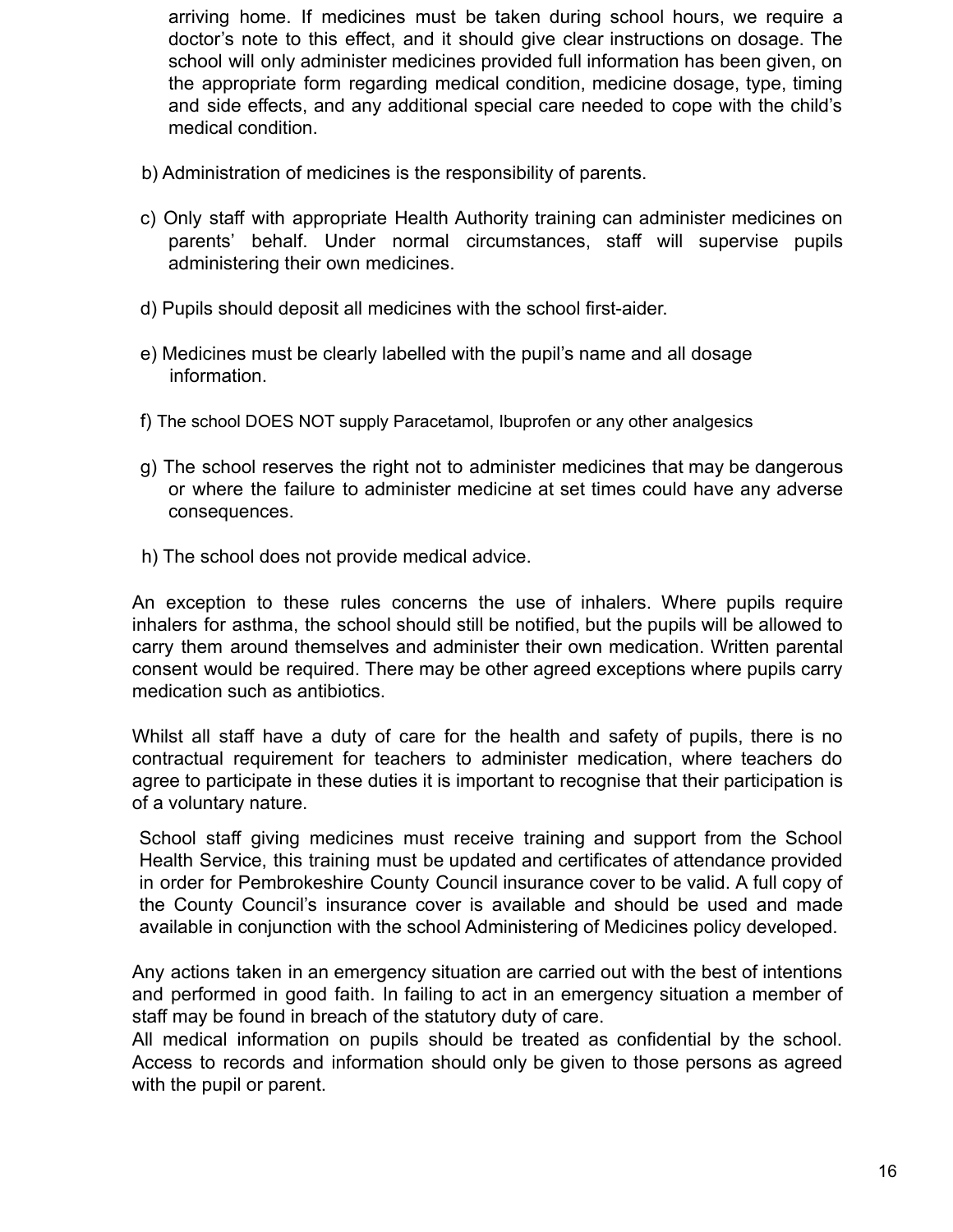## **Other Medical Needs**

The school will try to respond to pupil's short-term medical needs by making reasonable adaptation. For example, with fractured limbs, we allow the pupil to leave lessons earlier, with the support of another pupil if needed, to avoid congestion in corridors. Parents must not assume that the school will automatically make such arrangements. Before sending a pupil with temporary medical needs into school, the parents must contact the Head of School to explain what will be required.

## **Contagious Diseases**

Parents should not send children to school if they have contagious diseases that could be spread easily such as chicken pox or covid-19. Equally, minor coughs and colds are not an acceptable excuse for pupils to stay away from school.

A Covid Risk Assessment is in place for the school which is reviewed and updated as and when required based on Welsh Government and Local Authority guidance. Staff and union representatives are also consulted and made aware of amendments.

## **GUIDANCE Administration of Medicines**

- 1. The Governors and staff of Milford Haven School wish to ensure that pupils with medical needs receive proper care and support at school. The Head teacher will accept responsibility in principle for members of school staff giving or supervising pupils taking prescribed medication during the school day where those members of staff have volunteered to do so and have suitable up to date training. Staff who volunteer to assist in the administration of medication will receive appropriate training/guidance through arrangements made with the School Health Service. This will be regularly updated and documented.
- 2. Medication will only be accepted in school if it has been prescribed by a doctor. 3. Medication will not be accepted in school without complete written and signed instructions from a parent.

4. Only reasonable quantities of medication should be supplied to the school. 5. Each item of medication must be delivered in its original container and handed directly to the Head teacher or nominated person.

- 6. Where the pupil travels on school transport with an escort, parents/carers should ensure the escort is informed of any medication sent with the pupil, including medication for administration during respite care.
- 7. Each item of medication must be clearly labelled.
- 8. The school will not accept items of medication which are in unlabelled containers.

9. Unless otherwise indicated all medication to be administered in school will be kept in a locked medicine cabinet.

10.A full record of all medicines administered will be kept.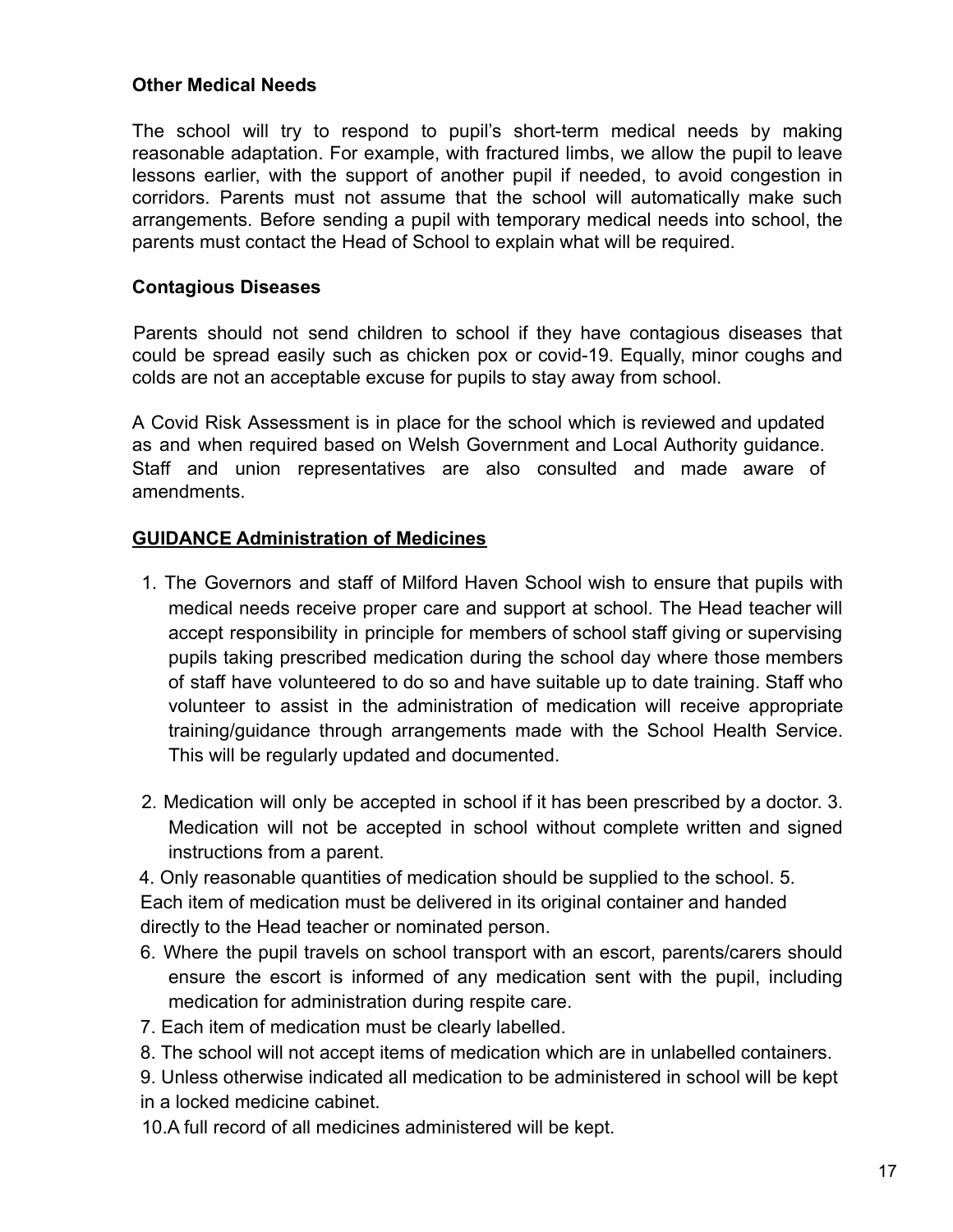- 11. Where it is appropriate to do so pupils will be encouraged to administer their own medication, if necessary under staff supervision. Parents/carers will be asked to confirm in writing if they wish their child to carry their medication with them in school.
- 12.It is the responsibility of parents/carers to notify the school if there is a change in medication, a change in dosage requirements, or the discontinuation of the pupil's need for medication.
- 13.The school will make every effort to continue the administration of medication to a pupil whilst on trips away from the school premises, even if additional arrangements might be required.
- 14.The school will assess and implement any procedures required in an emergency.

## **MEDICATION**

The school must maintain an internal record of the medical details and specific precautions to be taken and symptoms to be monitored for any child with an allergy or illness via the use of SIMs and/or pupil records. The Headteacher and staff will treat all medical information as confidential.

- Parental consent and advice is to be obtained prior to the child being placed onto the school roll. The nominated person should advise staff of side effects which may be relevant
- Staff training regular updates on serious medical conditions should be communicated to staff and recorded
- General awareness of any child's conditions should be made to staff and students if it is necessary for the safety or well-being of the child
- Food allergies packed lunches need to be provided by the parents. Parents must also submit full and detailed information with regards any materials, foods or substances which may cause an allergic reaction
	- Storage some medication may require refrigeration
	- Needles must be locked away until they are to be used and disposed of correctly in a 'sharps' container.

## **STORAGE OF MEDICINE**

At school all medication should be stored in a secure place not accessible to children; unless pupils have been given permission to carry their medication with them e.g. inhalers. Due to current Covid conditions pupils have been provided with carry own medication where applicable. No medication should be left unattended.

If refrigeration is needed, it should be kept in an airtight container, clearly labelled with restricted access.

## **SELF-ADMINISTERING OF MEDICATION**

Wherever possible pupils should be encouraged to self-administer medication.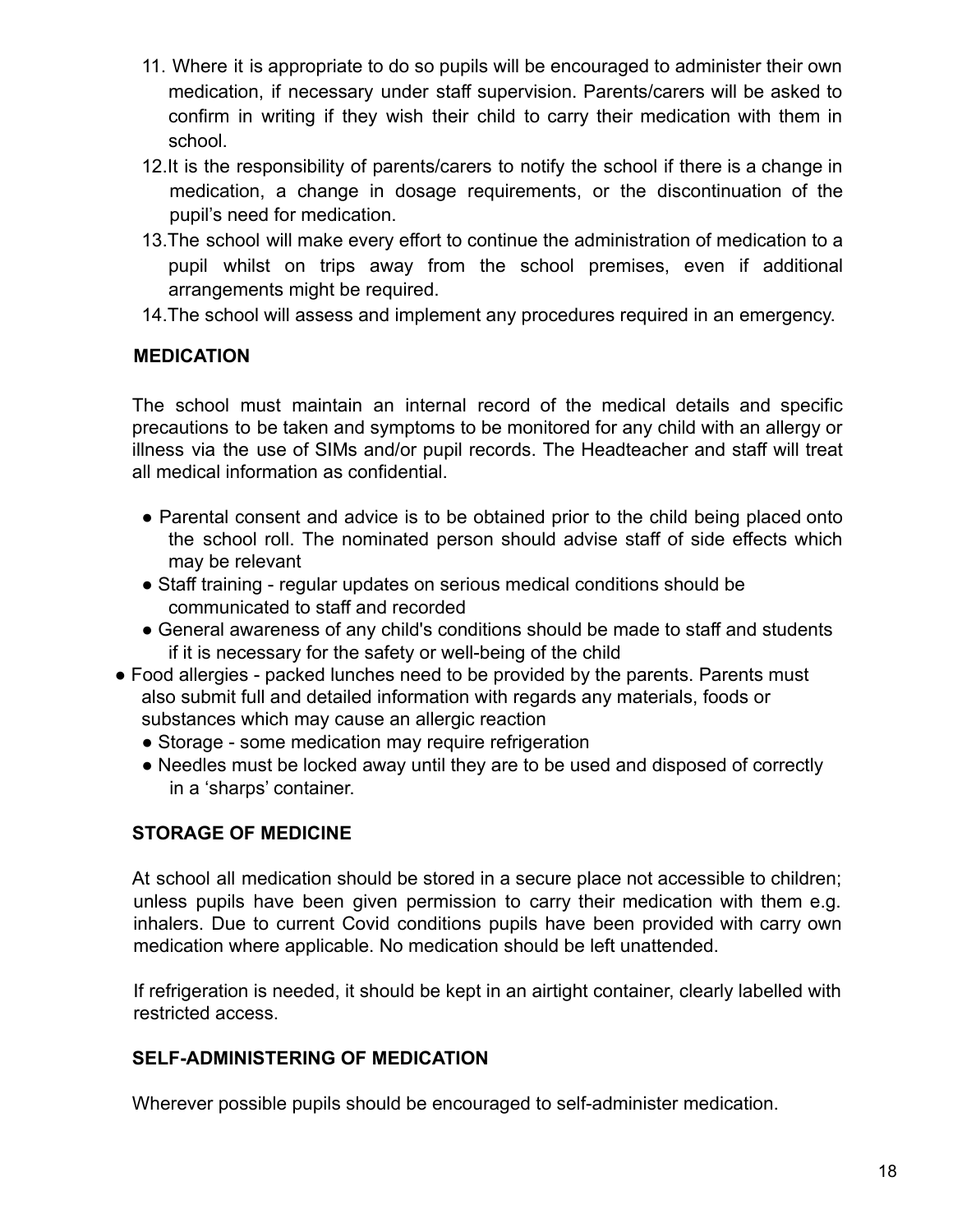## **TRAINING OF STAFF**

Appropriate training for any member of staff undertaking the administration of medication in school is essential. Where a pupil requires medical support in school a minimum of two staff who volunteer should undergo training. The training must:

- Be provided through arrangements made with the School Health Service
- Meet the specific medical needs of the individual pupil as agreed with the parents, LA and health professionals concerned
- Cover procedures to be followed in emergency situations
- Be recorded in the pupil's file
- Be updated on an agreed regular basis as set out in the Health Care Plan, in order for insurance cover to be valid
- Be recorded in staff files, a certificate of attendance should be provided

In some circumstances the provision of training may be subject to delay. In these circumstances parents must retain responsibility for their child's medical support until the relevant staff have received their training.

## **PROCEDURES**

- 1. The parent/carer is responsible for supplying the school with adequate information regarding their child's condition and medication. This information must be in writing, signed and current so that procedures for each pupil's medication are known. The information should be updated annually or earlier if medication is altered. Copies of the forms should be kept in the pupil's main school file and in the Administration of Medication Records.
- 2. Any medication that is required which is not administered by the designated first aider must be brought in by the parent/carer and administered by that parent/carer.
- 3. All items of medication should be delivered directly to the school by parents/carers or escorts employed by the Authority. It is the parents/carers' responsibility to inform the Head teacher in writing when the dosage is changed or no longer required. The parent/carer/escort should sign for the transfer of medication.
- 4. After the first receipt of medication at school additional medication may continue to be accepted without further notice unless changes in dosage are made. A record must be maintained of all medication to a pupil.
- 5. Each item of medication must be delivered to the Head teacher or Authorised Person in a secure and labelled container as originally dispensed. Unlabelled containers will be returned to the parent/carer.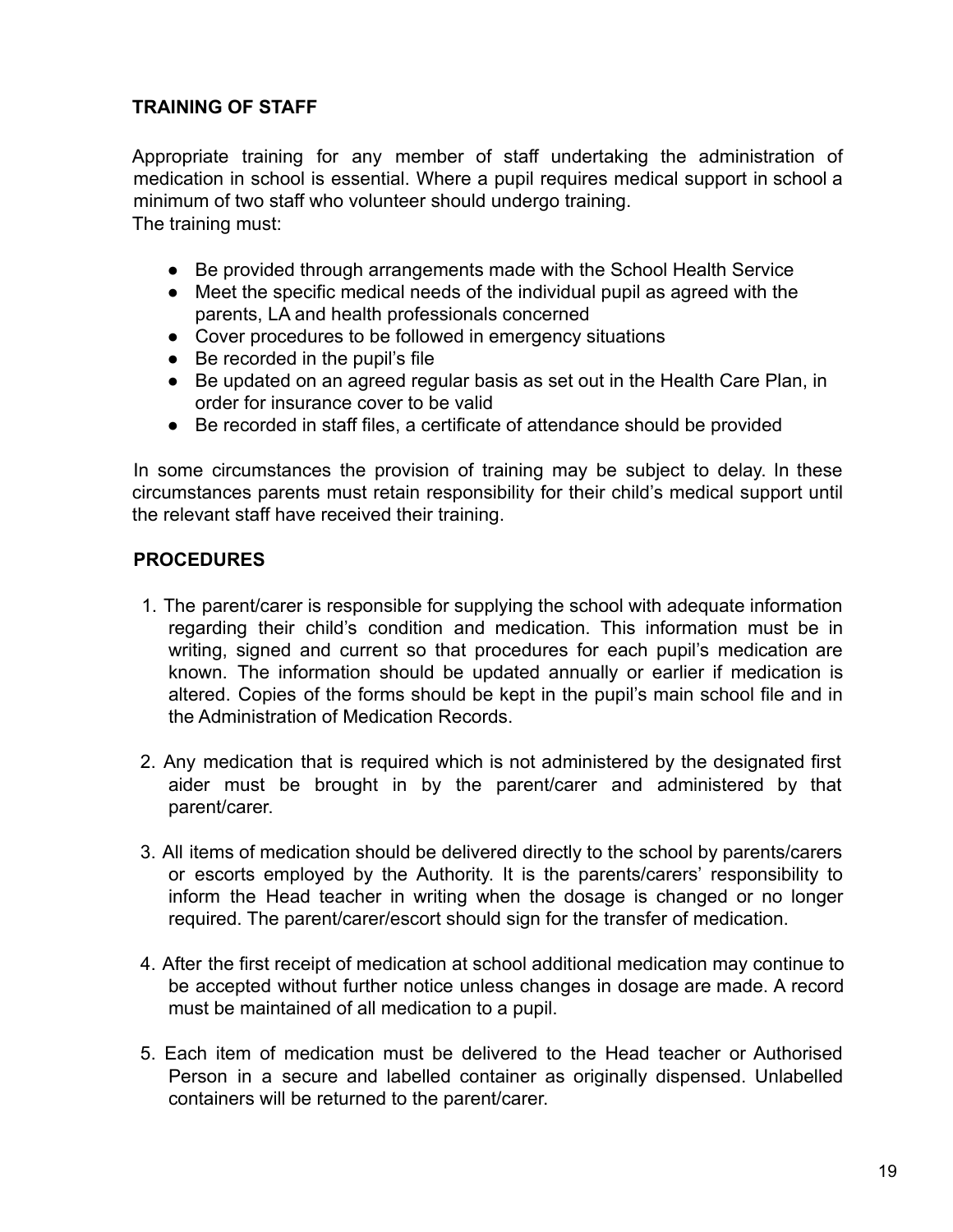6. Each container must be clearly labelled with the following:

- Name of medication
- Pupil's name
- Dosage
- Dosage frequency
- Method of administration
- Any relevant side effects
- Date of dispensing
- Storage requirements
- Expiry date

Pupils under 16 should NEVER be given ASPIRIN unless prescribed to them by a doctor

- 7. Controlled drugs may be administered in accordance with the prescribed Instructions noting how many staff are involved. It should never be left to one person. Controlled drugs must be kept in locked non portable container, with named staff access and record kept.
- 8. In the event of a pupil refusing to take prescribed medication, inform the parents/carers, record and follow agreed procedure in policy or health care plan. Follow emergency procedure if necessary.
- 9. If the pupil receives respite care the parent/carer should state whether the medication should go with the pupil at the end of the school day.
- 9. Pupils should not be denied access to the National Curriculum because they require medication or medical support. Staff should be aware of medical needs and emergency procedures during both educational visits and sporting activities.
- 10.Where home school transport is provided, drivers and escorts should know emergency procedures. Medicines should not usually be given, if so training must be provided. If a child has a life threatening condition, a health care plan should be carried on the vehicle: drivers and escorts should have basic first aid training.
- 11. School should have a policy for dealing with emergency situations. If a child is taken to hospital by ambulance, a member of staff should accompany the child until a parent arrives. Staff should not take a child to hospital in their own car. The health care plan should include emergency procedures for an individual child.

## **Long Term Medication**

- 1. The medicines in this category are largely preventative in nature and it is essential that they are given in accordance with instruction, otherwise the management of the medical condition is hindered.
- 2. In addition, the parents/carer must be informed that they must use a proforma to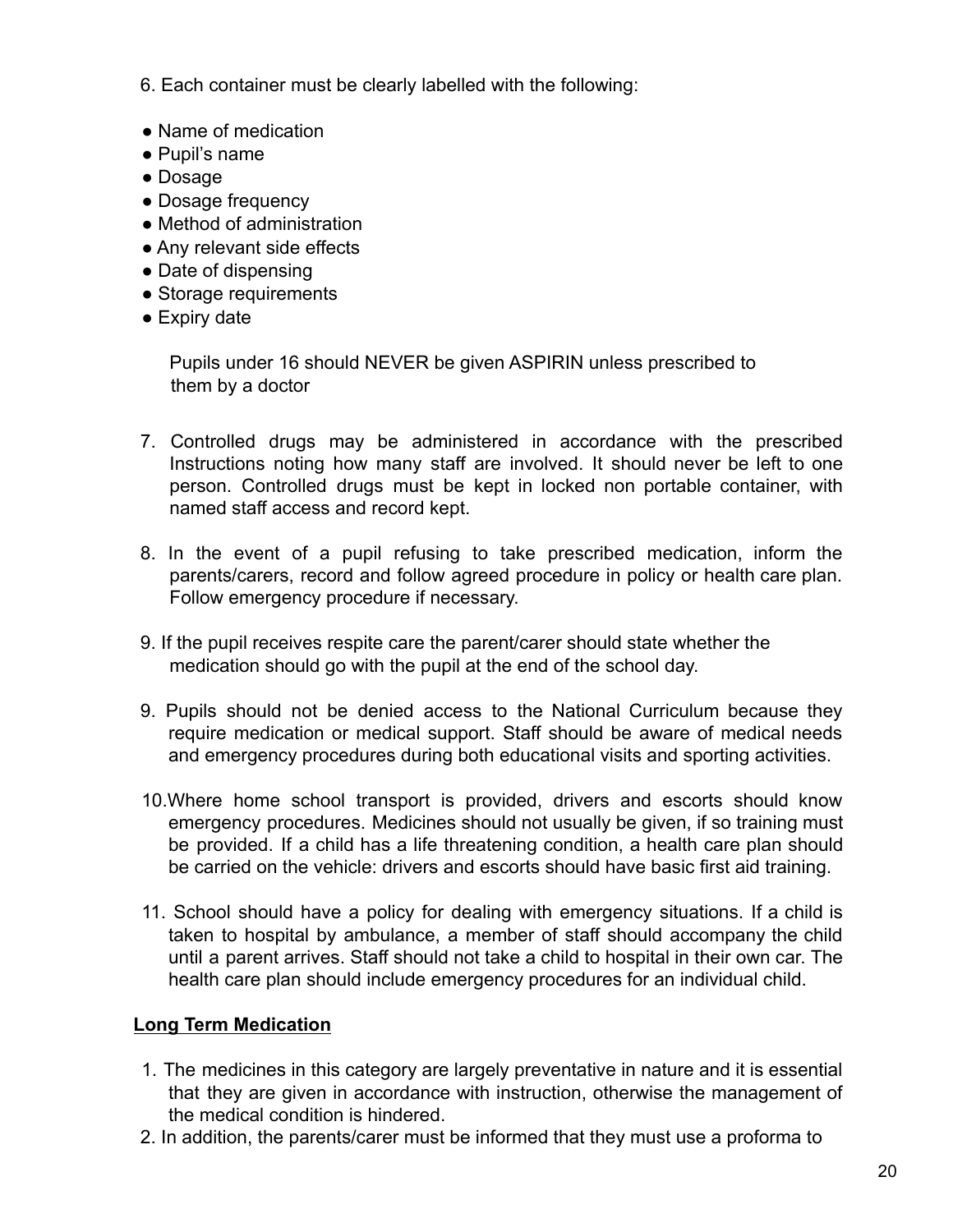report any changes in medication to the school. Schools may need to offer support in the completion of this form where parents have literacy problems or where English is not their first language.

- 3. It is sometimes necessary to explain the use of medication to a number of pupils in the class in addition to the affected child so that peer group support can be given.
- 4. Long term medication is particularly applicable to the management of asthma. There are two types of inhaler treatment:

**Preventers** These medicines are taken regularly to make the airways less sensitive **Relievers** These medicines quickly open the narrowed airways to help the child's breathing difficulties

- i. Advice for school staff on the management of asthma for individual children (including emergency care) will be sought from an appropriate medical practitioner.
	- ii. Any difficulties in the use of an inhaler or understanding about medication usage should be referred to an appropriate medical practitioner for further advice.
- iii. It is important that the reliever inhalers are immediately accessible for use when a child experiences breathing difficulties or when specifically required prior to a sporting activity and outing as instructed by the Medical Practitioner.
- iv. If a midday dose of a preventer inhaler is prescribed, this must be given in accordance with general procedures.

## **Injections**

It is inadvisable for school employees to administer medication by hypodermic injection except in situations which are perceived to be life threatening. Pupils will generally self-administer with supervision from a young age. A Sharps box may be required for the safe disposal of needles.

There are certain conditions e.g. Diabetes Mellitus which are controlled by regular injections. Children with these conditions are usually taught to give their own injections, and where this is not possible, they should be given by their parents or a qualified nurse (currently employed in a nursing capacity). It is not envisaged that it will be necessary to give injection in schools unless the child is away on a school visit.

## **Emergency Treatment**

1.

- a. No emergency medication should be kept in the school except those specified for use in an emergency for an individual child.
- b. Advice for school staff about individual children will be sought from an appropriate medical practitioner.
- c. In the event of absence of trained staff, it is essential that emergency back-up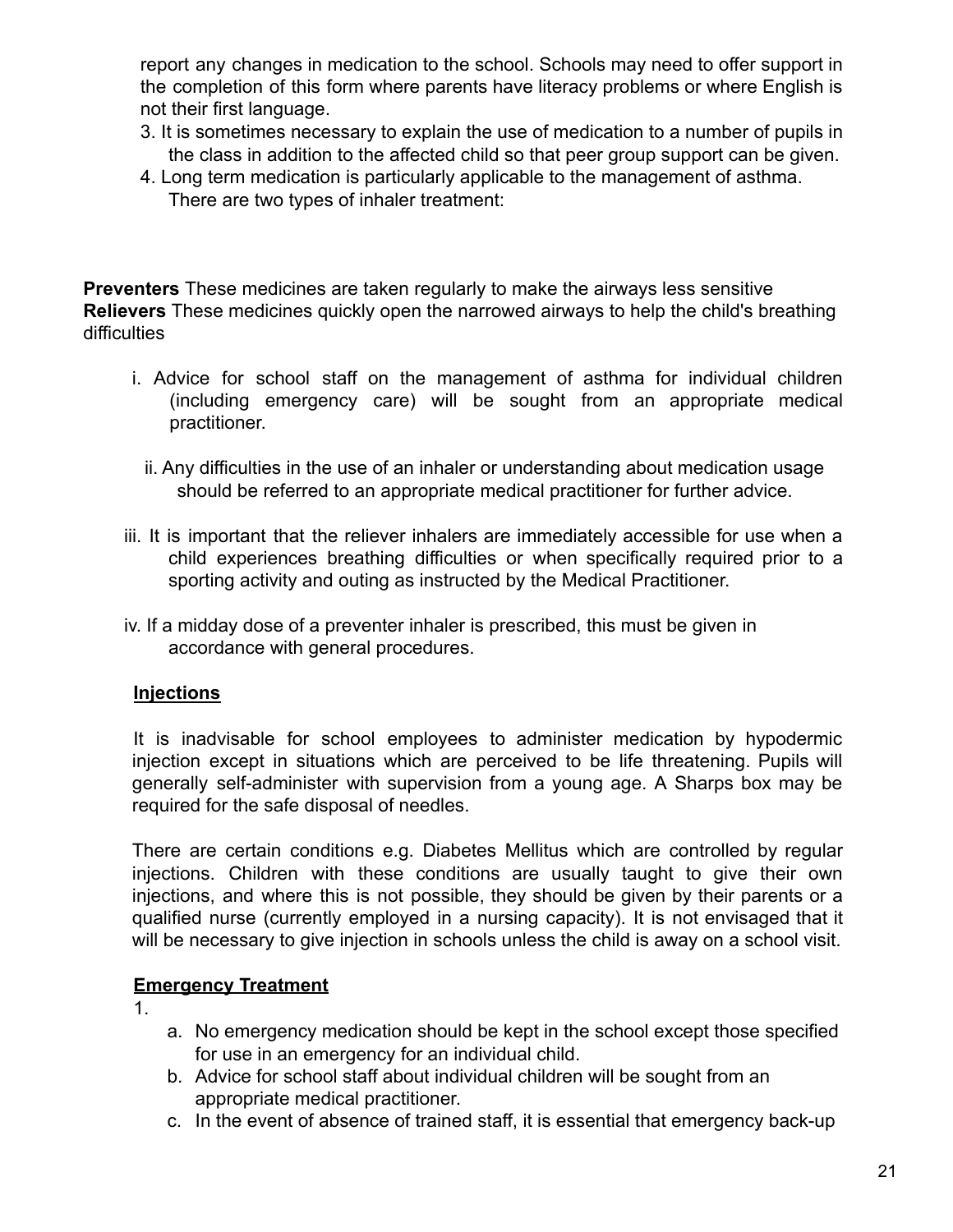procedures are agreed in advance between the parents, school and medical adviser.

- d. Storage must be in accordance with general procedures. These medications must be clearly labelled with the child's name, the action to be taken with the child's name, route, dosage and frequency and the expiry date.
- e. If it is necessary to give emergency treatment, a clear written account of the incident must be given to the parents or guardians of the child and a copy retained by the school.

## **INDIVIDUAL AND EMERGENCY PROCEDURES**

Pupils must have an individual Health Care Plan containing the following information:

- Pupil's name, date of birth, address
- Condition
- Current medication
- Parents/carers contact number
- GP's name and contact number
- Other emergency contact numbers
- What to do in an emergency as agreed by parents and Health Service and school

The information card should accompany the pupil if he/she has to be admitted to hospital.

The information card must be reviewed at least annually.

The following straightforward steps are suggested when dealing with an **emergency medical situation**:

## **CHECK - THAT THERE IS NO DANGER TO YOURSELF, THE CASUALTY OR ANY BYSTANDERS.**

## **SUMMON - ASSISTANCE FROM THE TRAINED FIRST AIDER**

**CHECK- AIRWAY…………….BREATHING**

## **REASSURE- CASUALTY UNTIL ASSISTANCE ARRIVES**

## **ADMINISTER ANY MEDICATION NEEDED FOLLOWING DIRECTIONS PROVIDED ON HEALTH CARE PLAN**

## **IF IN ANY DOUBT DIAL 999 FOR THE AMBULANCE**

#### **HAVE READY THE FOLLOWING INFORMATION**

- Your telephone number
- Your location/School address
- State the postcode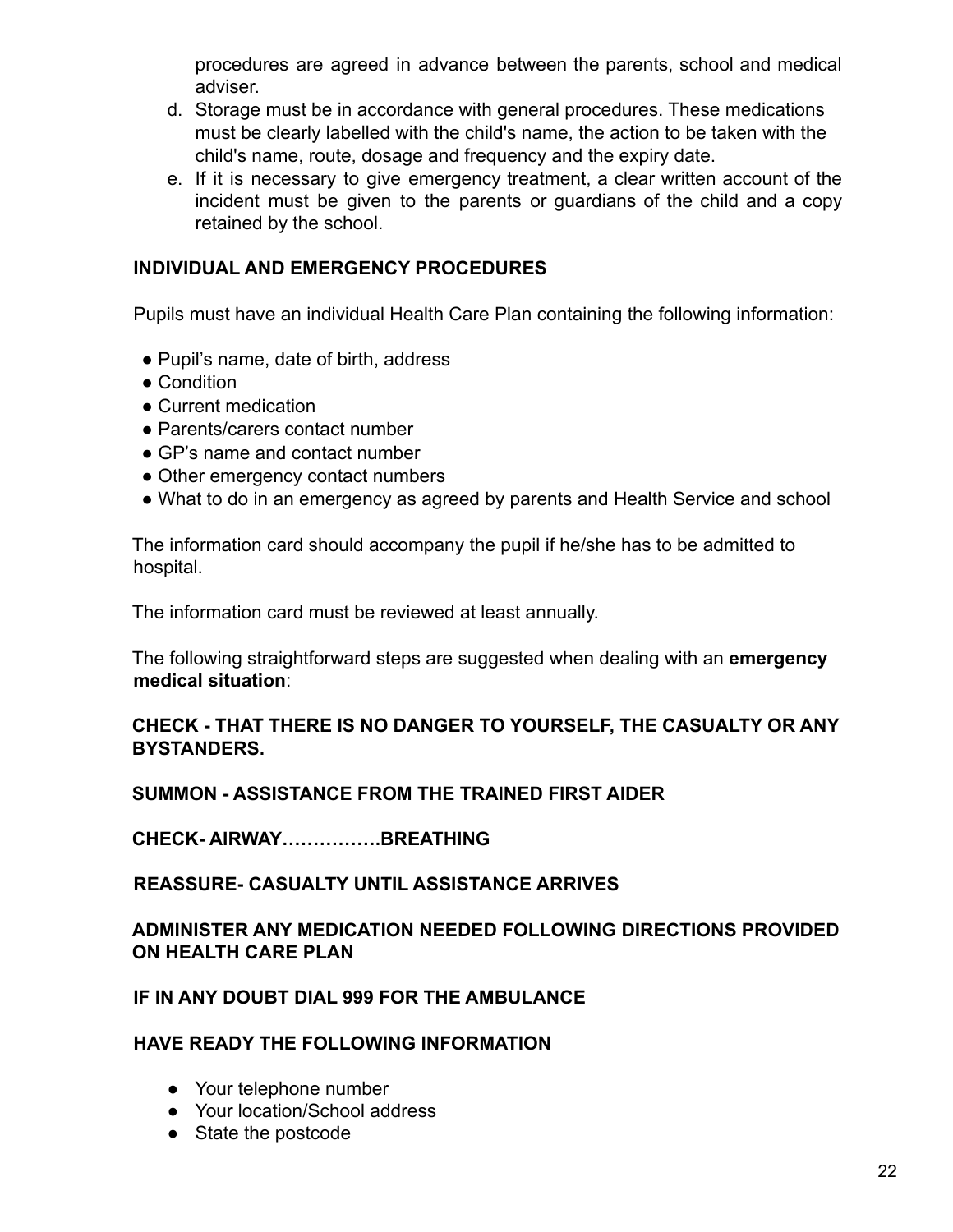- Your name
- Child's name and brief description of symptoms
- Entrance for ambulance crew to meet you at. (location)

## **School Trips/Residential Visits**

It is the right of every pupil to have access to a broad and balanced curriculum as well as access to out of school activities in accordance with the school's policy on educational visits.

1. 'EVOLVE' must be completed and submitted prior to the commencement of any school visit outside of the County boundary for a period of more than 24 hours. 2. A school consent form from the child's parent or carer must be received prior to participation in any school trip. Any medical problems must be highlighted by the parent/carer.

- 3. Where insurance cover is obtained, medical conditions must be disclosed; otherwise insurance cover may be refused.
- 4. A named person must be identified to supervise the storage and administration of medication.
- 5. Wherever possible, children should carry their own inhalers for the treatment of asthma, but it is important that the named person is aware of this.

As well as a risk assessment being made in line with the LEA guidelines prior to any outside visit being made, the following points should be considered:

- A member of staff trained in emergency treatment must accompany the group
- The pupil's parents/carers permission for the visit must be obtained after they have been made aware of the risks
- Staff must be aware of the medication the pupil will need to take on the visit
- Staff must ascertain if any spare medication is required
- Consideration must be given to the safe storage of the medication
- Staff supervising the trip must be aware of the pupil's condition and any relevant emergency procedures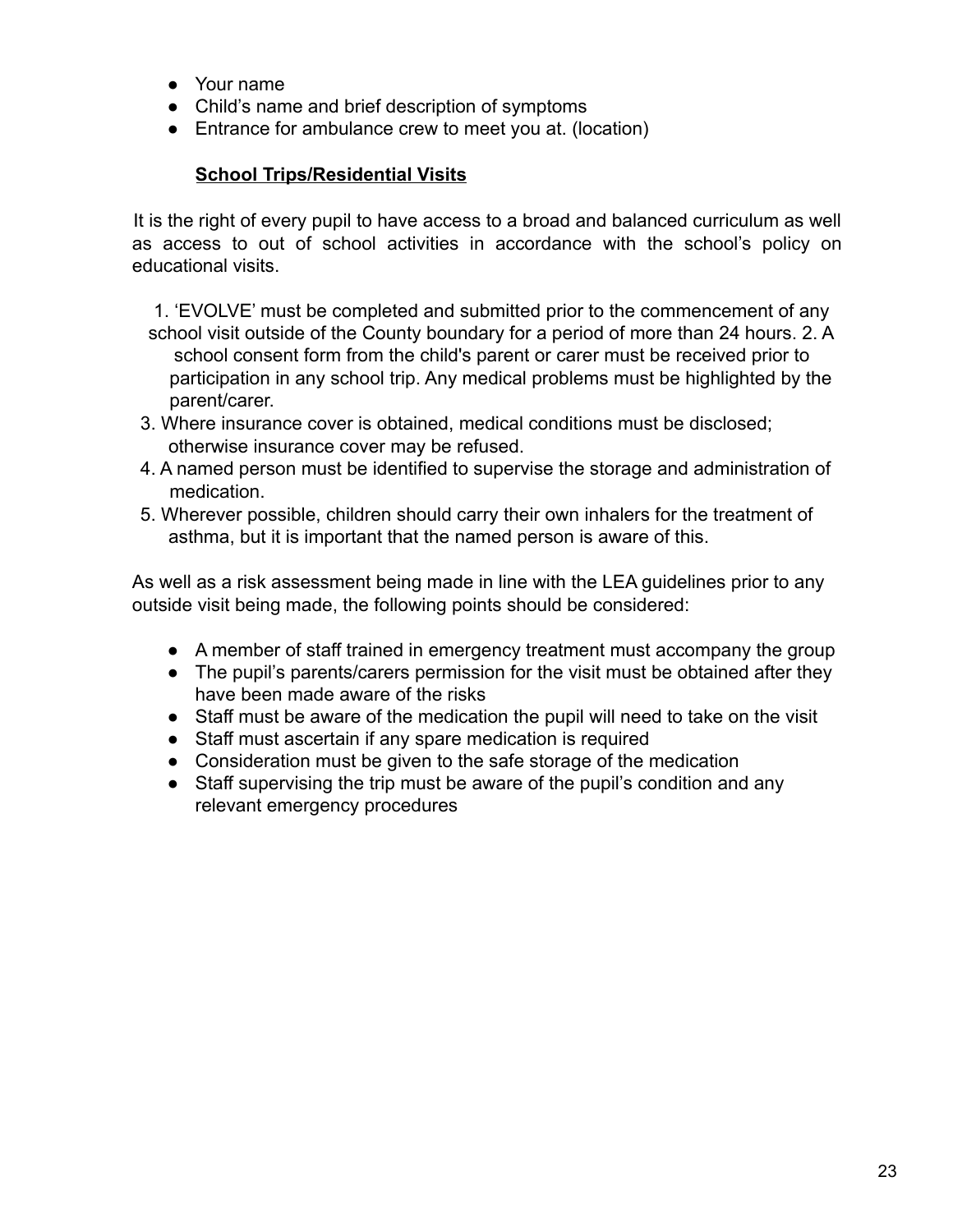# **Appendix**

## **STAFF TRAINING RECORD – ADMINISTRATION OF MEDICINES**

**Name of School/ setting Name of Staff member Type of training received Date training completed Training provided by Profession I confirm that…………………………………….has received the training detailed above and is competent to carry out any necessary treatment. I recommend the training is updated………………………… Trainer's signature Date I confirm that I have received the training detailed above Staff signature Date Suggested review date**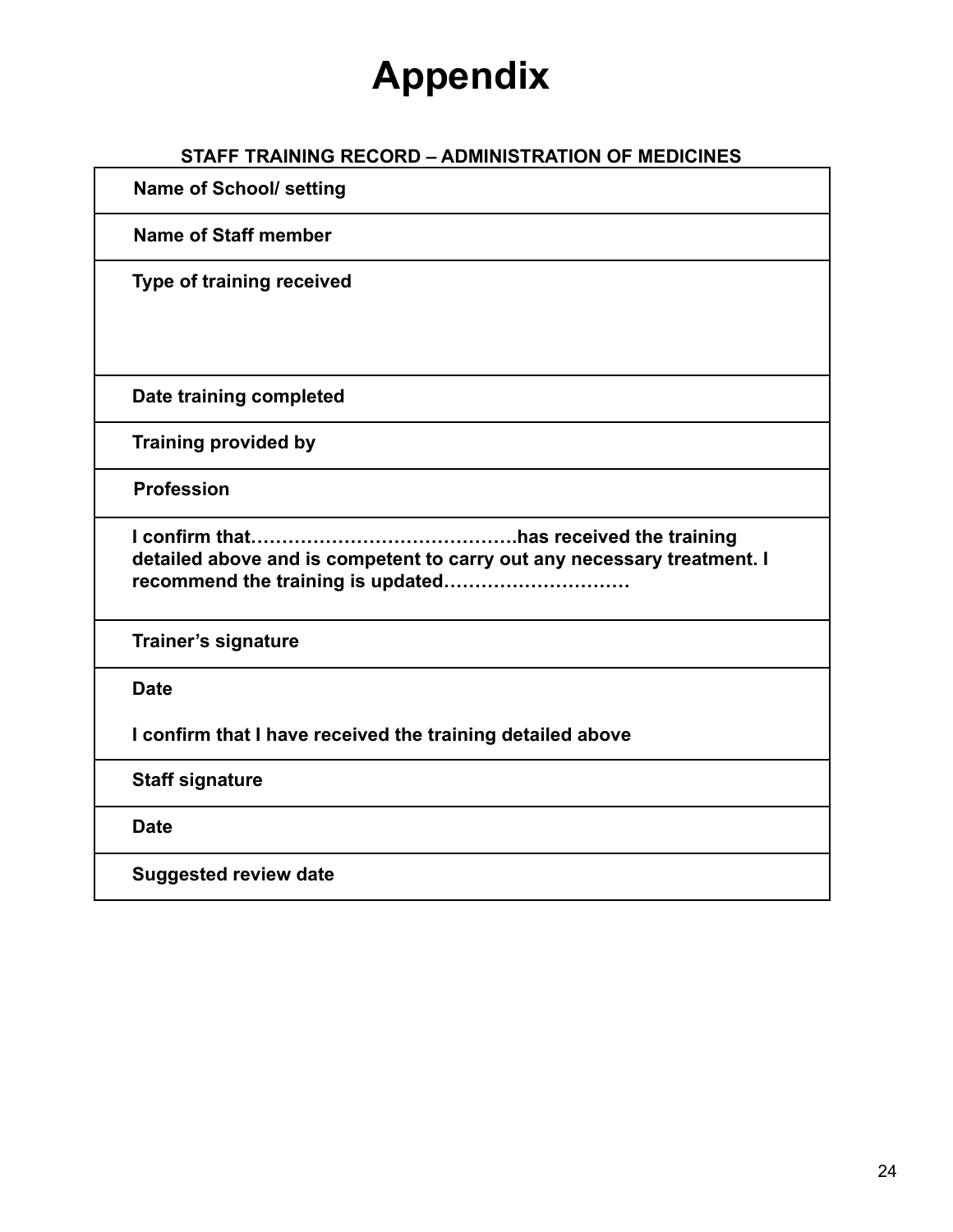## **DESCRIPTION OF SEIZURES, INCLUDING THOSE WHICH MAY NEED TREATMENT WITH BUCCAL MIDAZOLAM**

| Name of child                                                                                                    |
|------------------------------------------------------------------------------------------------------------------|
| Date of birth                                                                                                    |
| How often do seizures occur?                                                                                     |
|                                                                                                                  |
| What can trigger a seizure or are there any signs to indicate a seizure<br>might occur?                          |
| Please describe what the seizure is usually like (if there is more than one<br>type describe each individually). |
|                                                                                                                  |
| How long do seizures usually last? (State how long each type lasts)                                              |
|                                                                                                                  |
| What is the child like after a seizure? (sleepy etc.)                                                            |
|                                                                                                                  |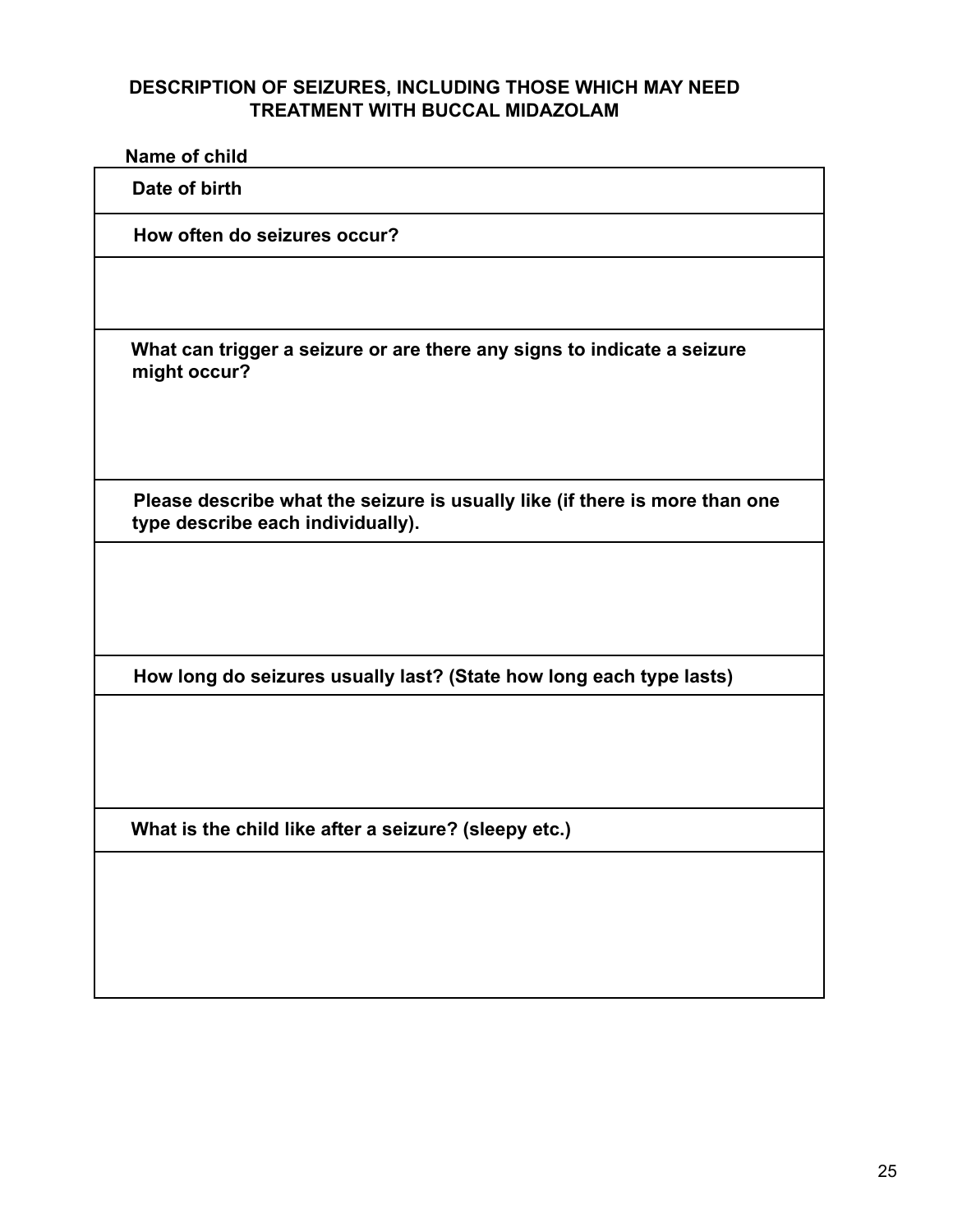**Other useful information**

**9a BUCCAL MIDAZOLAM TREATMENT PLAN**

**1. When should buccal midazolam be administered? (include whether it is after a certain length of time and/ or number of seizures)**

**2. Initial dosage: How much buccal midazolam is given initially? (note recommended number of milligrams for this person)**

**3. What is the usual reaction(s) to buccal midazolam?**

**4. If there are difficulties in the administration of buccal midazolam, what action should be taken?**

**5. Can a second dose of buccal midazolam be given? If so after how long? (state the time to have elapsed before re-administration takes**

**6. How much buccal midazolam is given as a second dose? (in milligrams)**

**7. When should the person's usual doctor be consulted?**

**8. When should 999 be dialed for emergency help?**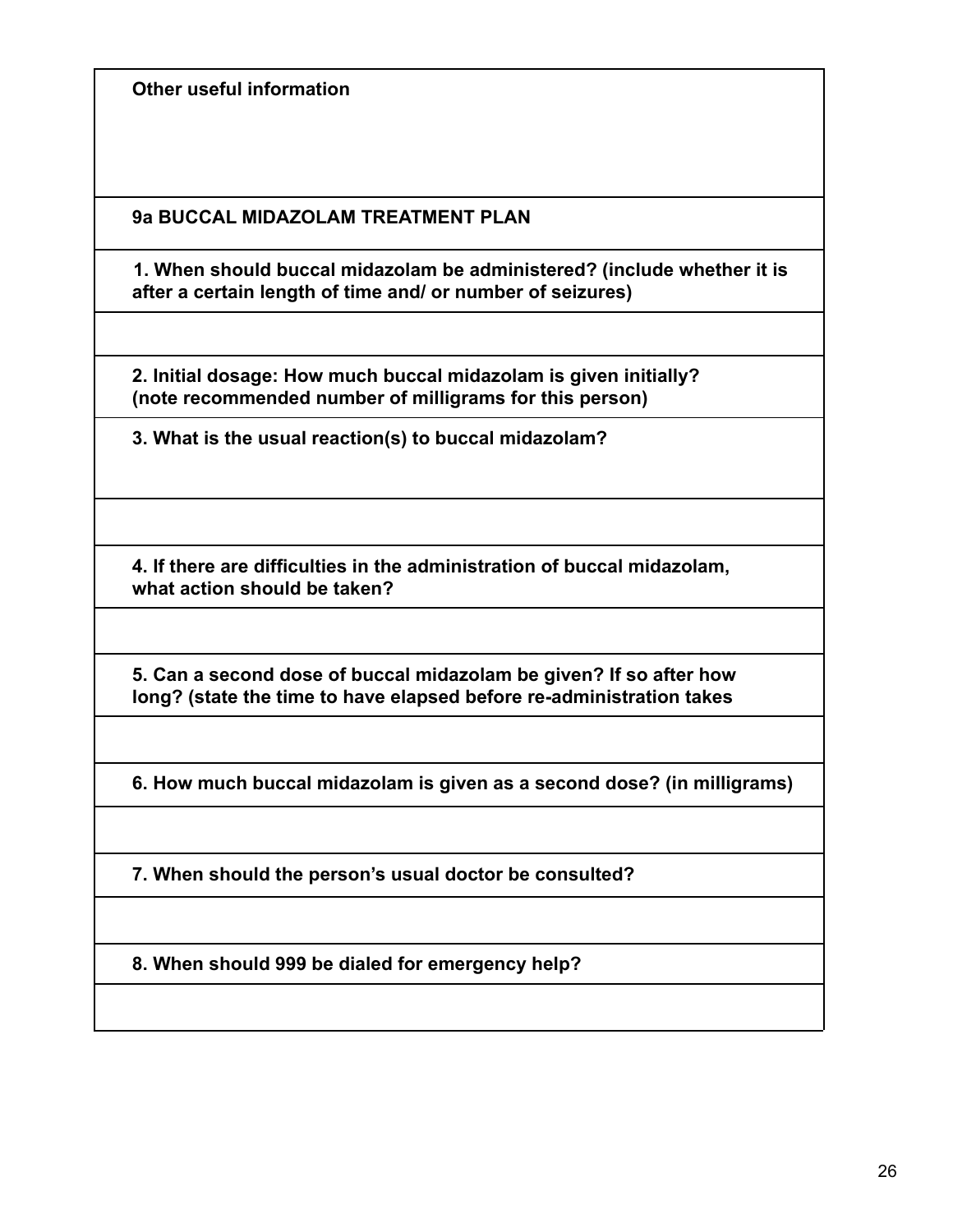## **9. Which trained members of staff should administer the medication, with a witness?**

|  |  |  | 10. Who / Where Needs to be informed? |
|--|--|--|---------------------------------------|
|  |  |  |                                       |

**Parent / Guardian Tel:**

**Other Tel:**

 $\Gamma$ 

| 9b Precautions: Under what circumstances should buccal midazolam not be |  |
|-------------------------------------------------------------------------|--|
| used?                                                                   |  |

| (see overleaf)                               | All occasions when buccal midazolam is administered must be recorded |
|----------------------------------------------|----------------------------------------------------------------------|
| This plan has been agreed by the following:- |                                                                      |
| <b>School Doctor</b>                         | <b>Signature</b>                                                     |
| (Block Capitals)                             | <b>Date</b>                                                          |
| <b>Parent /Guardian</b>                      | <b>Signature</b>                                                     |
| (Block Capitals)                             | <b>Date</b>                                                          |
| <b>Headteacher</b>                           | <b>Signature</b>                                                     |
| (Block Capitals)                             | <b>Date</b>                                                          |

## **Insurance Cover in Place? Pembrokeshire County Council**

**This form should be available for review at every medical review of the patient**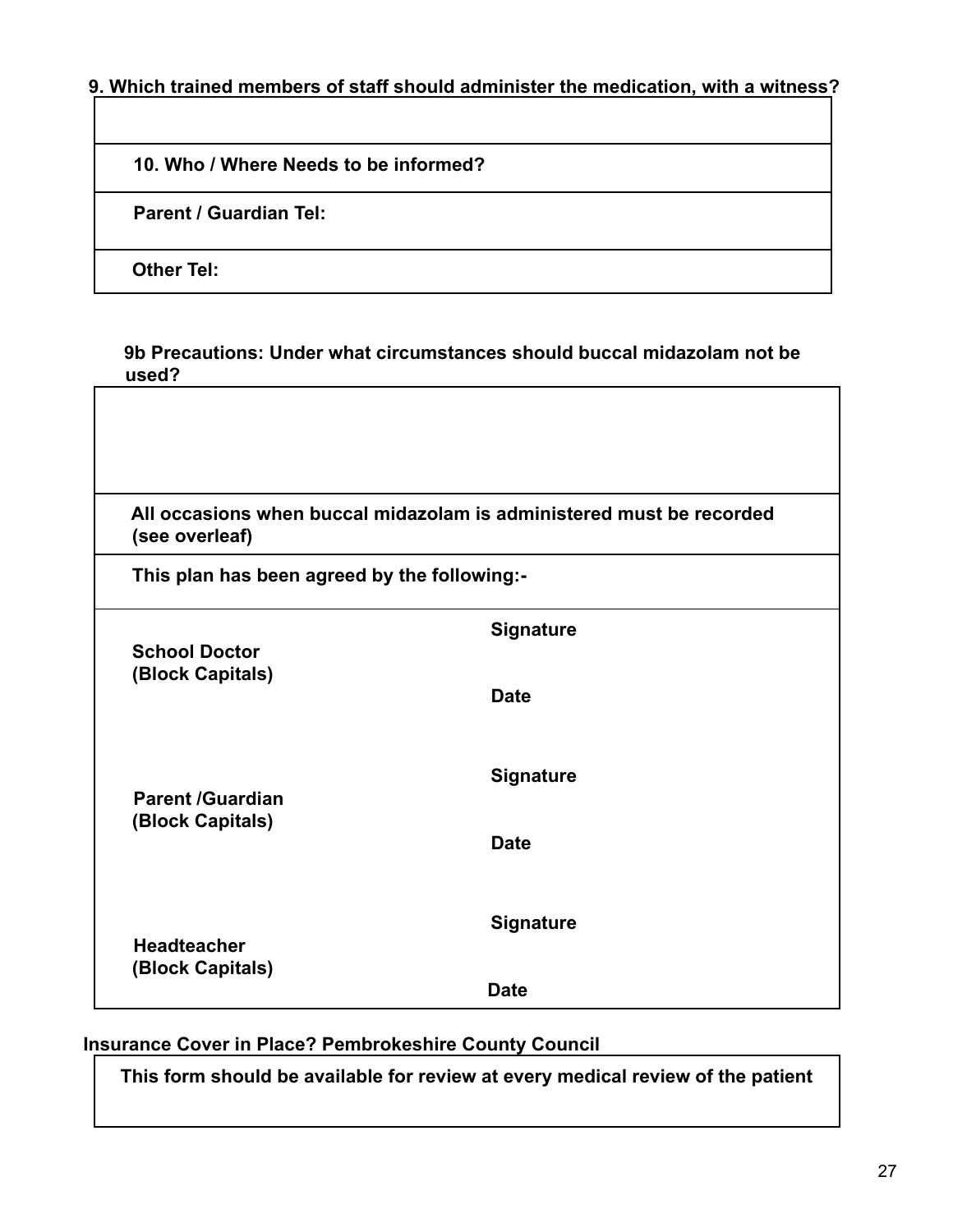## **RECORD OF USE OF BUCCAL MIDAZOLAM**

| <b>DATE</b>                                                             |  |
|-------------------------------------------------------------------------|--|
| <b>RECORDED BY</b>                                                      |  |
| <b>TYPE OF SEIZURE</b>                                                  |  |
| <b>LENGTH AND/OR NUMBER OF</b><br><b>SEIZURES</b>                       |  |
| <b>INITIAL DOSAGE</b>                                                   |  |
| <b>OUTCOME</b>                                                          |  |
| <b>SECOND DOSAGE (IF ANY)</b>                                           |  |
| <b>OUTCOME</b>                                                          |  |
| <b>OBSERVATIONS</b>                                                     |  |
| <b>PARENT/GUARDIAN</b><br><b>INFORMED</b>                               |  |
| <b>PRESCRIBING DOCTOR</b><br><b>INFORMED</b>                            |  |
| <b>OTHER INFORMATION</b>                                                |  |
| <b>WITNESS</b>                                                          |  |
| <b>NAME OF PARENT /</b><br><b>GUARDIAN RESUPPLYING</b><br><b>DOSAGE</b> |  |
| DATE DELIVERED TO SCHOOL                                                |  |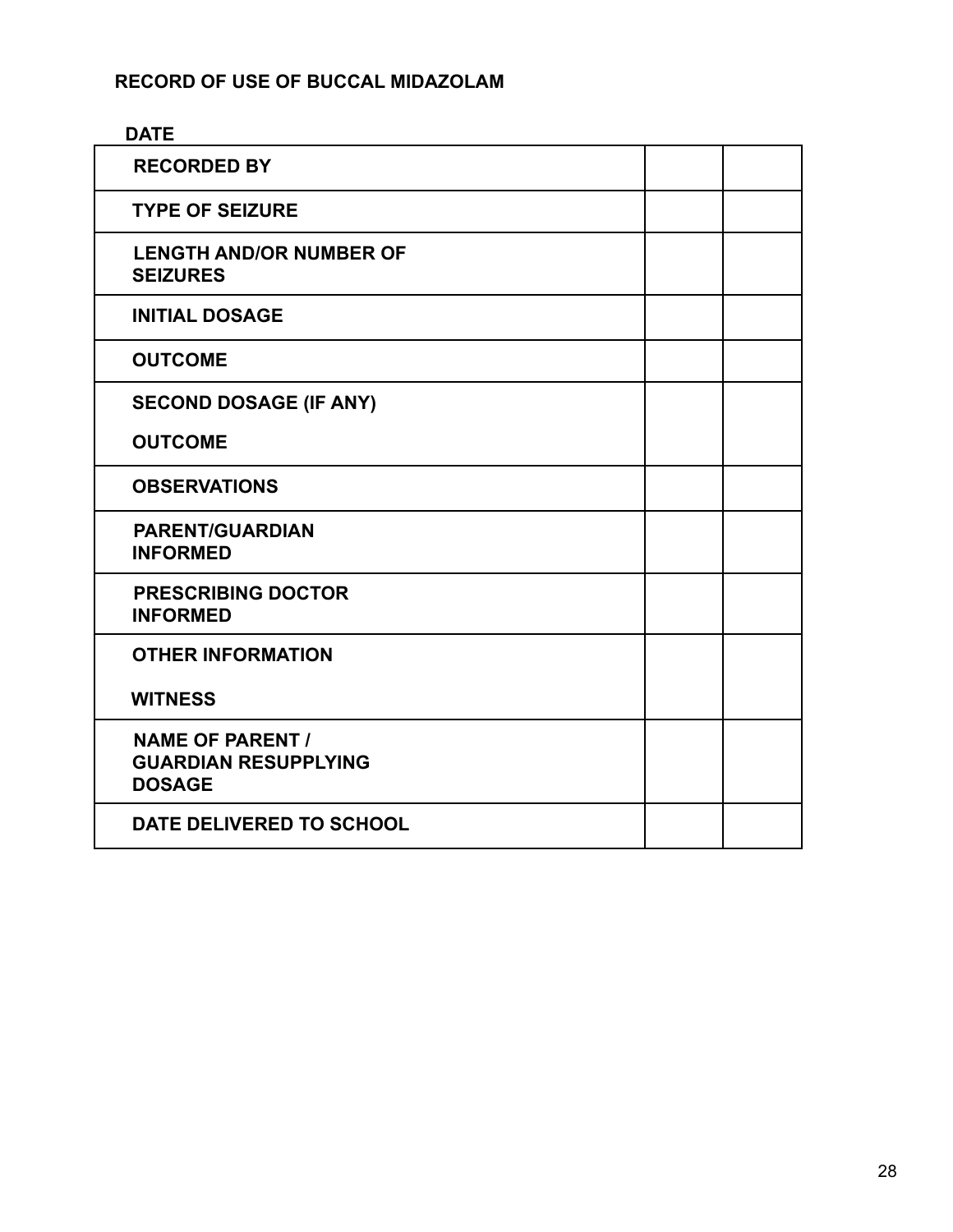Parental agreement for Milford Haven School to administer medicine

Millford Haven School needs your permission to give your child medicine. Please complete and sign this form to allow this.

| Name of school       | <b>Milford Haven School</b> |
|----------------------|-----------------------------|
| Name of child        |                             |
| Date of birth        |                             |
| Group / class / form |                             |

Healthcare need

Medicine

| Name / type of medicine<br>(as described on the<br>container) |  |             |  |
|---------------------------------------------------------------|--|-------------|--|
| Date dispensed                                                |  | Expiry date |  |

| Name / type of medicine<br>(as described on the<br>container) |  |
|---------------------------------------------------------------|--|
| Date dispensed / / Expiry date / /                            |  |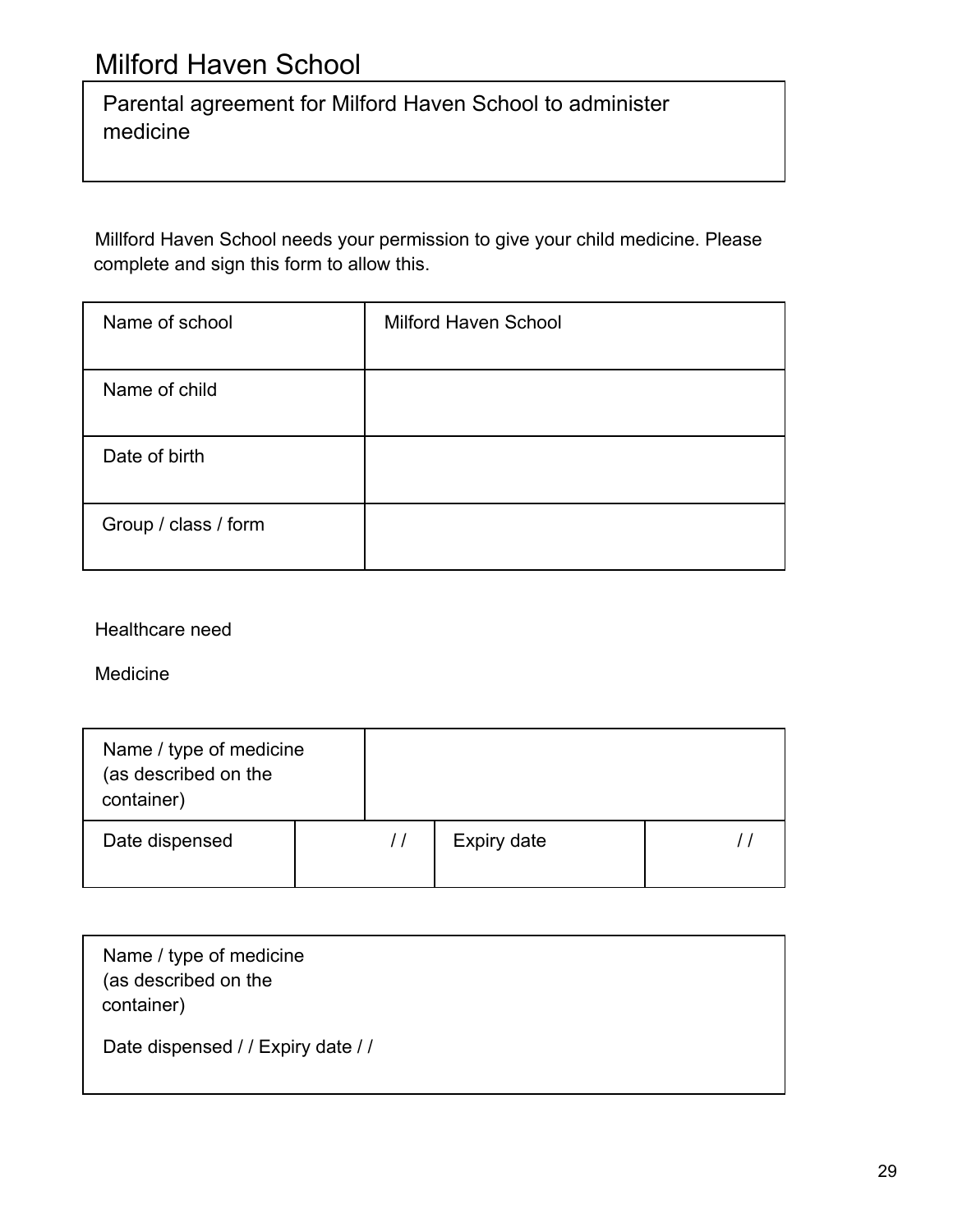## Agreed review date to be initiated by Mrs Laura Walter-Jones

| Dosage and method   |  |
|---------------------|--|
| Timing              |  |
| Special precautions |  |

| Are there any side effects that |  |  |
|---------------------------------|--|--|
| the school needs to know        |  |  |
| about?                          |  |  |
| appropriate)                    |  |  |
| Yes                             |  |  |
| Self-administration             |  |  |
| (delete as                      |  |  |
|                                 |  |  |

| Procedures to take in |  |
|-----------------------|--|
| an emergency          |  |
|                       |  |

## Contact details

| Name                   |  |
|------------------------|--|
| Daytime telephone      |  |
| number Relationship to |  |
| the child              |  |
| <b>Address</b>         |  |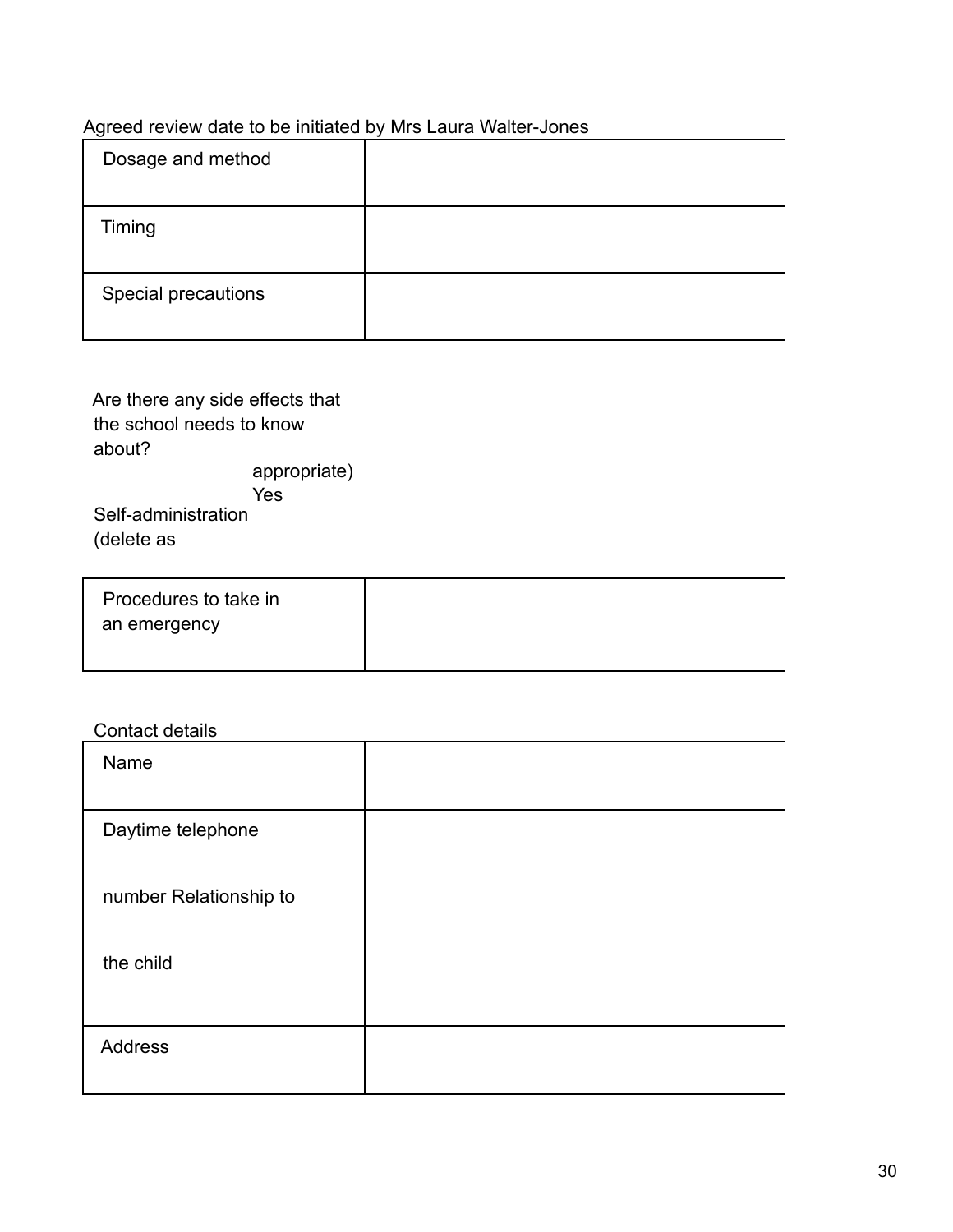I understand that I must deliver the medicine personally to :

Mrs Walter-Jones, First Aid.

I understand that I must notify the setting of any changes in writing.

| Signature |  |
|-----------|--|
|           |  |
|           |  |

| Date |  |
|------|--|
|      |  |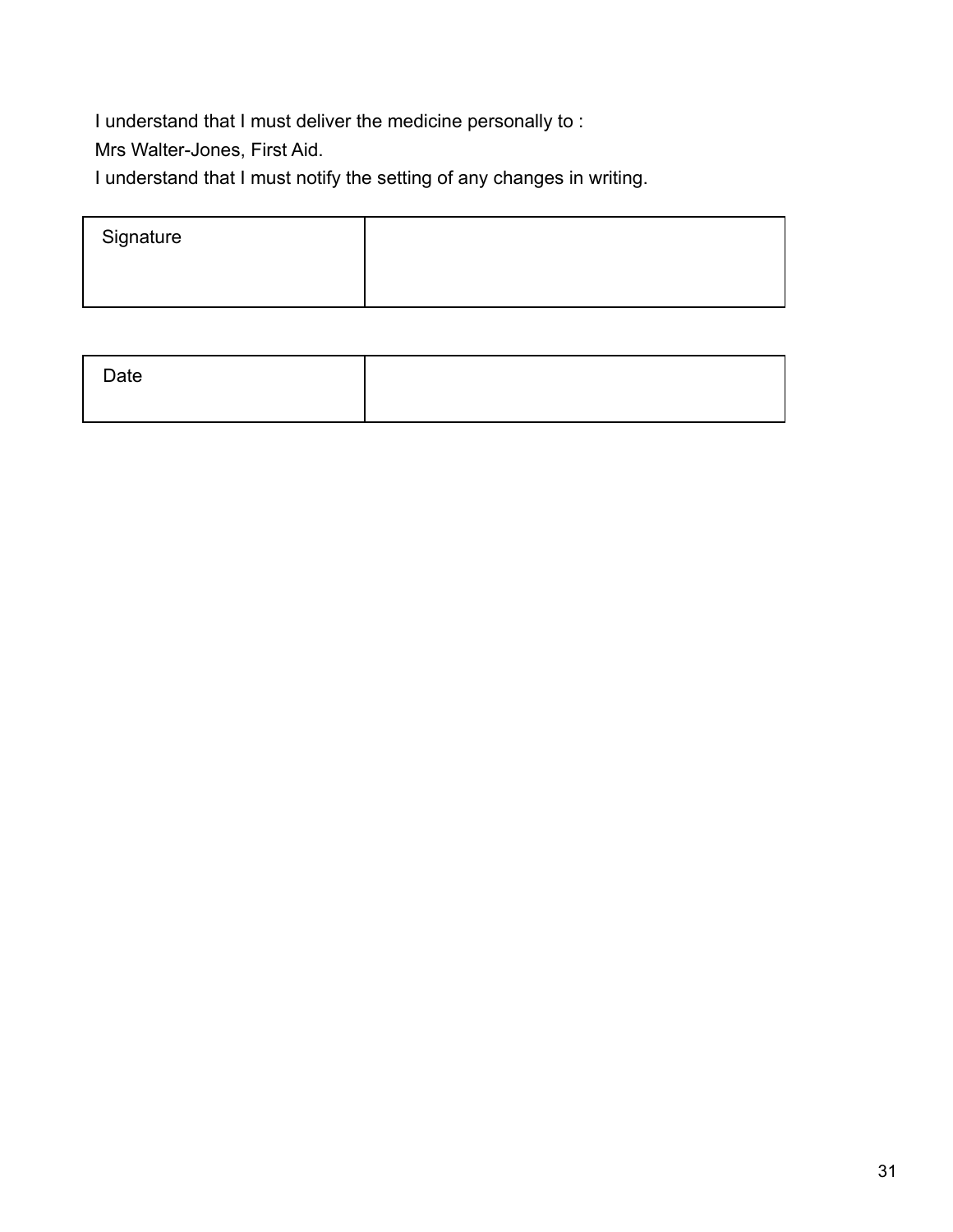Request for learner to carry/administer their own medicine

This form must be completed by the parent/carer.

If staff have any concerns, discuss this request with healthcare professionals.

| Name of setting  |  |
|------------------|--|
| Learner's name   |  |
| Group/class/form |  |

Address

Name of medicine

| Carry and administer                      | Yes / No |
|-------------------------------------------|----------|
| Administer from stored<br>location        | Yes / No |
| Procedures to be taken in<br>an emergency |          |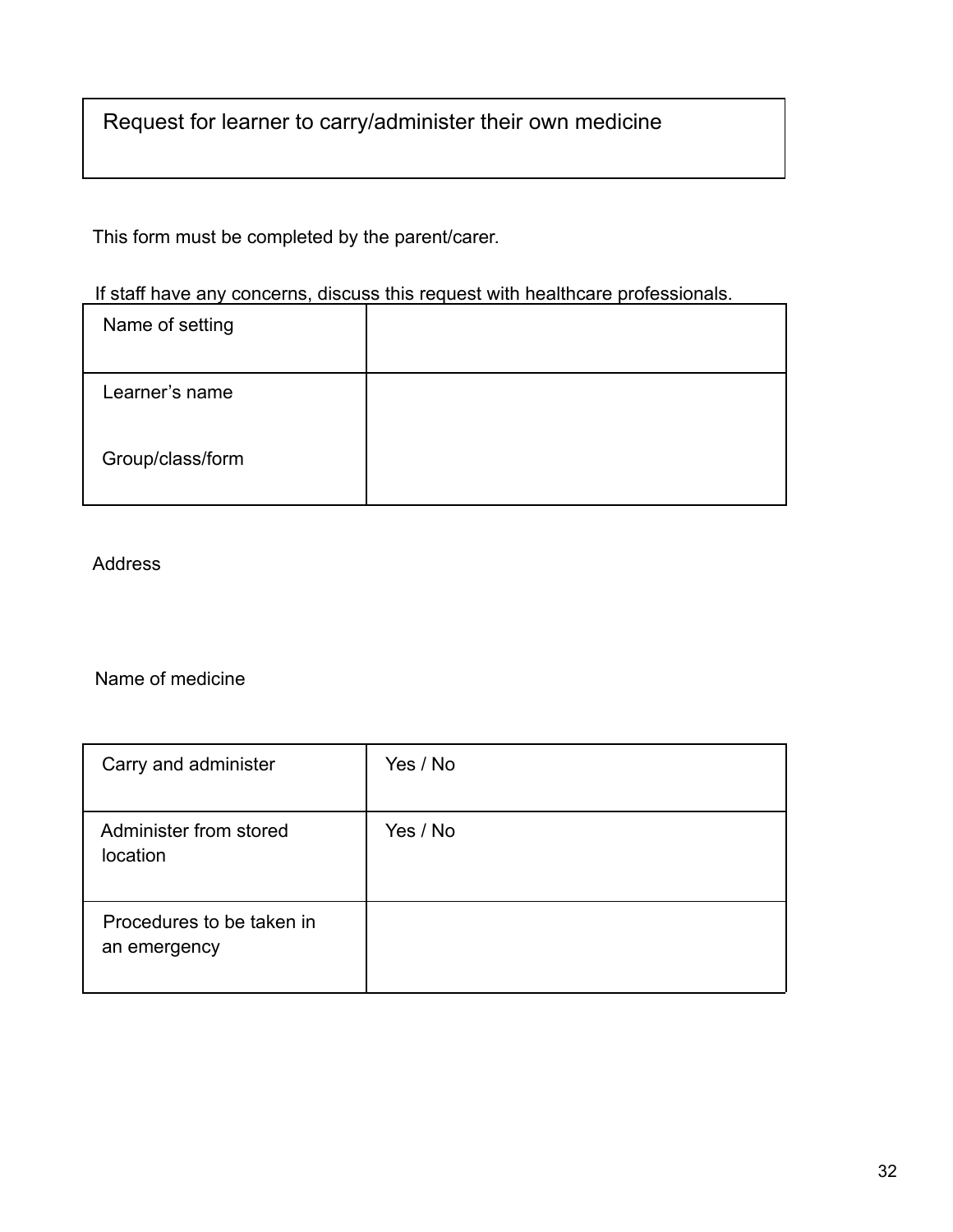## Contact information

| Name                     |  |
|--------------------------|--|
| Daytime telephone number |  |
| Relationship to learner  |  |

## I would like my child to administer and / or carry their medicine.

| Signed parent/carer |  |
|---------------------|--|
|                     |  |

Date

I agree to administer and / or carry my medicine. If I refuse to administer my medication as agreed, then this agreement will be reviewed.

| Learner's signature |  |
|---------------------|--|
| Date                |  |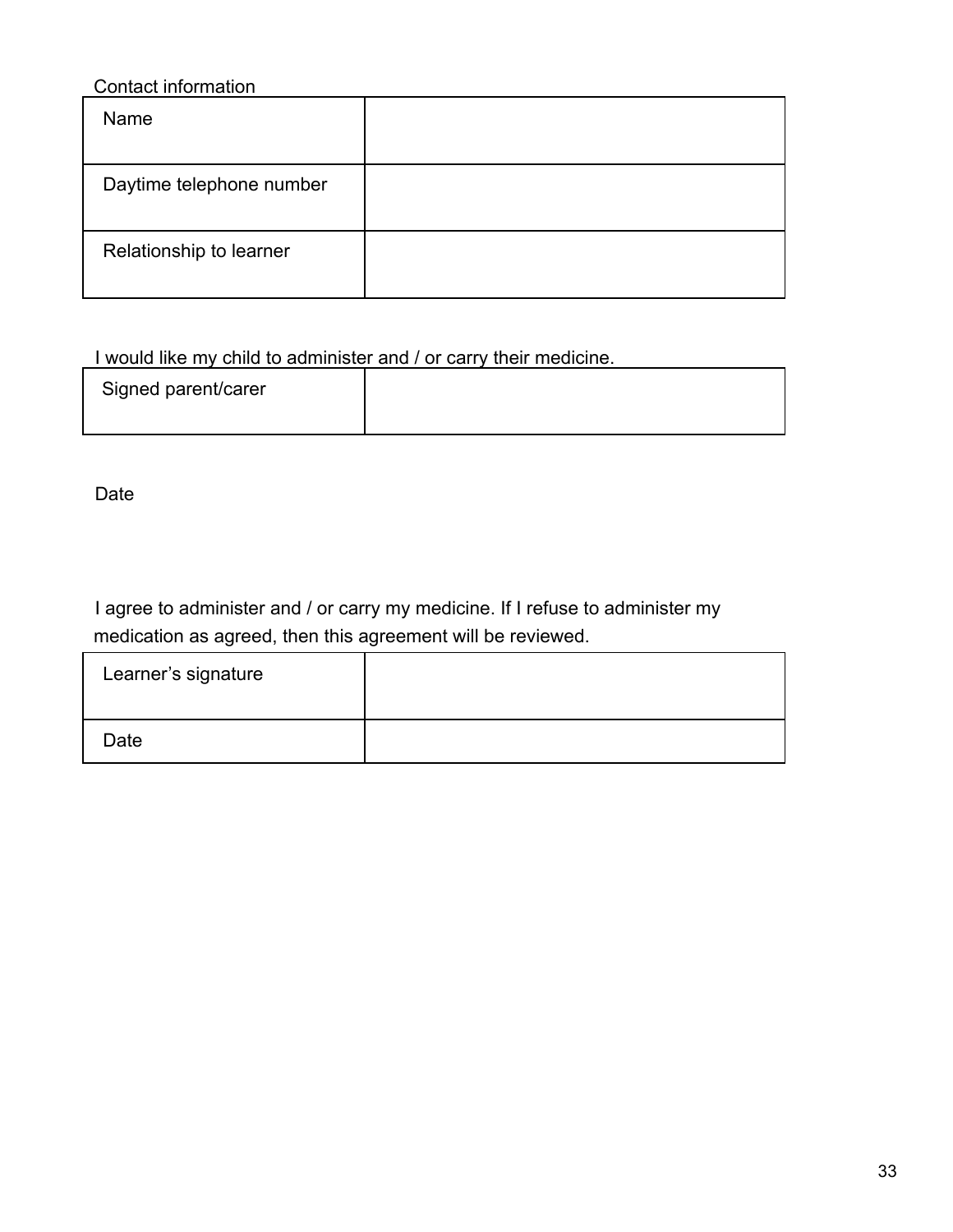## **HEALTH CARE PLAN**

The main purpose of an individual Health Care Plan is to identify the level of support that is needed in school, identify and record any medication, and establish emergency procedures. All pupils requiring medication or medical support in school require a Health Care Plan. This plan should be drawn up in consultation with any or all of the following:

- Head teacher
- Parent/carer
- The pupil where necessary
- Class teacher/form tutor
- LSA or Support staff
- Staff who have volunteered to administer medication and undergo training
- The School Health Service
- GP or other healthcare professional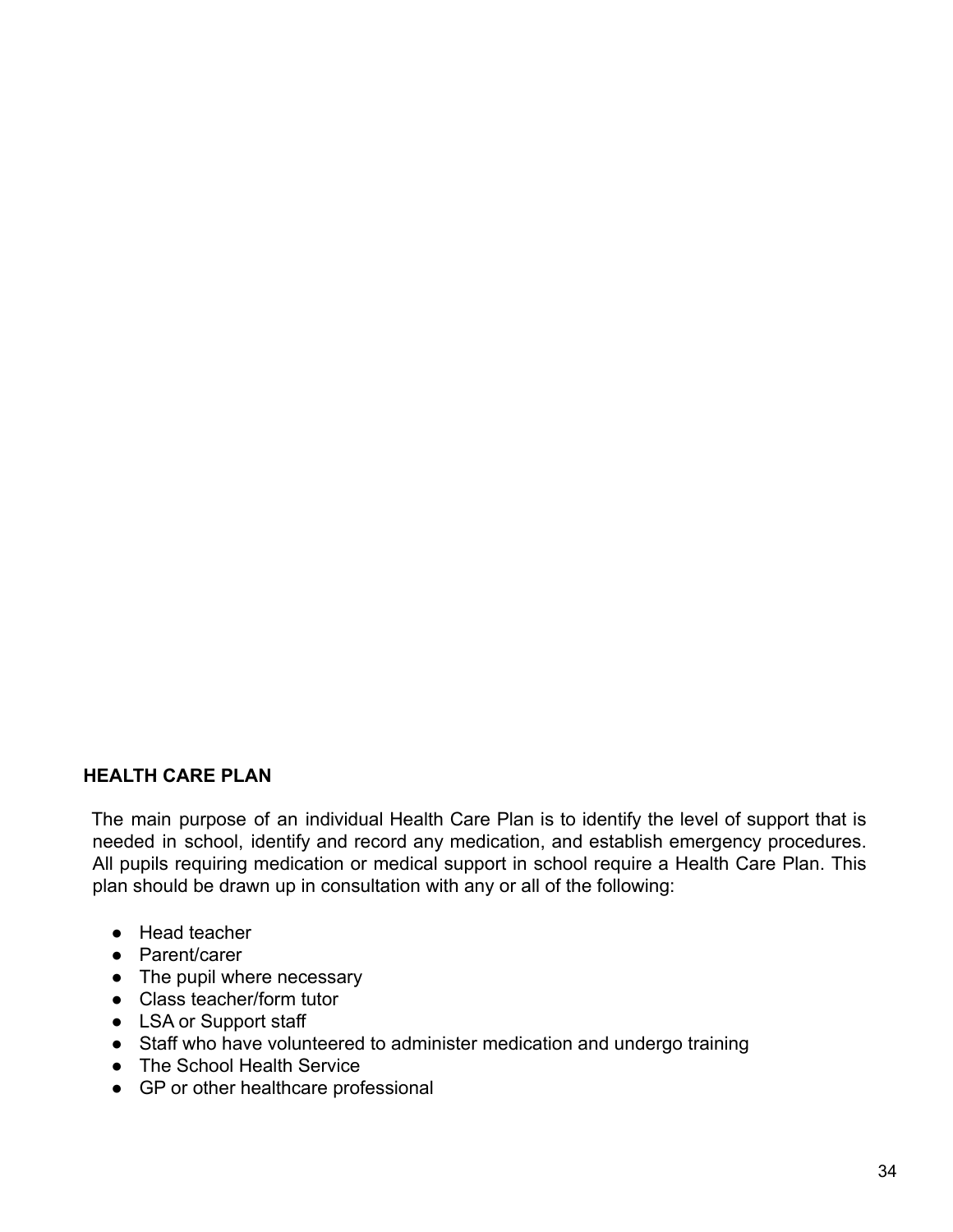## *Medical Information or Allergy Information*

| Name of pupil                             |                                                                        |
|-------------------------------------------|------------------------------------------------------------------------|
| Date of Birth                             |                                                                        |
| Assessment                                | Health Care Plan Medical Information Allergy Information<br>* See Risk |
| This pupil has                            |                                                                        |
| Symptoms                                  |                                                                        |
| Medical<br>Instructions for<br>Medication |                                                                        |
|                                           |                                                                        |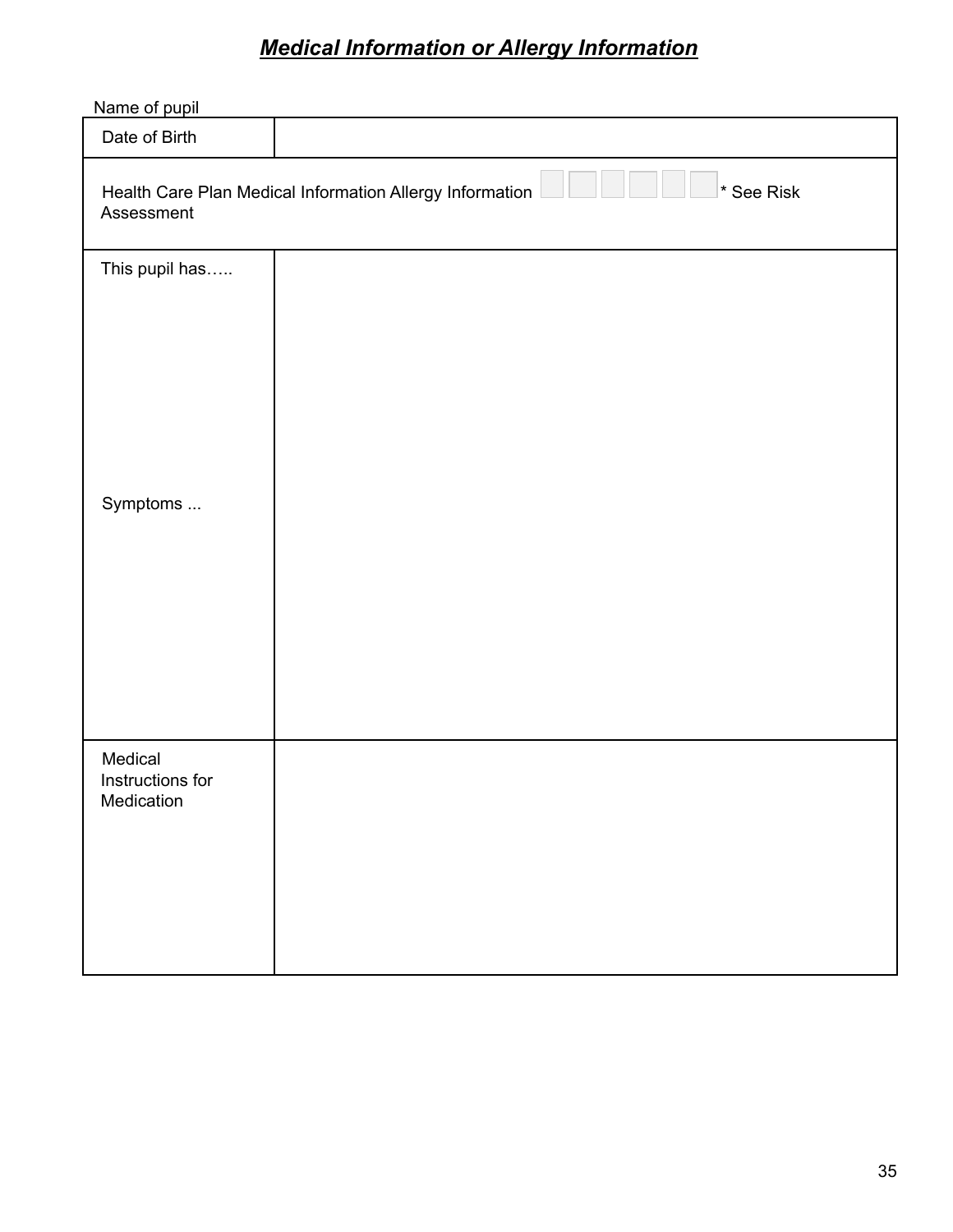| Action &<br>Emergency<br>Procedures                                                                     |                                                                                                                                                                                                                                                                                                      |                  |
|---------------------------------------------------------------------------------------------------------|------------------------------------------------------------------------------------------------------------------------------------------------------------------------------------------------------------------------------------------------------------------------------------------------------|------------------|
| Other                                                                                                   |                                                                                                                                                                                                                                                                                                      |                  |
| Responsibilities<br>and Actions<br>Required<br>Regular<br>medication taken<br>school<br>during<br>hours | Medication<br>Name<br>it is taken time of day<br>Self--administration: can the pupil administer the medication<br>themselves? Yes No Yes, with supervision<br>Spare / backup supply of medicine to be provided e.g. Asthma<br>pumpsl / Adrenaline pen YES / NO ( to be held in the Emergency<br>Box) | Strength<br>When |
| Plan agreed by                                                                                          | Mrs Laura Walter-Jones Start date                                                                                                                                                                                                                                                                    |                  |
| <b>Headteacher Name</b>                                                                                 | Ms Ceri-Ann Morris Signed Date                                                                                                                                                                                                                                                                       |                  |
| <b>Parent Name</b>                                                                                      |                                                                                                                                                                                                                                                                                                      |                  |
| Doctor's Name                                                                                           |                                                                                                                                                                                                                                                                                                      |                  |
| <b>School Nurse</b>                                                                                     | Sian Thomas                                                                                                                                                                                                                                                                                          |                  |
| Diabetic team                                                                                           |                                                                                                                                                                                                                                                                                                      |                  |
| Reviewed<br>Date                                                                                        |                                                                                                                                                                                                                                                                                                      |                  |
| Reviewed<br>Date                                                                                        |                                                                                                                                                                                                                                                                                                      |                  |
| Reviewed<br>Date                                                                                        |                                                                                                                                                                                                                                                                                                      |                  |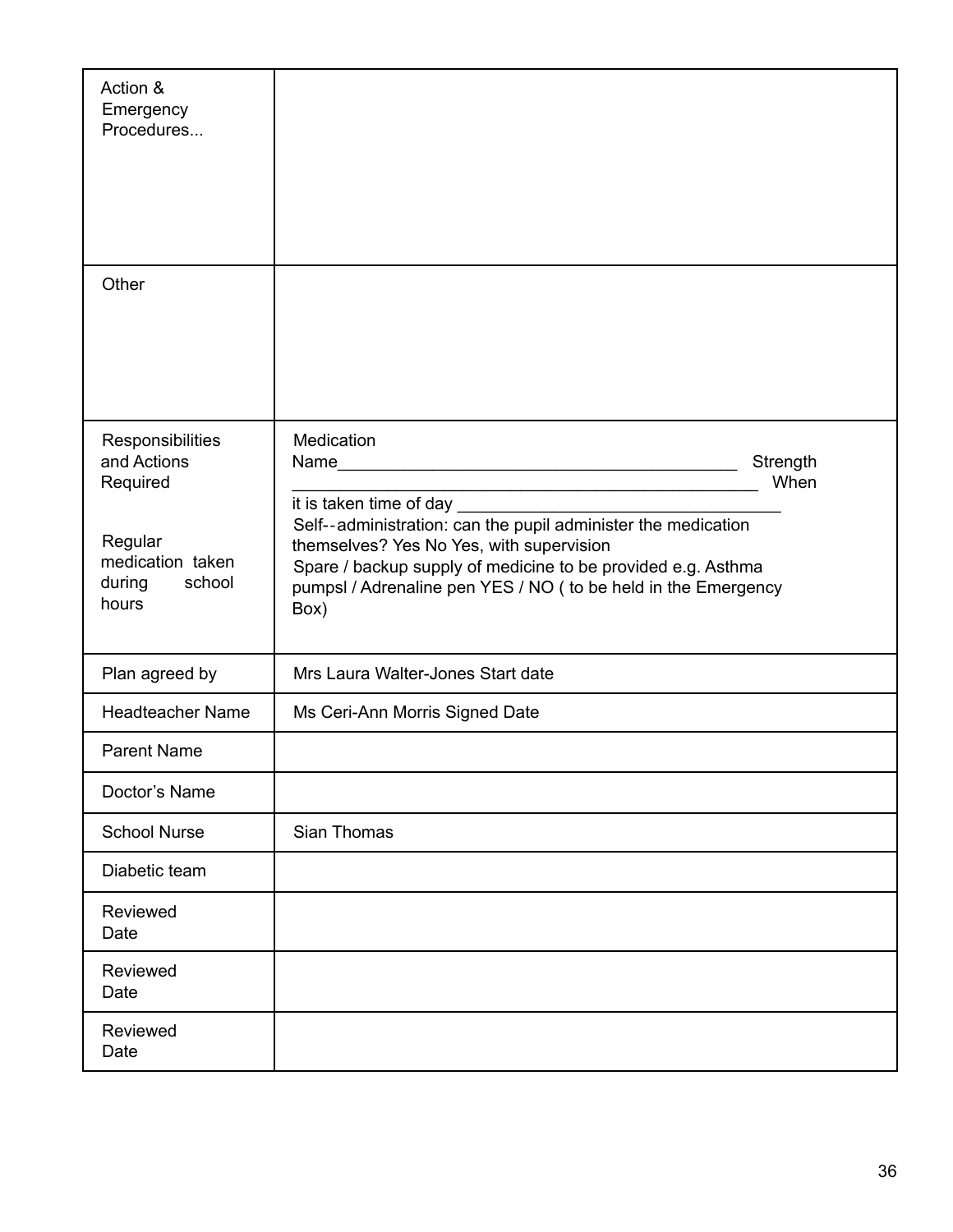Reviewed Date Parental and pupil agreement

I agree that the medical information contained in this plan may be shared with individuals involved with my/my child's care and education (this includes emergency services).

I understand that I must notify the school of any changes in writing.

Pupil Signed **Example 20** Date

Parent Print Name \_\_\_\_\_\_\_\_\_\_\_\_\_\_\_\_\_\_\_\_\_\_\_\_ Signed \_\_\_\_\_\_\_\_\_\_\_\_\_\_\_\_\_\_\_\_\_\_\_\_\_\_\_ Parent (if pupil's age is below16) Date \_\_\_\_\_\_\_\_\_\_\_\_\_\_

Medication/Healthcare Incident Report

Learner's name:

Home address:

Telephone number:

| Date of incident: Time of incident: |  |
|-------------------------------------|--|
|-------------------------------------|--|

| Correct medication and |  |
|------------------------|--|
| dosage                 |  |

Medication normally administered by:

| Learner                        |  |
|--------------------------------|--|
| Learner with staff supervision |  |
| Nurse/school staff member      |  |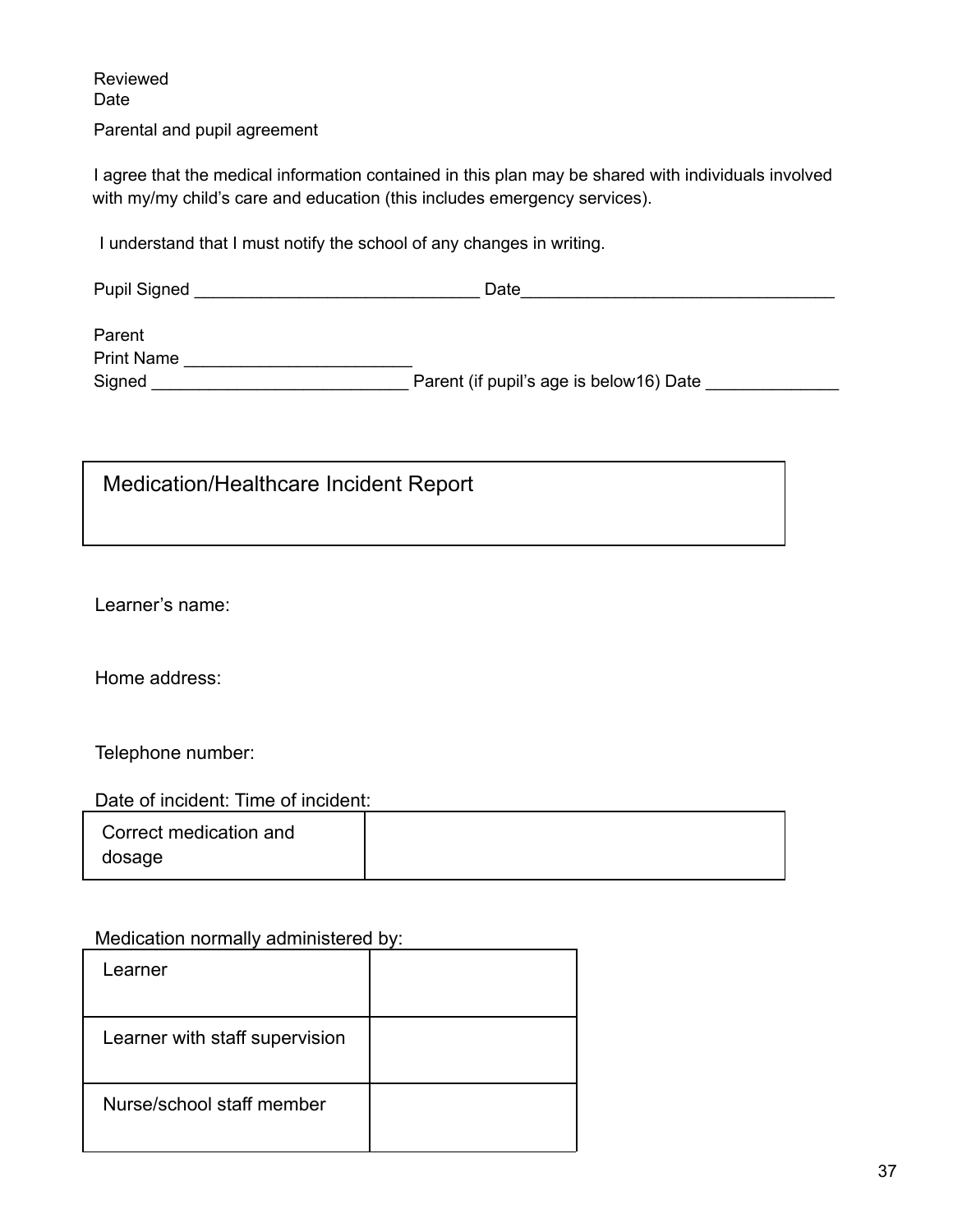Type of error:

| Dose administered 30 minutes after scheduled time |  |
|---------------------------------------------------|--|
| Omission                                          |  |
| Wrong dose                                        |  |
| <b>Additional dose</b>                            |  |
| Wrong learner                                     |  |
| Dose given without permissions on file            |  |
| Dietary                                           |  |

## Dose administered by unauthorised person

Description of incident

Action taken:

| Parent notified         | Name | Date | Time |
|-------------------------|------|------|------|
| School nurse notified   | Name | Date | Time |
| Physician notified      | Name | Date | Time |
| Poison control notified |      |      |      |
| Learner taken home      |      |      |      |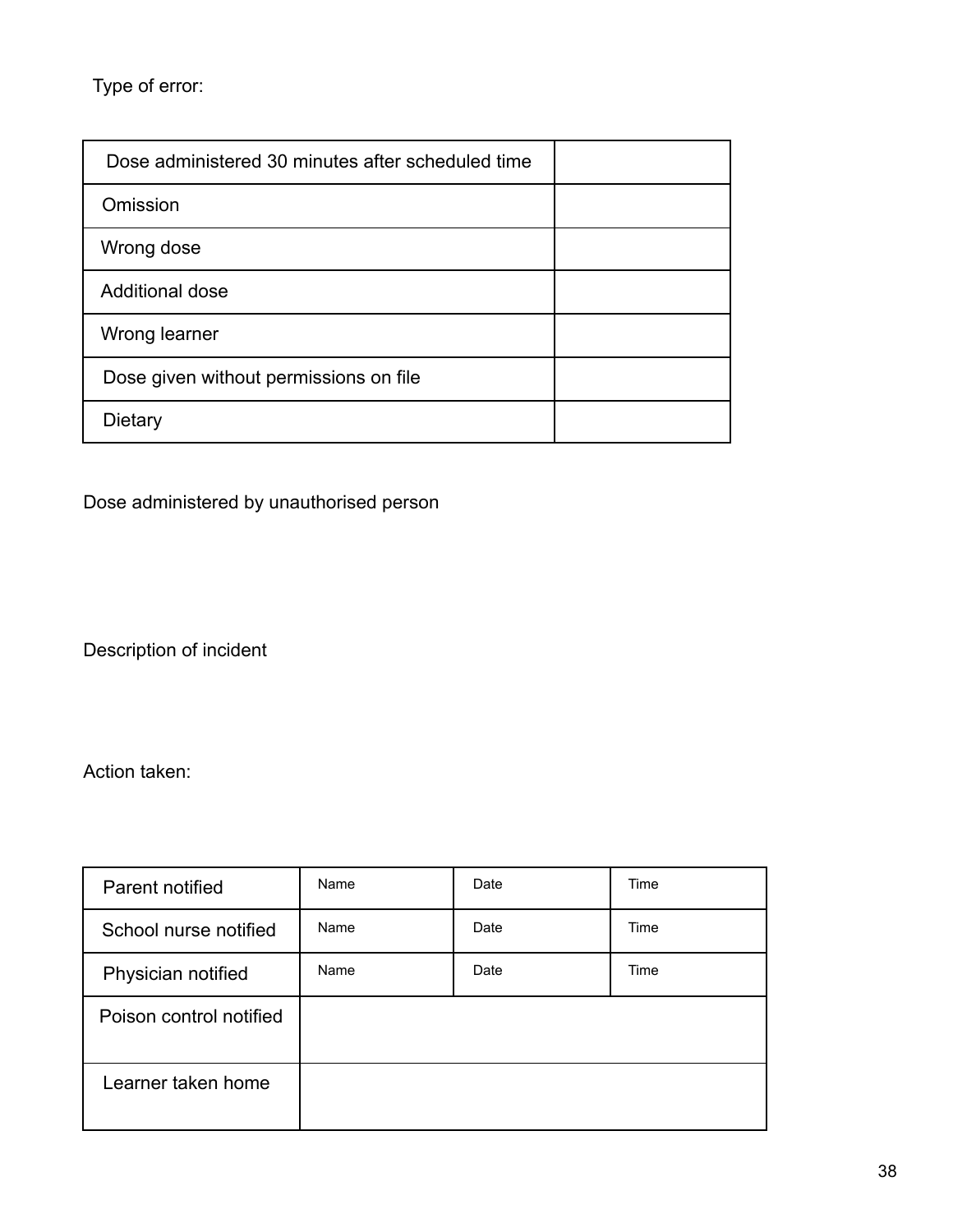| Learner sent to<br>hospital | Please give details |
|-----------------------------|---------------------|
| Other                       |                     |
|                             |                     |

| Any further information to be<br>noted |  |
|----------------------------------------|--|
|                                        |  |

## Staff training record – administration of medicines

## Please ensure that the Education Workforce Council registration is updated accordingly.

| Name of setting            |               |
|----------------------------|---------------|
| Name                       |               |
| Type of training received  |               |
| Date of training completed | $\frac{1}{2}$ |
| Training provided by       |               |

## Profession and title

I confirm that (name of staff member) ………………………… has received the training detailed above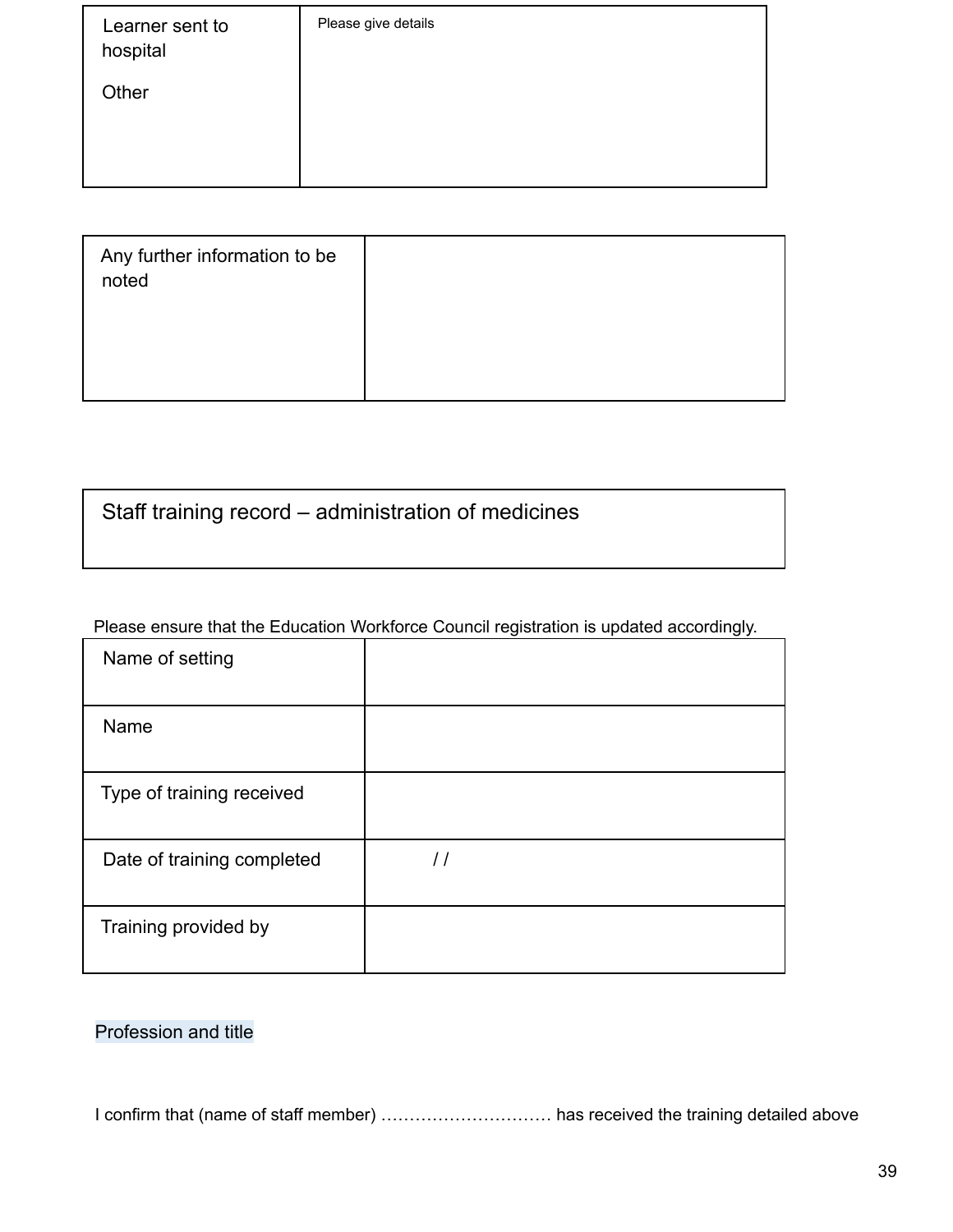and is competent to carry out any necessary treatment.

## I recommend that the training is updates (please state how often)……………………

| Trainer's signature |  |
|---------------------|--|
| Date                |  |

#### I confirm that I have received the training detailed above.

| Staff signature       |  |
|-----------------------|--|
| Date                  |  |
| Suggested review date |  |

Headteacher/Head of setting agreement to administer medicines

| Name of setting |  |
|-----------------|--|
|                 |  |

| (time medicine to be administered, e.g. lunchtime/afternoon break). (Name of learner) |  |
|---------------------------------------------------------------------------------------|--|
| will be given / supervised while they take their medication by (name                  |  |
| of member of staff)                                                                   |  |
|                                                                                       |  |

This arrangement will continue until (either end date of course of medicine or until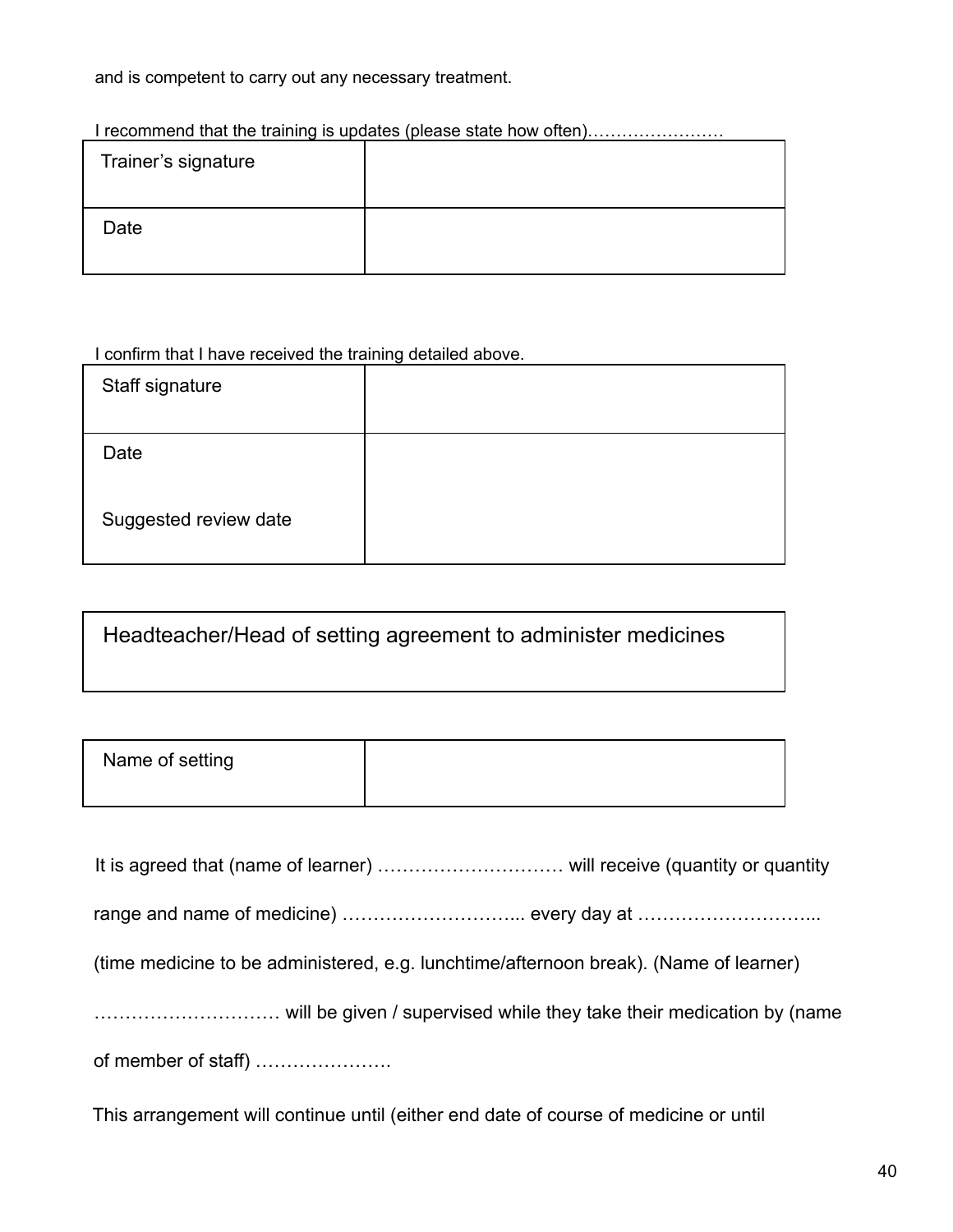instructed by parents/carers) …………………………

| $\Delta$ ate |  |
|--------------|--|
|              |  |

| Signed |  |
|--------|--|
|        |  |

(The headteacher/head of setting/named member of staff)

## **GUIDANCE NOTES ON MEDICAL CONDITIONS**

The guidance notes in this section are designed to provide basic information on each of the conditions described together with comments on other issues relating to the support of pupils with medical conditions in school. The information provided is not exhaustive and further details about any condition in this section should be sought in the first instance from the School Health Service.

The medical conditions covered include:

- Anaphylaxis
- Asthma
- ADHD and the use of Ritalin
- Cystic Fibrosis
- Diabetes
- Epilepsy
- Myalgic Encephalomyelitis (ME)
- Hydocephalus
- Self-Catheterisation
- Stomas
- Tracheotomies
- Tube Feeding
- For information regarding other conditions, the advice of parents, GP, the School Health Service, specific organisations and websites should be sought.

## **ANAPHYLAXIS**

## **What is Anaphylaxis?**

Anaphylaxis is an acute allergic reaction requiring urgent medical attention. It can be triggered by a variety of allergies, the most common of which are contained in foods such as nuts, dairy, shellfish, certain drugs and insect stings. In its most severe form the condition can be life threatening.

Symptoms of Anaphylaxis usually occur following exposure to the causative agent and may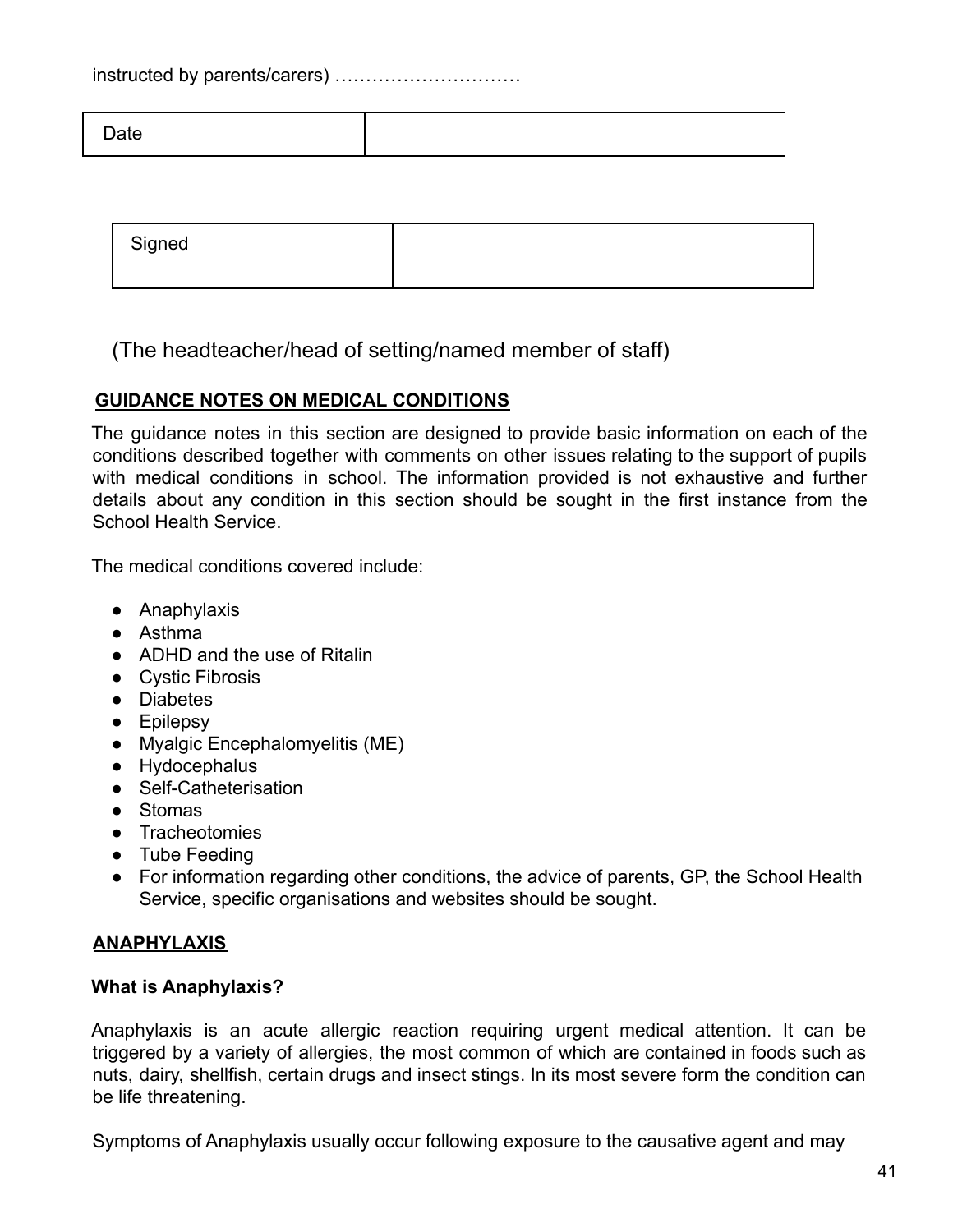include itching, swelling of the throat and tongue, difficulty in swallowing, rashes anywhere on the body, abdominal cramps and nausea, increased heart rate, difficulty breathing, collapse and unconsciousness.

## **Medication and control**

Medication to treat anaphylactic reactions include antihistamines, an adrenaline inhaler, or an adrenaline injection. The adrenaline injections most commonly prescribed are administered by an Epipen, usually into the fleshy part of the thigh.

Medication for an individual pupil must be kept in a locked cabinet which is readily accessible, in accordance with the school health and safety policy. It is the parents' responsibility to ensure that medication kept at school is within its expiry date.

All pupils with anaphylaxis will require a Health Care Plan.

Epi pens are kept in the emergency box in Reception for any staff to grab and go

Key staff in school must be aware of the pupil's condition and where the pupil's medication is kept. Training of staff must be made through arrangements made with the School Health Service. If there is any doubt regarding the pupil's medical condition, administer the Epipen and dial 999 for the ambulance.

## **ASTHMA**

## **WHAT IS ASTHMA?**

Pupils with asthma have airways which narrow as a reaction to various triggers. Triggers vary between individuals, but common ones include viral infections, cold air, grass pollen, animal fur, house dust mites and passive smoking. Exercise and stress can also precipitate asthma attacks. The narrowing of the airways causes difficulty in breathing and can be alleviated with treatment.

Asthma attacks are characterised by coughing, wheezing, an inability to speak properly and difficulty in breathing out. In severe attacks the pupil's skin and lips may turn blue.

## **MEDICATION AND CONTROL**

Medication to treat the symptoms of asthma usually comes in the form of inhalers which are generally colour coded with instructions on the medication as to which colour inhaler to use in different circumstances.

Most pupils with asthma will be able to administer their inhalers from an early age. Inhalers should be readily accessible particularly during P.E lessons.

Where pupils are unable to use an inhaler by themselves or where additional medication such as a nebuliser is required, a Health Care Plan must be completed. For pupils whose asthma is controlled by an inhaler an information card providing basic details should be completed.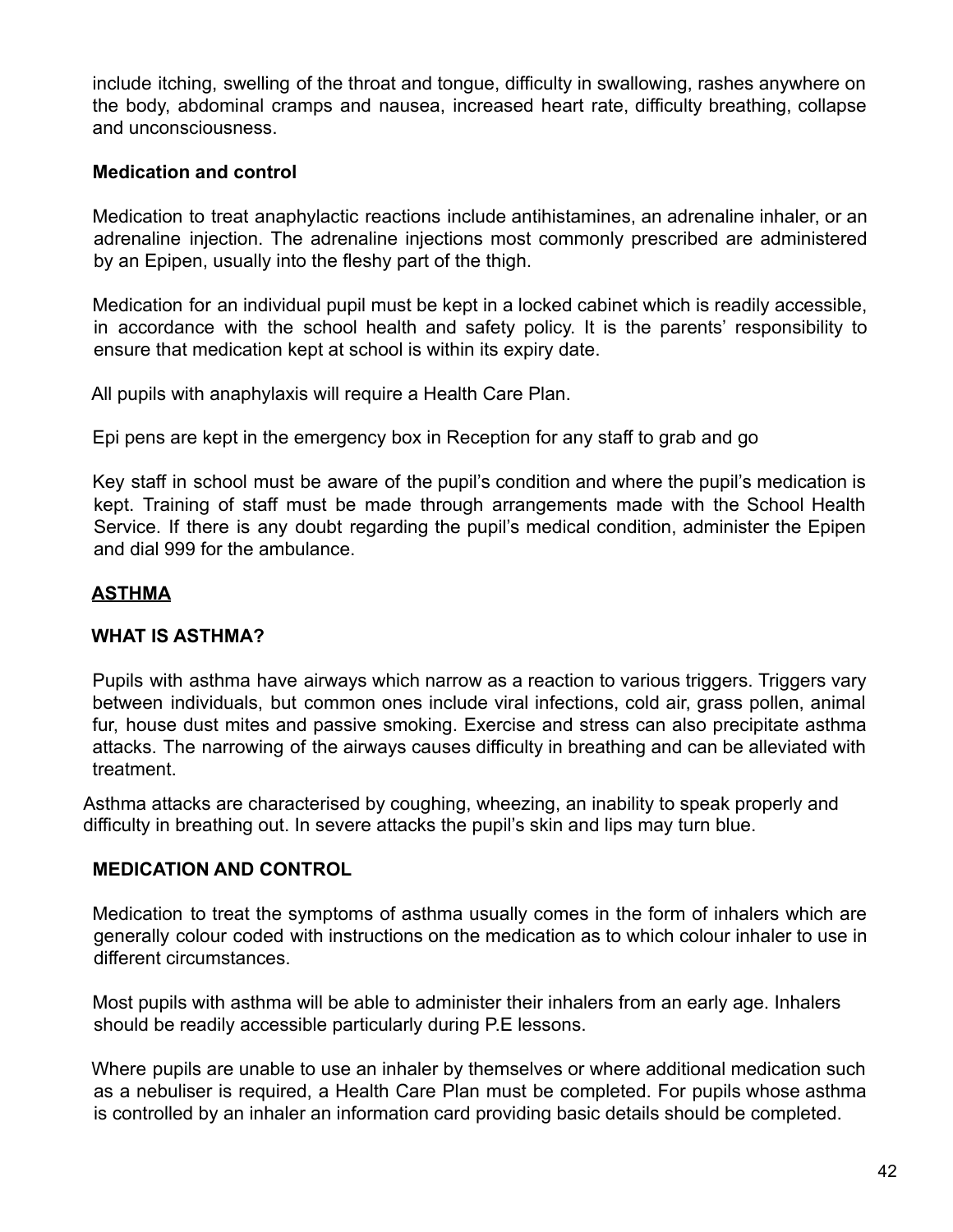Pupils that have had a significant Asthma attack in the past have a spare inhaler in the emergency box in reception.

## **ADHD**

## **WHAT IS ADHD?**

Attention deficit hyperactivity disorder is a medical condition related to the dysfunction of certain areas of the brain. Children with ADHD lack certain chemicals known as neurotransmitters which are responsible for efficient nerve conduction. Common characteristic behaviours include:

## **Inattention**

Pupils have difficulty in choosing what to attend to and then sustaining attention. Children with ADHD are highly distractible and unable to focus for any period of time. Although in activities which they find stimulating, such as video games, they may concentrate for hours.

## **Impulsivity**

Children may seem to act without thinking and not appreciate the consequences of their actions. They experience difficulty in turn taking activities, and seem not to learn from their experiences.

## **Hyperactivity**

Hyperactivity involves excessive purposeless movement, often fidgeting, or squirming with some part of the body frequently in motion or constant talking.

## **DIAGNOSIS AND TREATMENT OF ADHD**

The diagnosis and treatment of ADHD will involve a number of professionals including the Educational Psychologist, Consultant Paediatrician, Child Psychiatrist as well as school staff and parents. Information and checklists such as Connors will be collected by the Health service. Following a diagnosis, the child will have a treatment programme to suit their needs. This may include a behaviour management/support programme to share between home and school, as well as a differentiated curriculum to meet the child's needs. Medication may be prescribed by the GP or Consultant Paediatrician generally a psycho-stimulant drug such as Ritalin or concerta. These psycho-stimulant drugs work by restoring the level of certain neurotransmitters in the brain, thus helping to balance out patterns of activity and reduce symptoms of inattention, impulsivity and hyperactivity. In the first few weeks following prescription, the dosage of the drug may need adjusting, and dialogue between home and school is essential in order to report any side effects on the child's behaviour.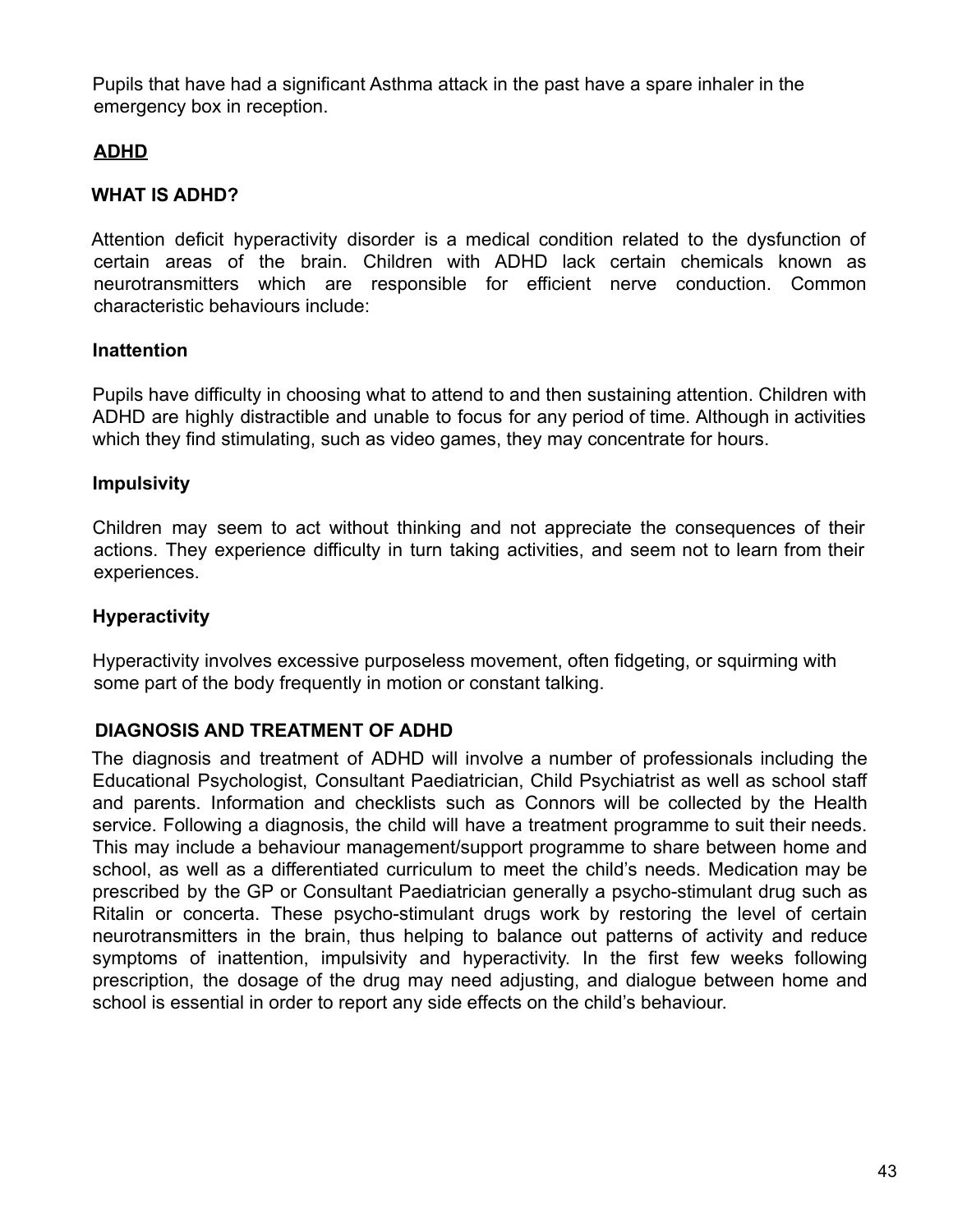Side effects include:

- Loss of appetite
- Headaches
- Sleepiness
- Aggravation of existing tics

## **CYSTIC FIBROSIS**

#### **WHAT IS CYSTIC FIBROSIS?**

Cystic fibrosis is an inherited condition in which abnormally thick mucus in the lungs blocks the airways, causing difficulty in breathing, frequent lung infections and eventually permanent lung damage. Cystic fibrosis also creates digestive problems through its effect on the pancreas; other complications can include diabetes, bowel obstruction, liver disease and heart strain. Most children with cystic fibrosis nowadays survive into adulthood.

#### **MEDICATION AND CONTROL**

The main treatment for cystic fibrosis is physiotherapy older pupils will be able to manage their own physiotherapy, but younger pupils may need support. Pupils may also use a nebuliser. Many pupils with cystic fibrosis will need to take dietary supplements in the form of enzyme and vitamin capsules. The pupil may also need frequent courses of antibiotics or long term intravenous antibiotics. All pupils with cystic fibrosis will require a Health Care Plan.

#### **DIABETES**

#### **WHAT IS DIABETES?**

Diabetes is a condition in which the amount of glucose (sugar) in the blood is too high because the body's method of converting that glucose into energy is not working, due to lack of insulin. Pupils are therefore unable to control their blood glucose levels. If the blood glucose level is too high a Pupil may show symptoms of thirst, frequent trips to the toilet ,weight loss and tiredness. If the blood glucose level is too low a pupil may display symptoms which include hunger, drowsiness, glazed eyes, shaking, disorientation and lack of concentration.

#### **MEDICATION AND CONTROL**

Diabetes cannot be cured, but can be treated effectively by injections of insulin and by following an appropriate diet. The aim of treatment is to keep the blood glucose level close to the normal range so that it is neither too high (hyperglycaemia) or too low (hypoglycaemia).

All pupils with diabetes will require a Health Care Plan.

Some pupils may need to monitor their blood glucose levels on a regular basis, and may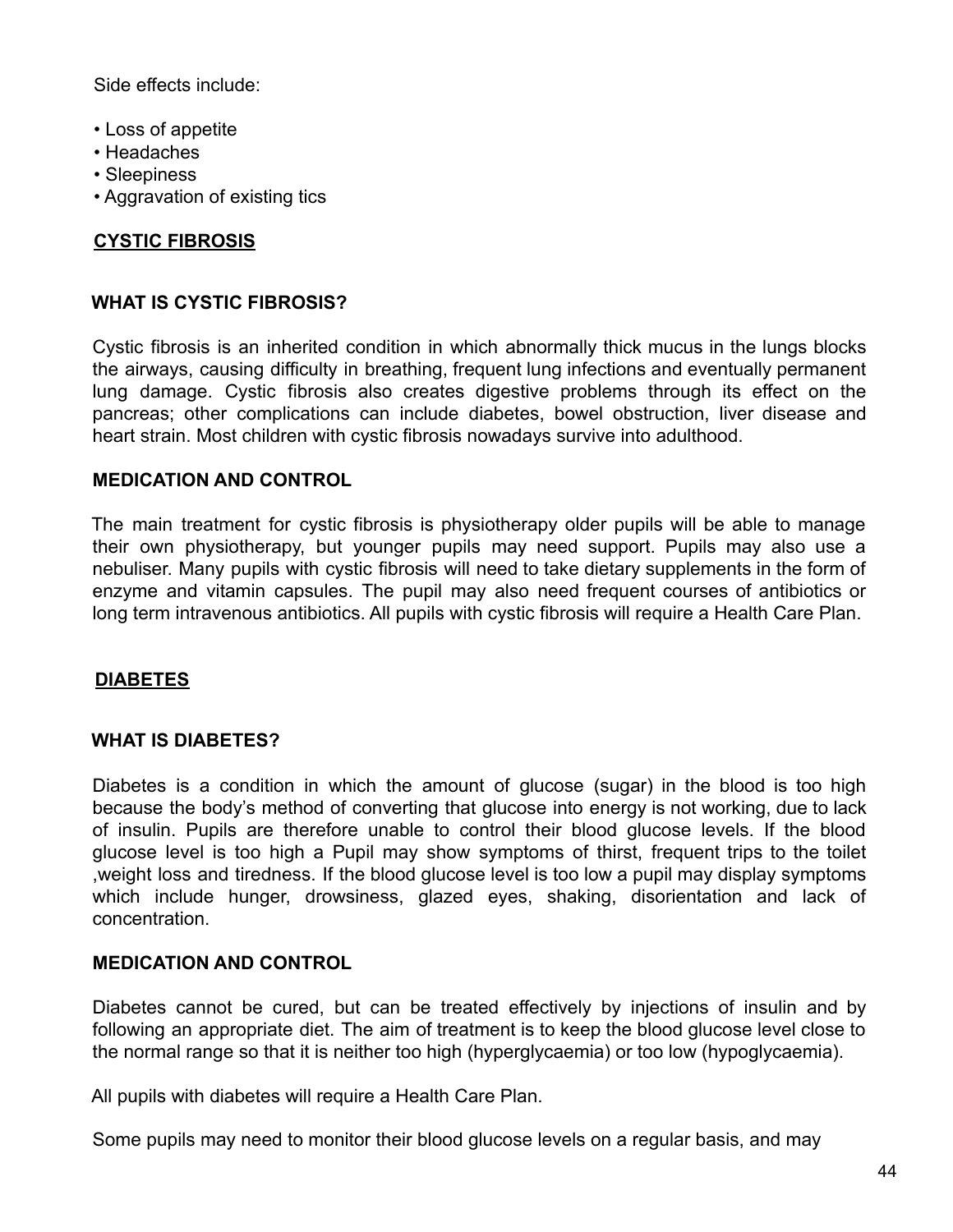require an insulin injection at lunchtime. Most pupils with diabetes will need to eat snacks between meals and occasionally during class time. It is essential that fast acting sugar is kept available in case of a hypoglycaemic episode.

Pump

## **EPILEPSY**

## **WHAT IS EPILEPSY?**

Pupils with epilepsy have recurrent seizures (fits or convulsions). A seizure is a clinical event in which there is a sudden disturbance of neurological functions, epilepsy is a physical condition not a psychiatric illness.

There are two broad types of epilepsy:

**Generalised Seizure** In this type of seizure the whole brain is involved, consciousness is lost and there is no prior warning. The seizure may take a variety of forms:

**Tonic/Clonic-**the pupil becomes rigid, falls to the ground and then has jerking movements of the arms, legs and body.

**Absence-**the pupil experiences a momentary loss of consciousness and then resumes what they were doing before e.g. goes blank.

**Tonic-**the body muscles stiffen but there is no rhythmical jerking

**Atonic-**the pupil suddenly becomes limp or floppy and falls to the ground.

**Myoclonic-**repeated brief jerks of the limbs, neck or trunk.

**Partial/ Localised Seizure** In this type of seizure only a part of the brain is involved and consciousness may or may not be affected. The pupil may have a prior warning sign before the seizure occurs. The seizure may take one of the following forms:

**Simple Partial-** consciousness is not lost so the pupil remains completely aware of what is going on and the seizure is usually associated with only minor movements of the head or limbs. There may be some slight sensory disturbance e.g. distorted vision, tingling sensations.

**Complex Partial-** the pupil may lose consciousness of his/her surroundings and therefore appear confused. The pupil may be unable to respond normally during the seizure e.g. become moody, hostile or obsessed.

**Secondary Generalised-** these seizures involve the spreading of either of the two seizures above to the whole brain, thus giving the appearance of a tonic/clonic seizure.

## **Medication and Control**

The majority of pupils with epilepsy will receive medication.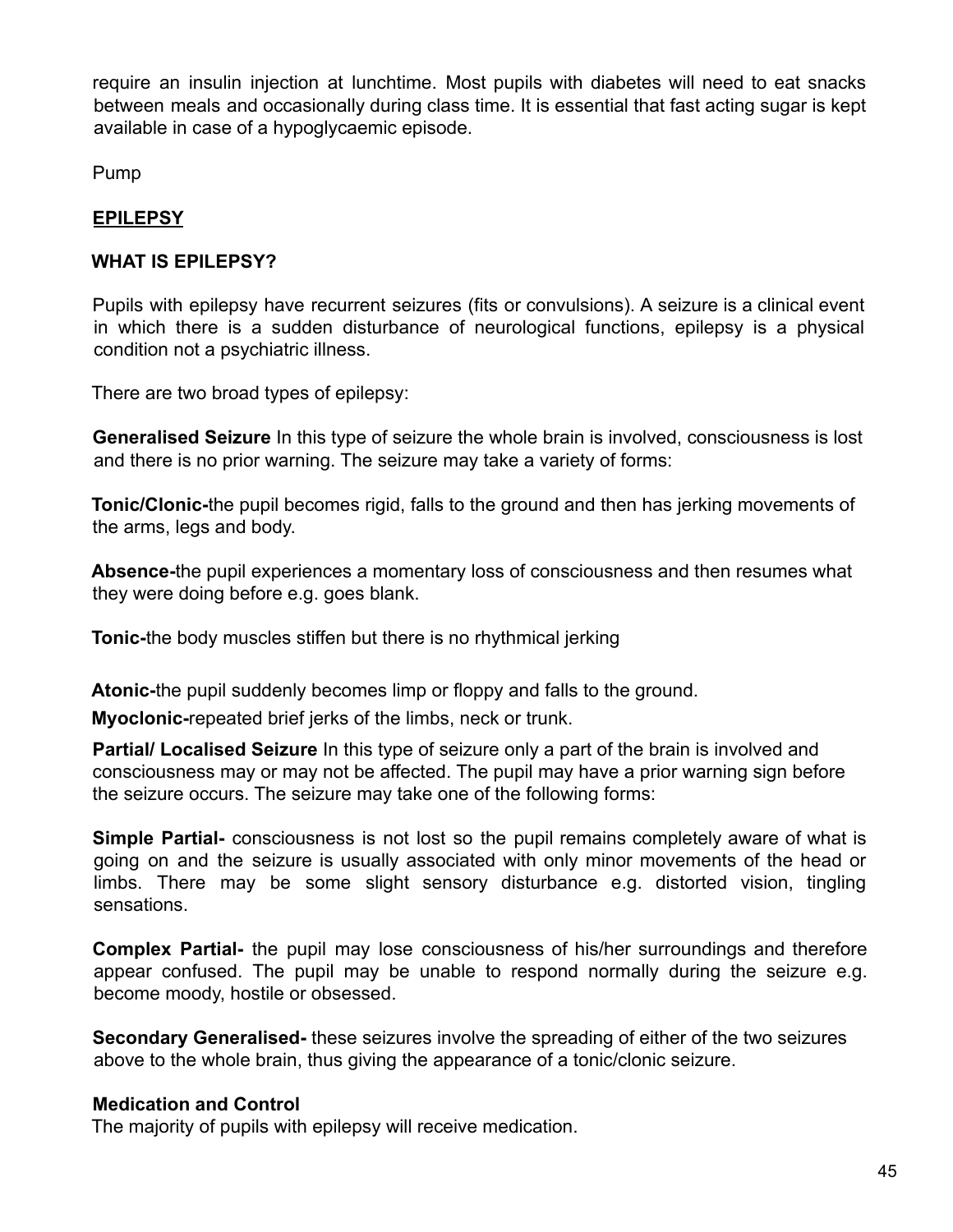All pupils with epilepsy will require a Health Care Plan, detailing medication, types of seizure and how to react should the pupil experience a seizure.

If there is any doubt regarding the pupil's medical condition dial 999, for theambulance.

## **SELF-CATHETERISATION**

## **WHAT IS INTERMITTENT SELF-CATHETERISATION?**

Intermittent self-catheterisation is the procedure by which an individual passes a small tube into the bladder to allow the passage of urine out of the body. Medical conditions which may cause the bladder not to empty completely by normal means include:

- Congenital defects in the nerve connections to the brain
- Nerve injuries caused by fractures or diseases of the spine
- Over-tightening of the sphincter muscle
- Bladder muscles which are too lax
- The effects of surgical operations on other organs in the pelvic area

## **GENERAL ISSUES**

All pupils who need assistance with self-catheterisation will require an individual Health Care Plan.

Where a pupil requires support in school a minimum of two staff who have volunteered to assist with the insertion of a catheter must undergo training through arrangements made with

the School Health Service. In exceptional circumstances the provision of training may be delayed. In these circumstances parents must retain responsibility for their child's medical support until the staff have received their training. Training must be regularly updated.

## **Symptoms which will require urgent medical assistance:**

- The presence of blood in the pupil's urine
- The catheter cannot be passed or urine cannot be drained when appropriate •
- Urine is leaking between catheterisations

## **STOMAS**

## **WHAT IS A STOMA?**

A stoma is a surgically created orifice on the surface of the abdomen which offers an outlet for the passage of waste material, urinary or faecal, from the body. This waste material is collected in a special pouch or stoma bag fitted over the opening. Stomas may be of a temporary or permanent nature. Medical conditions which may necessitate a stoma include:

- Congenital conditions such as spina bifida, imperforate anus, ectopic bladder, Hirschprung's disease
- Medical conditions
- Accident or injury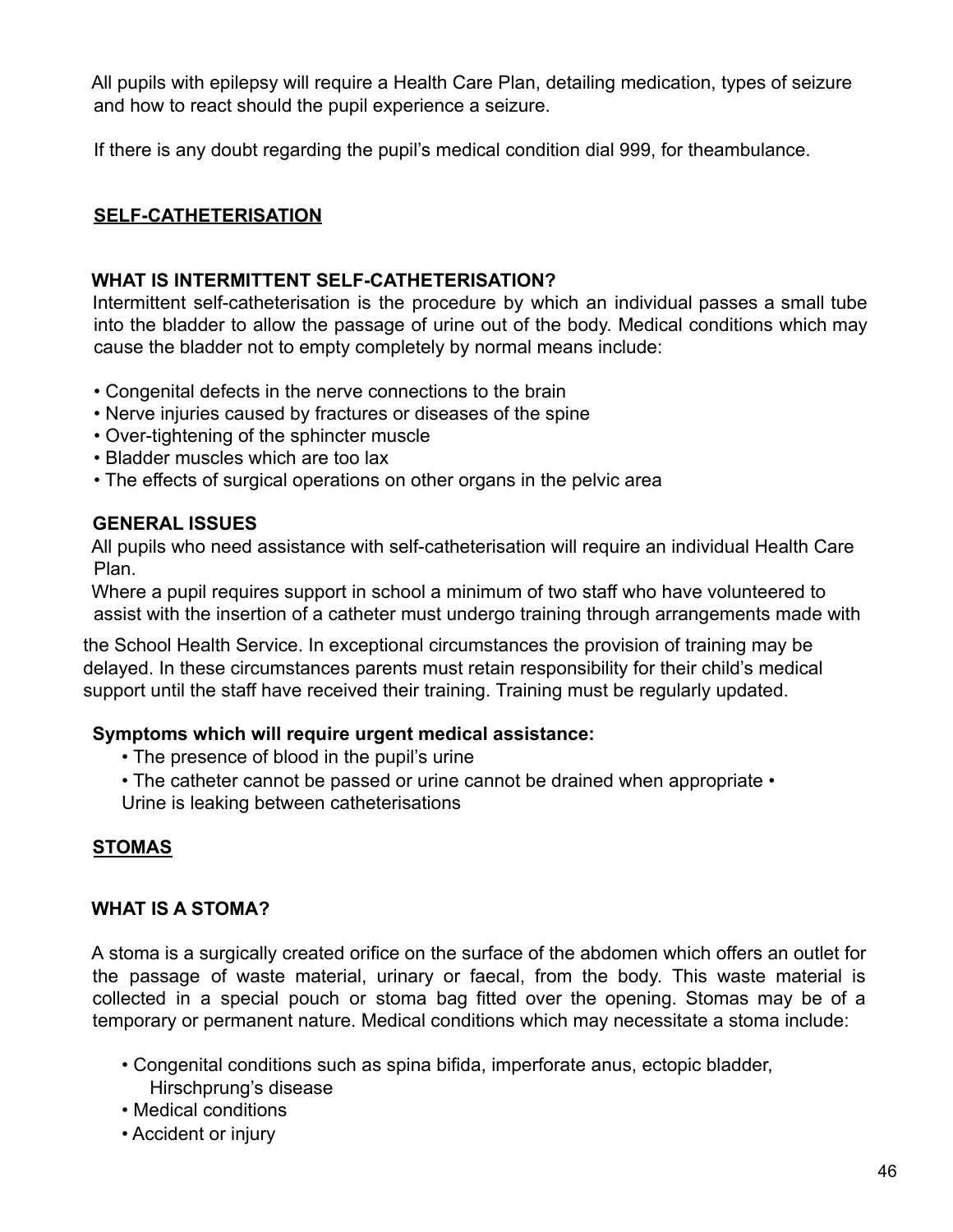#### **General issues**

All pupils who have a stoma will require a Health Care Plan.

Most pupils will be able to cope with changing their stoma appliance, where a pupil requires support a minimum of two staff who volunteer should undergo training through arrangements made with the School Health Service. This training will need to be updated.

#### **TRACHEOSTOMIES**

#### **WHAT IS A TRACHEOSTOMY?**

A tracheostomy is an artificial opening created in the windpipe into which a tube is inserted to enable a pupil to breathe. Tracheostomies may be temporary or permanent. A tracheostomy tube consists of an outer sleeve which is left in place to maintain an opening through which an inner breathing or speaking tube is passed. As a tracheostomy causes the natural filtration system of the nose and throat to be bypassed, secretions are produced in the chest and for some pupils these will need to be drawn off at regular intervals so that secretions do not progress into the lower respiratory system. In such cases this task is accomplished by insertion of a suction catheter through the tracheostomy tube- the catheter is then connected to a suction pump.

The main reasons which necessitate a tracheostomy are congenital or acquired defects to the airways and respiratory tract.

#### **General issues**

All pupils with a tracheostomy will require a Health Care Plan. Where the pupil requires support in school a minimum of two staff who have volunteered should be trained through arrangements made with the School Health service. This training should be regularly updated.

Under the Pembrokeshire insurance policy, school staff are not allowed to suction. They can be the secondary carer but not the primary carer. Where children are in mainstream and have a tracheostomy, a medical carer accompanies them to school as their primary carer and school staff are the secondary carers. School staff are not authorised to carry out all procedures linked with tracheostomies, e.g. they are not authorised to undertake any procedures linked with suctioning.

Symptoms which may indicate that emergency assistance is required:

- Excessive coughing
- Excessive wheezing
- Panic and clutching at the throat
- Change of colour in the face
- Summon assistance from trained carer call 999 for the ambulance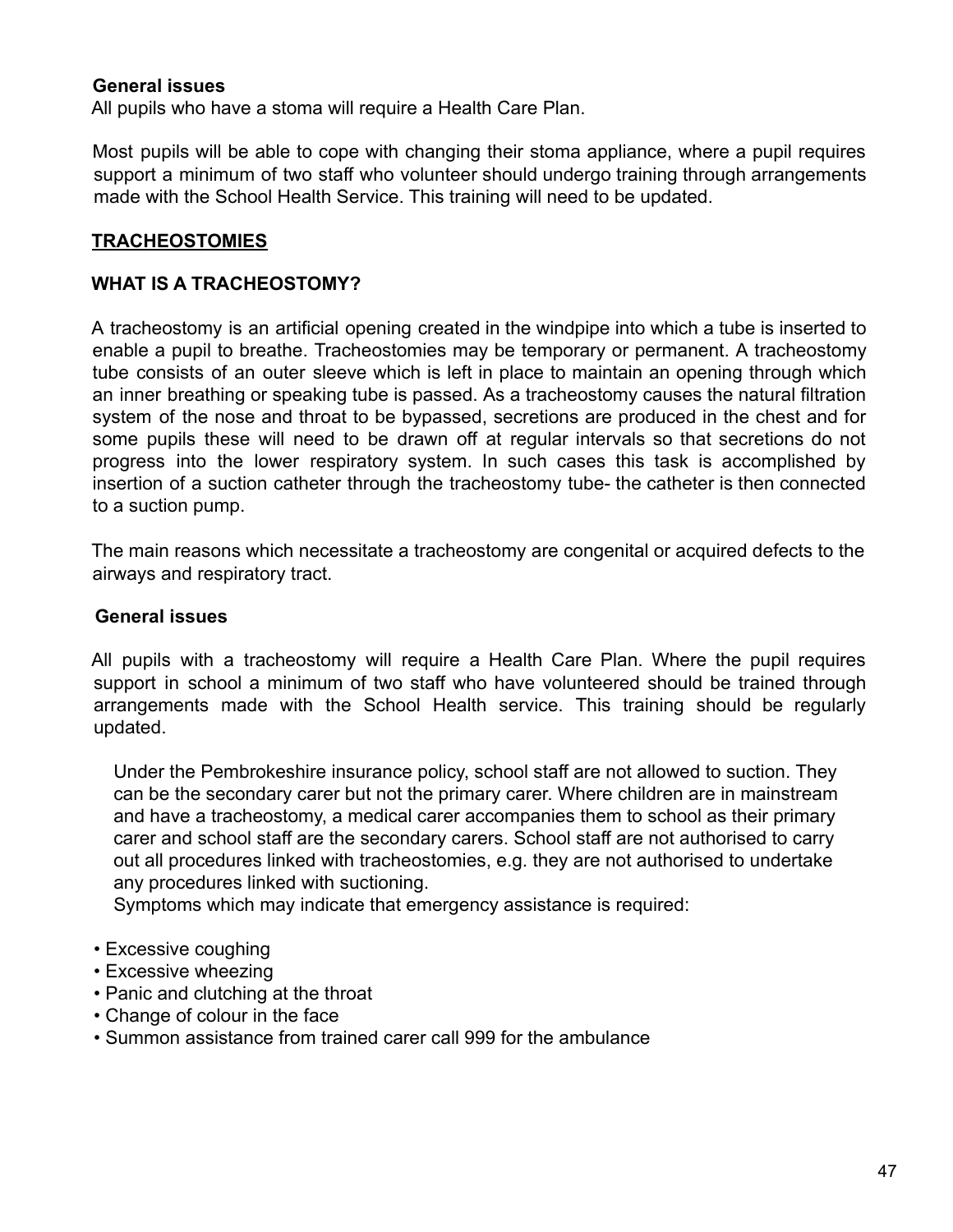## **TUBE FEEDING**

## **WHAT IS TUBE FEEDING?**

Tube feeding is a method by which food in liquid form can be transferred directly into the stomach by tubes which bypass the mouth, throat, and upper digestive / respiratory tract.

There are two principles means by which this type of feeding is achieved:

- A naso-gastric tube which passes through the nasal passageway and directly into the stomach via the oesophagus
- A gastrostomy tube which is surgically inserted through the abdominal wall forming a direct passageway from outside the body into the stomach.

Medical conditions which may necessitate tube feeding:

- An inability or unwillingness to swallow
- Adequate control of breathing during the swallowing process is not present, causing food to be inhaled into the respiratory tract
- Short-term nutritional support whilst being temporarily incapacitated from feeding orally

## **General issues**

All pupils who require tube feeding will require a Health Care Plan. A minimum of two staff who volunteer should undergo training provided through arrangements made with the School Health Service.

#### **Symptoms which require urgent medical assistance:**

- Coughing, wheezing and high coloration of the face
- Signs of panic
- Loss of colour from the face
- Signs of infection or soreness around the gastrostomy tube site
- Leakage of feed or other fluids around the tube site
- High temperature
- Distended abdomen
- Abnormal movement of the tube
- Signs of obvious discomfort

## **MYALGIC ENCEPHALOMYELITIS (ME)**

#### **WHAT IS ME?**

Myalgic Encephalomyelitis (ME) means 'inflammation of the central nervous system and muscles'. Research suggests that ME is due to a persistent viral infection, an overactive immune system or both. ME is generally triggered by viral infections such as glandular fever or flu, but can also be triggered by vaccinations, stress or accidents, as well as no obvious triggers.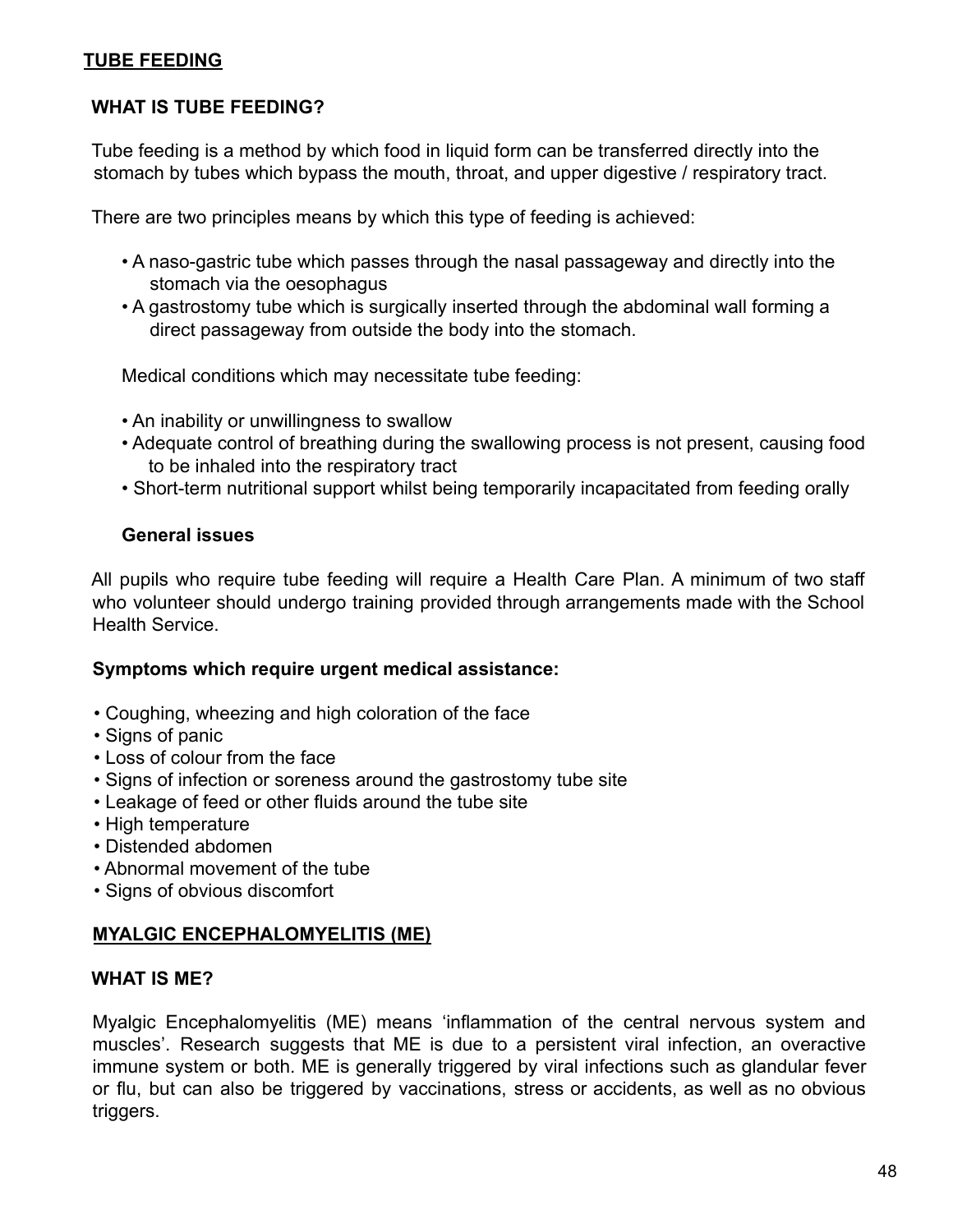## **GENERAL ISSUES**

Symptoms of ME include:

- Fatigue, made worse by physical/mental exertion
- Prolonged recovery period
- Impairment of short-term memory and concentration
- Fluctuation of symptoms
- Joint/muscle pain
- Headaches
- Pins and needles
- Hypersensitivity to light, sound and smell
- Faintness and heart symptoms

Pupils will require a Health Care Plan in order to provide flexibility of pace to meet the pupil's needs. Staff need to be aware of the pupil's individual symptoms of fatigue and arrangements to be made to meet these needs.

## **HYDROCEPHALUS**

## **WHAT IS HYDROCEPHALUS?**

This is a congenital condition and is associated with spina bifida, meningitis, and toxoplasmosis. It manifests itself in a blockage and accumulation of watery fluid (known as cerebral-spinal fluid) flowing through narrow pathways over the inside of the brain and down the spinal cord. This is remedied by a shunt or valve fitted to the back of the head which redirects this fluid.